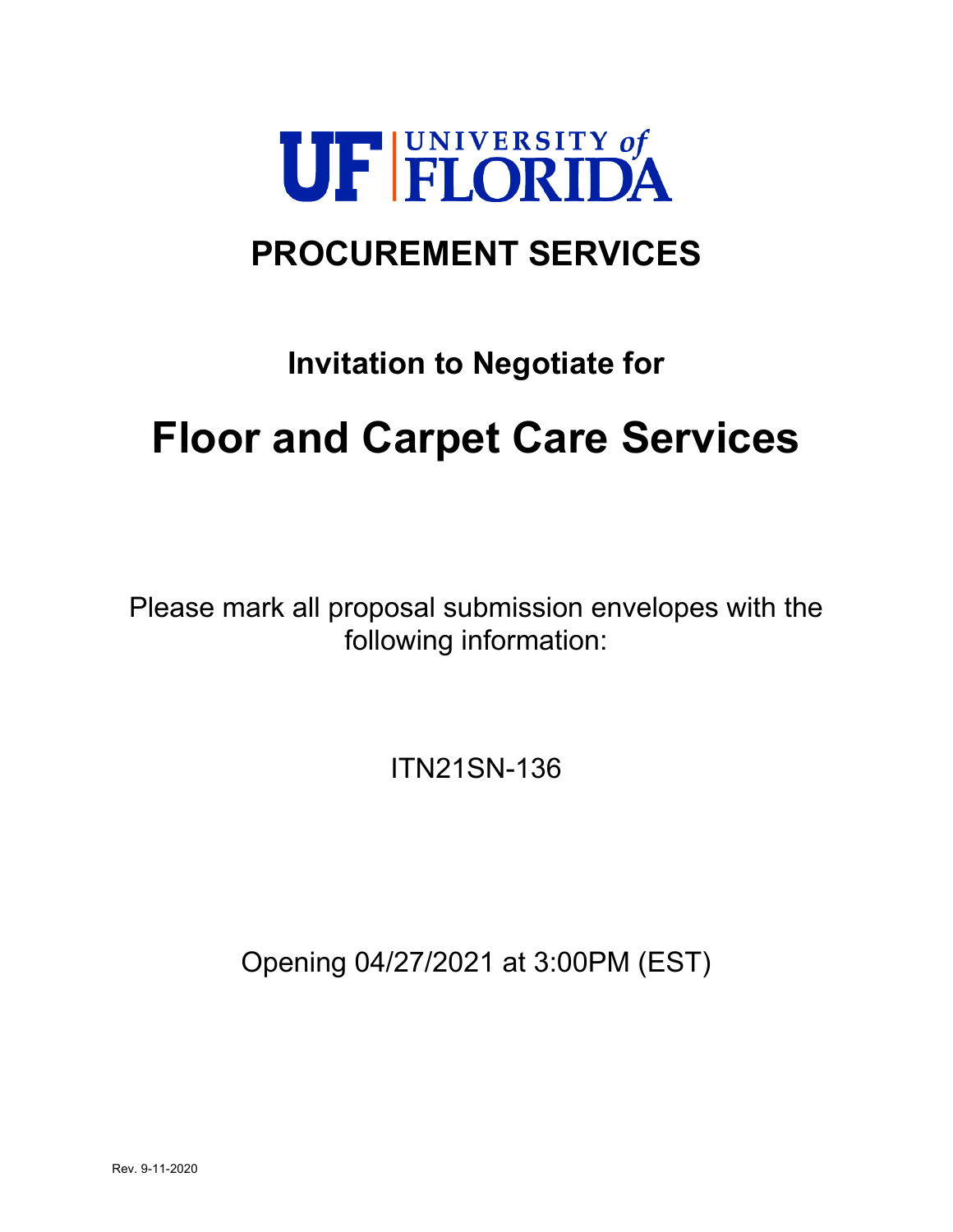### Contents

| 1.0 |        |                                                                              |  |
|-----|--------|------------------------------------------------------------------------------|--|
|     | 1.1    |                                                                              |  |
|     | 1.2    |                                                                              |  |
|     | 1.3    |                                                                              |  |
|     | 1.4    |                                                                              |  |
|     | 1.5    |                                                                              |  |
|     |        |                                                                              |  |
|     |        |                                                                              |  |
| 2.0 |        |                                                                              |  |
|     | 2.1    |                                                                              |  |
|     | 2.2    |                                                                              |  |
|     | 2.3    |                                                                              |  |
|     | 2.4    |                                                                              |  |
|     | 2.5    | Vendor Protest Procedure; Notice of Proposal Protest Bonding Requirement  13 |  |
|     | 2.6    | Contractual Intent/Right to Terminate and Recommence ITN Process 14          |  |
|     | 2.7    |                                                                              |  |
|     | 2.8    |                                                                              |  |
|     | 2.9    |                                                                              |  |
|     | 2.10   | Determination of and Information Concerning Vendor's Qualifications  14      |  |
|     | 2.11   |                                                                              |  |
|     | 2.12   | Rejection of Vendor Counter-offers, Stipulations and Other Exceptions  15    |  |
|     | 2.13   |                                                                              |  |
|     | 2.14   |                                                                              |  |
|     |        |                                                                              |  |
|     |        |                                                                              |  |
| 3.0 |        |                                                                              |  |
|     | 3.1    |                                                                              |  |
|     | 3.2    |                                                                              |  |
|     | 3.3    |                                                                              |  |
|     |        |                                                                              |  |
| 4.0 |        |                                                                              |  |
|     | 4.1    |                                                                              |  |
|     | 4.1.1  |                                                                              |  |
|     | 4.1.2  |                                                                              |  |
|     | 4.1.3  |                                                                              |  |
|     | 4.1.4  |                                                                              |  |
|     | 4.1.5  |                                                                              |  |
|     | 4.1.6  |                                                                              |  |
|     | 4.2    |                                                                              |  |
|     | 4.2.1  |                                                                              |  |
|     | 4.2.2  |                                                                              |  |
|     | 4.2.3  | University Provides Information in Good Faith without Liability  19          |  |
|     | 4.2.4  |                                                                              |  |
|     | 4.2.5  | Questions, Communications and Inquires between the University and Vendors 19 |  |
|     | 4.2.6  | Addenda and the University's Response to Communications from Vendor  20      |  |
|     | 4.2.7  |                                                                              |  |
|     | 4.2.8  |                                                                              |  |
|     | 4.2.9  |                                                                              |  |
|     | 4.2.10 |                                                                              |  |
|     | 4.2.11 |                                                                              |  |
|     |        |                                                                              |  |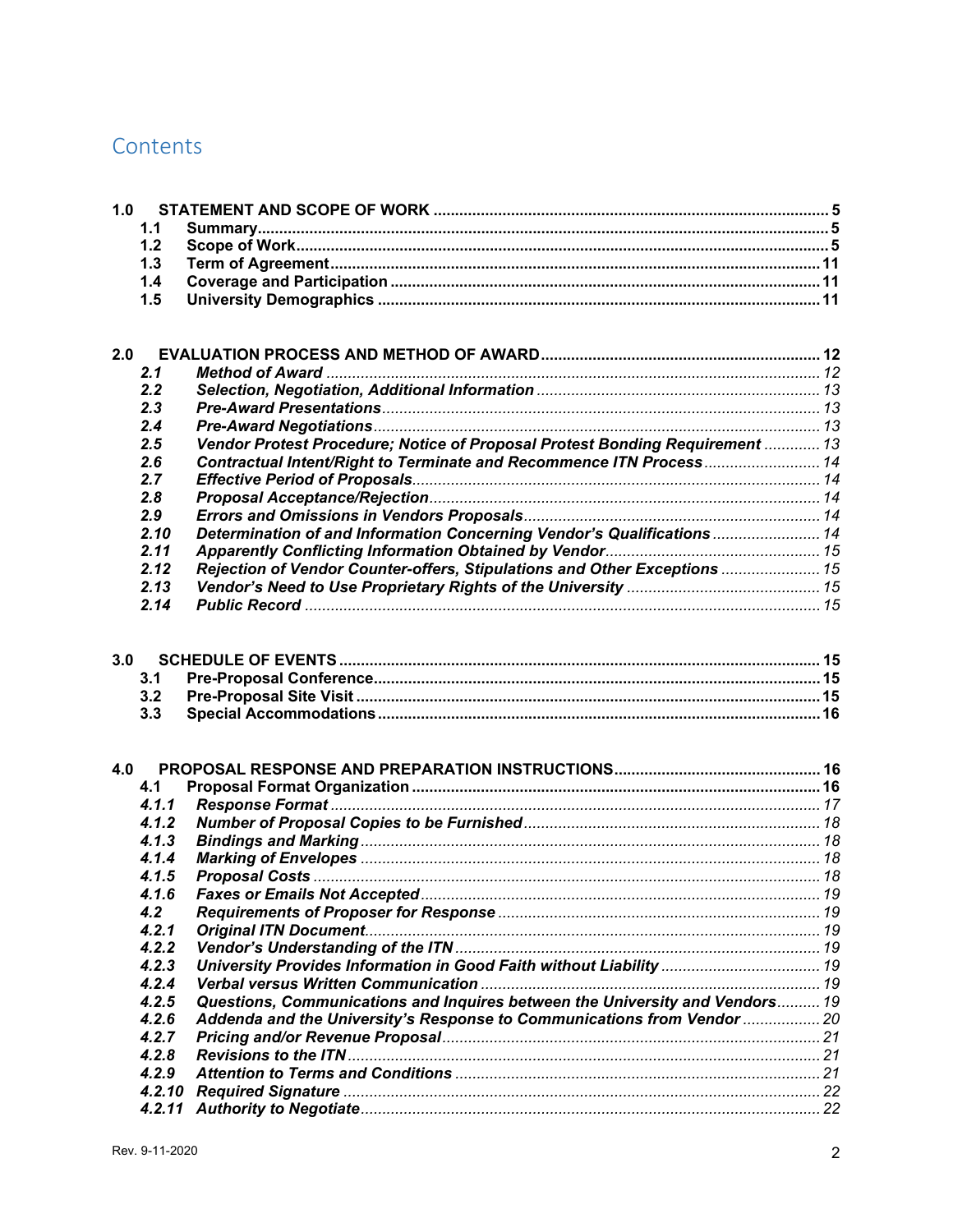| 4.2.14 Corrections, Changes, and Providing Information on Forms within the ITN 22 |  |
|-----------------------------------------------------------------------------------|--|
|                                                                                   |  |
|                                                                                   |  |
|                                                                                   |  |
|                                                                                   |  |
|                                                                                   |  |

| 5.0  |  |
|------|--|
| 5.1  |  |
| 5.2  |  |
| 5.3  |  |
| 5.4  |  |
| 5.5  |  |
| 5.6  |  |
| 5.7  |  |
| 5.8  |  |
| 5.9  |  |
| 5.10 |  |
| 5.11 |  |
| 5.12 |  |
| 5.13 |  |
| 5.14 |  |
| 5.15 |  |
| 5.16 |  |
| 5.17 |  |
|      |  |

| 6.0  |  |
|------|--|
| 6.1  |  |
| 6.2  |  |
| 6.3  |  |
| 6.4  |  |
| 6.5  |  |
| 6.6  |  |
| 6.7  |  |
| 6.8  |  |
| 6.9  |  |
| 6.10 |  |
| 6.11 |  |
| 6.12 |  |
| 6.13 |  |
| 6.14 |  |
| 6.15 |  |
| 6.16 |  |
| 6.17 |  |
| 6.18 |  |
| 6.19 |  |
| 6.20 |  |
| 6.21 |  |
| 6.22 |  |
| 6.23 |  |
| 6.24 |  |
| 6.25 |  |
| 6.26 |  |
|      |  |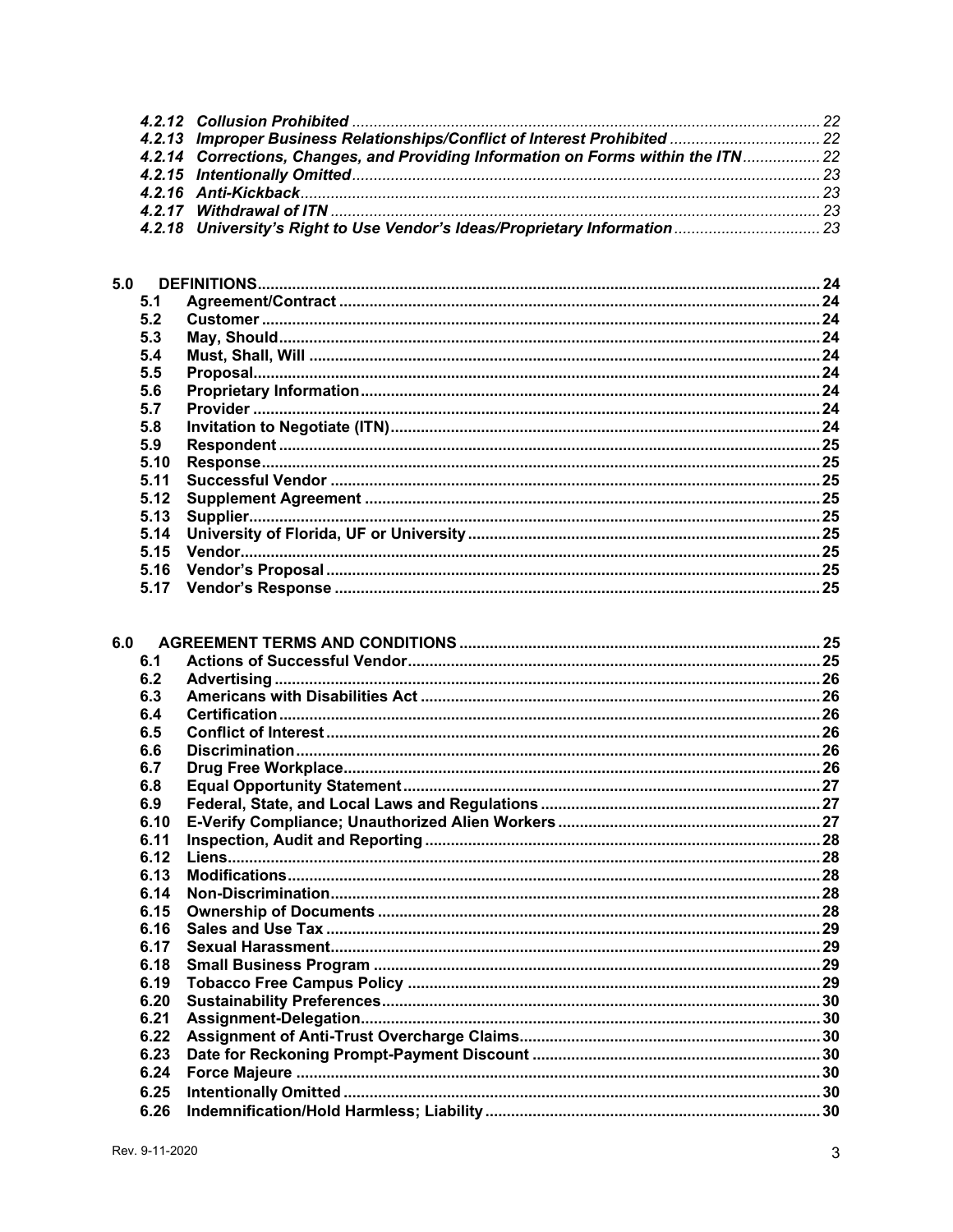| Notice to Vendors of Asbestos-Containing Materials in University Buildings  32<br>6.48.3<br>6.48.4<br>6.48.5<br>6.48.6<br>6.48.7<br>6.48.8 |
|--------------------------------------------------------------------------------------------------------------------------------------------|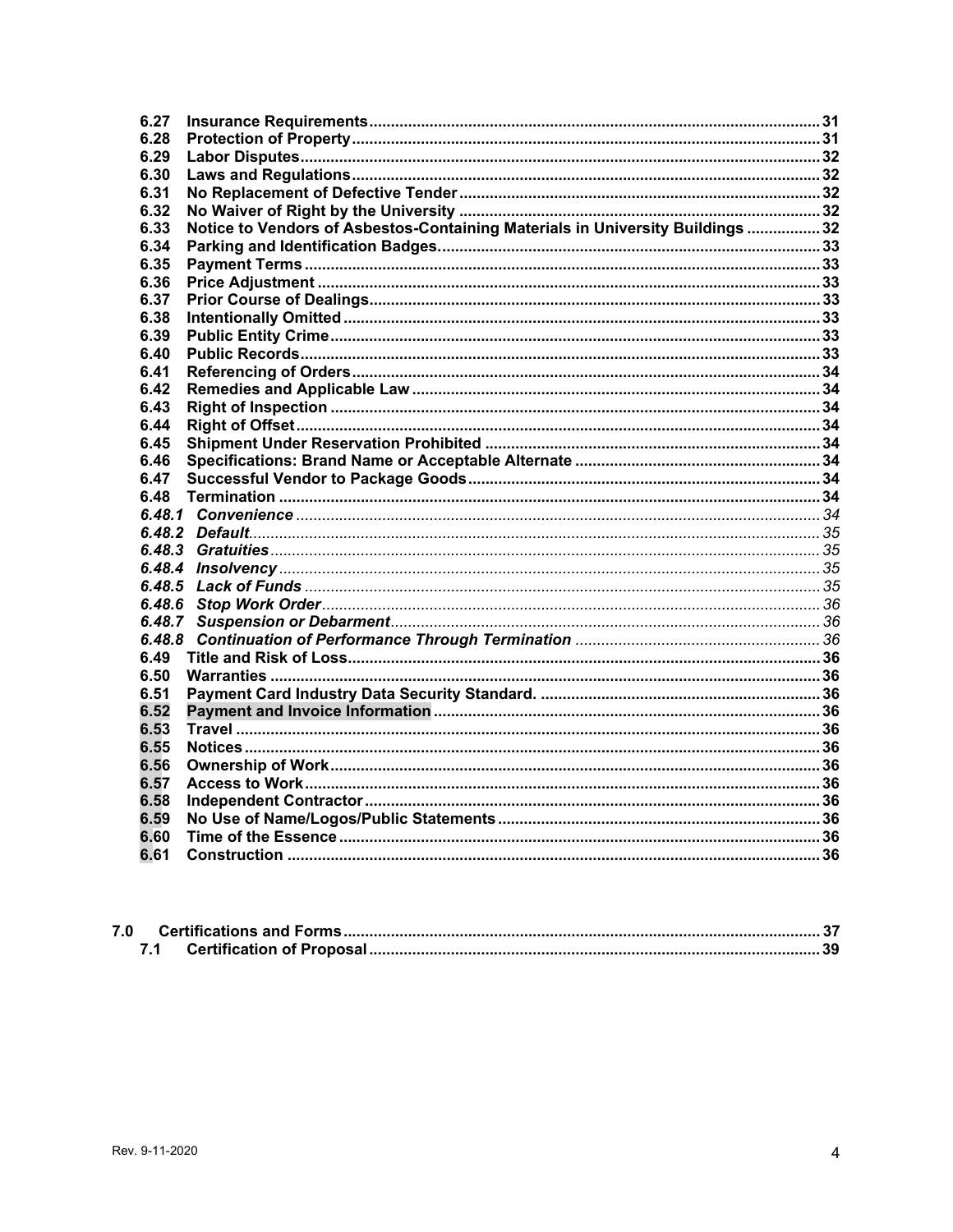#### **1.0 STATEMENT AND SCOPE OF WORK**

#### **1.1 Background and Summary**

The University of Florida (University) is a large educational, research and medical institution.

The University invites qualified floor and carpet care service providers with the ability, experience, and resources to provide floor care services for all Main Campus (Gainesville, FL) facilities to submit responses to this Invitation to Negotiate (ITN). The University's Main Campus spans approximately 1,830 acres comprised of more than 1,045 campus offices, libraries, classrooms, research laboratories, and other facilities with a gross square footage (GSF) of 13,372,208.

This solicitation will result in an award to one or more vendors to provide the floor cleaning services needed for the facilities, including classrooms (moveable and fixed seating), traditional offices, cubicles, research laboratories, and meeting rooms; and floor types that include vinyl composite tile (VCT), luxury vinyl tile (LVT), ceramic, laminate, marble, terrazzo, varnish on wood floors, dance studios, and carpeting.

Additionally, this process will create a pool of pre-qualified Floor Care Service vendors with which the University of Florida departments may contract for floor care services on an as-needed basis. These needs will vary in size, may be off hours or be on short notice.

Vendors will be required to submit responses to questions, submit pricing worksheets, and describe plans for providing best value service to the University. The successful Vendor(s) will submit proposals that reflect the most responsive and comprehensive understanding of the University's needs, in conjunction with meeting the required standards.

#### **1.2 Scope of Work**

There are two opportunities to support UF. Vendors may opt to respond to either one or both of the two lots listed below. UF anticipates one Vendor being awarded Lot 1 and more than one being awarded Lot 2 but may choose to award differently.

Vendors shall provide fixed pricing for various floor types based on Net Square Feet (NSF). See section 1.2.10 for more information on pricing requirements.

Vendors are responsible for providing all necessary equipment, supplies and labor in order to perform services. Supplies to be used must be pre-certified by the contracting department prior to use, with an environmentally friendly option encouraged.

#### **1.2.1 Lot 1: Scheduled Floor and Carpet Care Services**

The awarded contractor will be responsible for maintaining a variety of flooring surfaces within the facilities located on UF Main Campus. Scheduled floor care services encompass between approximately 500,000 and 1,000,000 NSF each contract year. The floor care services include a combination of stripping and waxing various types or floors, and shampooing carpets. The University shall provide work schedules to the Vendor monthly. Majority of services to be provided after regular office hours (beginning at 5pm), however there may be an occasional need for services required at a different time.

The Vendor shall perform floor care services in all designated spaces including, but not limited to:

- **Halls**
- Offices
- Classrooms
- Entrances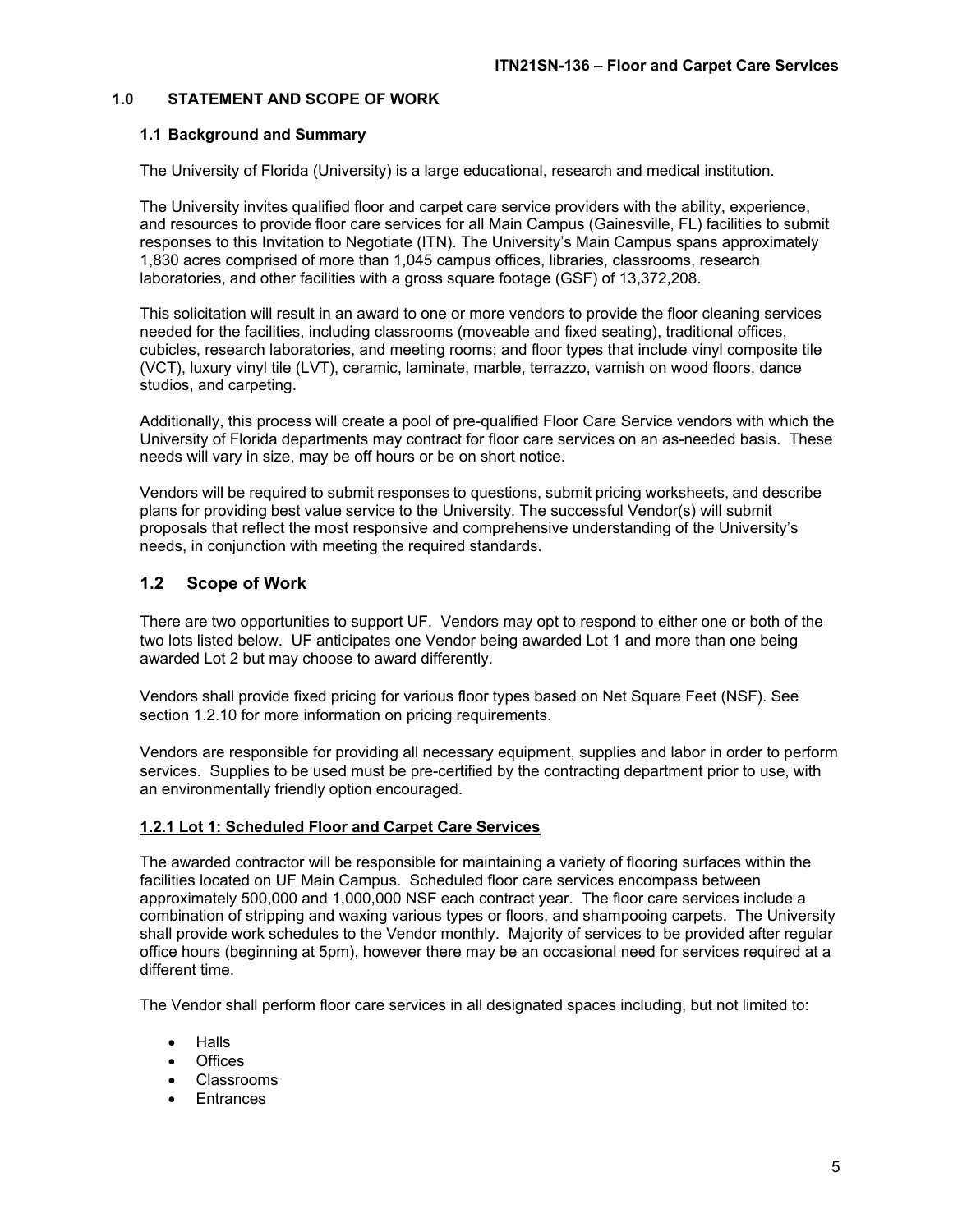- Lobbies
- Libraries
- Work areas
- Research laboratories.

The floor care services include stripping and waxing floors and shampooing carpets, areas under furniture, furnishings, floor mats and runners. All furniture and furnishings shall be restored to their proper locations after operations have been suspended for the evening or completed.

The awarded Vendor(s) will be responsible for providing floor care services for the various flooring surfaces that exist throughout the facilities located on the main campus.

Vendors responding to Lot 1 must complete **ATTACHMENT 1—PRICE PAGE** and provide pricing based on the floor type and the net square footage ranges detailed on the price page.

#### **1.2.2 Lot 2: Vendor Pool**

The awarded vendor(s) will be one of a pool of vendors that may be called upon for specific floor care services as identified by the University departments.

Vendors responding to Lot 2 must complete **ATTACHMENT 1—PRICE PAGE** and provide pricing based on the floor type and the net square footage ranges detailed on the price page.

#### **1.2.3 General Requirements**

- **a. Qualified Firms:** Vendors should meet the following minimum qualifications:
	- i. An established geographical presence providing floor care services in the State of Florida.
	- ii. A business model capable of delivering services.
	- iii. Offer the range of services necessary to provide the service level expectations for each Lot(s) included in your ITN response.

#### **1.2.4 Floor Care Services Specifications**

These specifications are given as general guidelines to establish a minimum quality or service for each floor care activity. (Vendors are responsible for providing their own equipment, supplies and labor).

#### **a. Strip & Refinish Floors:**

- Prep Area (*remove furniture, place threshold water guards, sweep floor, etc.*)
- $\triangleright$  Remove all old wax and stubborn soils and stains by applying a stripper solution and using an automatic scrubber, or other equipment (at low speeds).
- $\triangleright$  Strip areas in corners, at baseboards, and other areas inaccessible to equipment by hand or other methods as necessary.
- $\triangleright$  Rinse the clean floors which are free of stripping solution with a neutralizer.
- $\triangleright$  Dust and dry mop floors.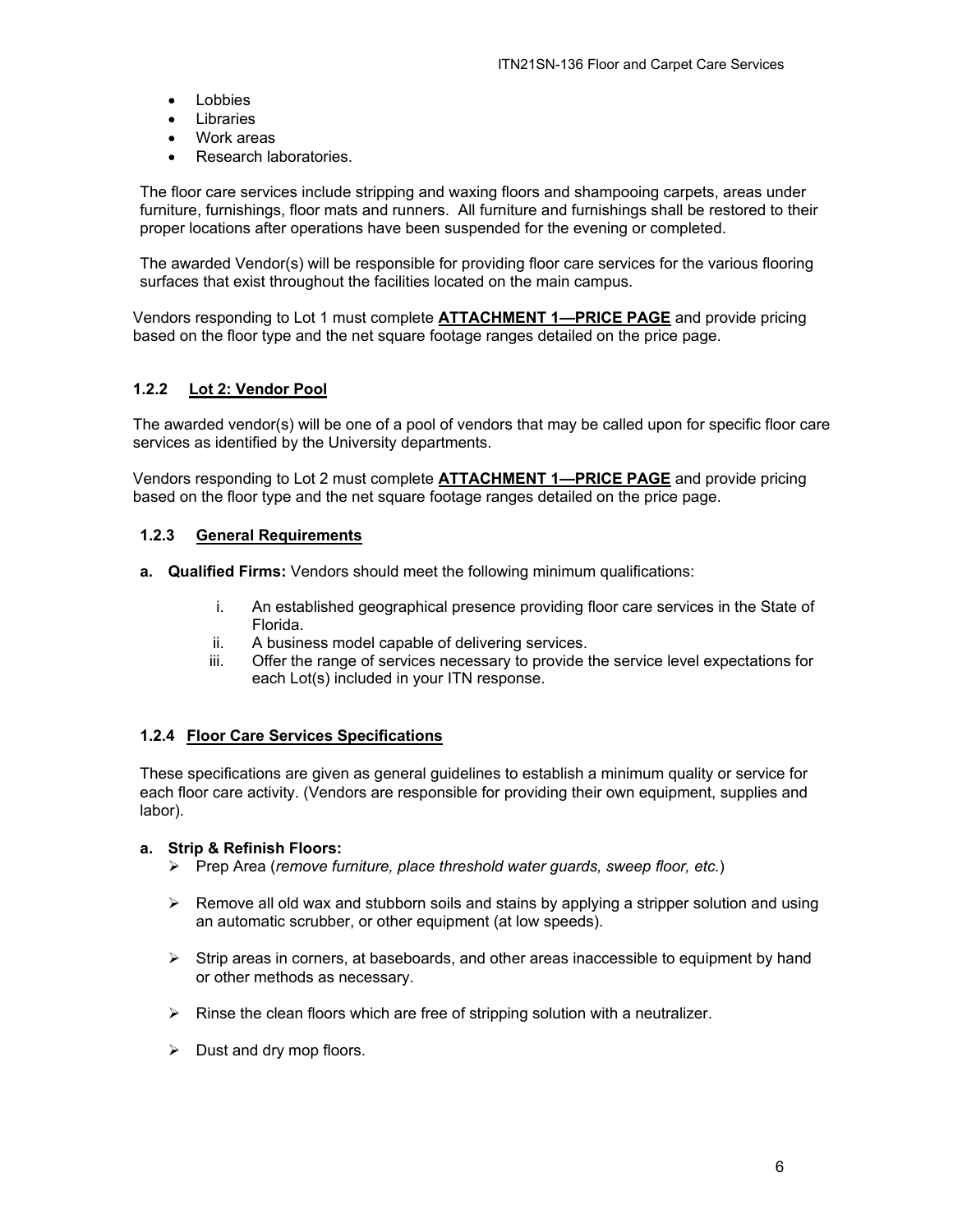- $\triangleright$  Floor are to be sealed with two (2) coats of an approved sealer, then apply wax using a new mop or other equipment according to manufacturer's instructions, applying four (4) coats of wax (*25% solids per coat*).
- $\triangleright$  Wax shall be applied evenly and shall cover the entire floor surface.
- $\triangleright$  Inspect area serviced and return furniture to proper locations.
- $\triangleright$  The stripper, sealer and wax brands must be approved by the University.

#### **b. Shampooing Carpets:**

- $\triangleright$  Move furniture and pre-vacuum to remove dry soil from carpets.
- $\triangleright$  Apply a pre-conditioning agent to emulsify and break down traffic area soil and general spots.
- $\triangleright$  Apply a carpet groomer or rotary brush to further loosen or agitate the soil.
- $\triangleright$  Thoroughly rinse carpet using extraction cleaning system.
- $\triangleright$  Apply high velocity air movers on carpets to promote faster drying.
- $\triangleright$  Inspect area serviced and return furniture to proper locations.

#### **1.2.5 Vendor Personnel Requirements**

- **a. Staffing:** The vendor(s) shall provide the necessary work force and supervisory personnel to perform the specified services.
- **b. Site Manager:** The vendor(s) shall assign at least one (1) qualified Site Manager/Supervisor to directly supervise the work of the vendor(s)' employees and to ensure adherence to the cleaning schedule. The Site Manager shall:
	- Inspect the entire area of the buildings under contract weekly for the purpose of ensuring quality workmanship and compliance with the contract. This procedure should provide the Site Manager with the opportunity to note discrepancies and complaints, and to plan for correction of deficiencies in the work.
	- Be responsible for all building keys and Lenel access cards assigned to unlock spaces and for the security of the building.
	- Be responsible for the conduct and performance of the vendor(s)' employees.
	- During the performance of this contract, the vendor(s) or its Site Manager shall be available at all times to receive notices, reports or requests for the University or representative at least five (5) working days prior to contract start date, the name, telephone number, email and addresses of the Site Manager.
	- The Site Manager shall be responsible for the day-to-day work and is on site and will accept and sign for inspection reports, and all correspondence on behalf of the vendor(s).
	- The Site Manager shall be available from 6:00PM until 1:30AM to inspect buildings, meet building occupants, and University representatives to resolve floor care and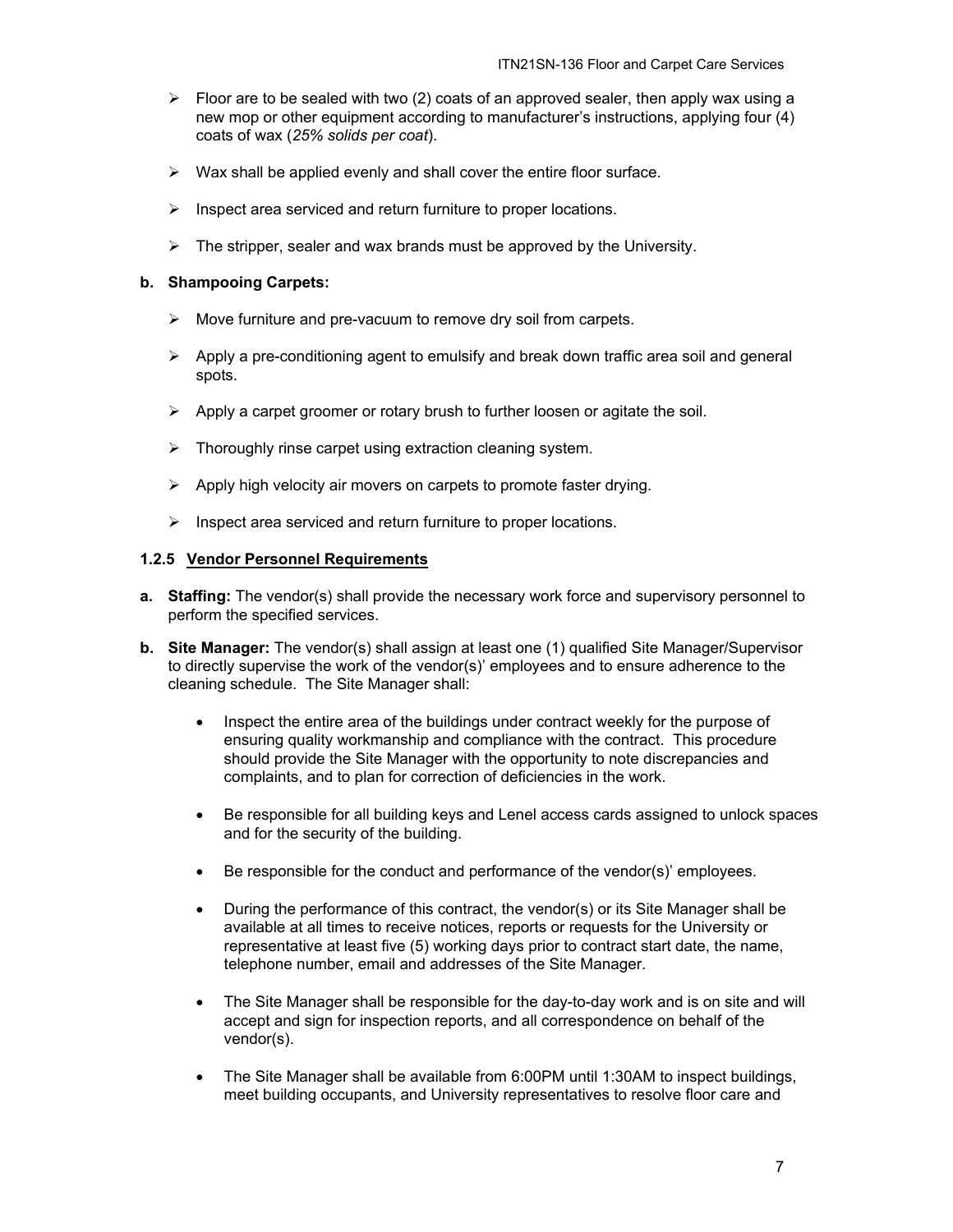carpet care service problems.

- The Site Manager shall be available between 9:00AM until 4:00PM to participate in meetings with UF to discuss the contract, service or any issues arising given reasonable notice.
- **c. Vendor(s)' Employees shall** comply with the following rules:
	- Employees shall adhere to UF employee work policies
	- Employees appearing to be under the influence of alcohol or drugs shall not be permitted on the campus (see sections 6.7 and 6.19).
	- No loud or boisterous conduct will be permitted (see section 6.17 in addition).
	- Vendor(s)' employees shall not open desk drawers or cabinets at any time.
	- Vendor(s)' employees shall not use or tamper with research, research subjects, office machines, copiers, computers, office telephones, or any personal property of building occupants.
	- Employees shall be in Vendor's uniform, wearing visible photo identification badges.
- **d. Change of Vendor(s)' Employees:** The University reserves the right to request reassignment of vendor staff to non UF accounts following any undesired behavior.
- **e. Training:** Vendor(s) shall provide detailed training for each floor care and carpet care task required of their employees.
	- On-the-job (OTJ) training should be a part of the training program but not the sole method of training. Documentation of passing the training course will be submitted to the University representative within two (2) business days of completion. Any employee not passing the training will not be allowed to work under this contract. The vendor(s) will provide a refresher course for its employees with each renewal of this contract.
	- In addition to staff training the vendor will provide a supervisor training program that will include detail training for all new hires and quarterly refresher courses to ensure professionalism and effectiveness in their duties.

#### **1.2.6 Furnished by the Vendor**

The Vendor shall furnish all managerial, administrative, and qualified direct labor personnel that are necessary to successful accomplish the work in this contract. Vendor employees shall be on site only for the contractual duties and not for other business purposes.

The Vendor shall furnish all equipment, chemicals, tools, parts, incidentals, transportation, and miscellaneous items and/or services required and/or implied for the complete and satisfactory performance of floor care services. All supplies used must be pre-approved for use on specific floor type prior to their use. Any data/safety sheets must be supplied to UF in order for approval. UF is always interested in environmentally friendly certified options being provided, but their use will be designated for any appropriate work or on a one-off basis.

The awarded Lot 1 Vendor may provide and place a mobile storage unit in the Facilities Services secure Compound Area to store equipment and supplies if so desired. The University accepts no liability for the storage unit or its contents.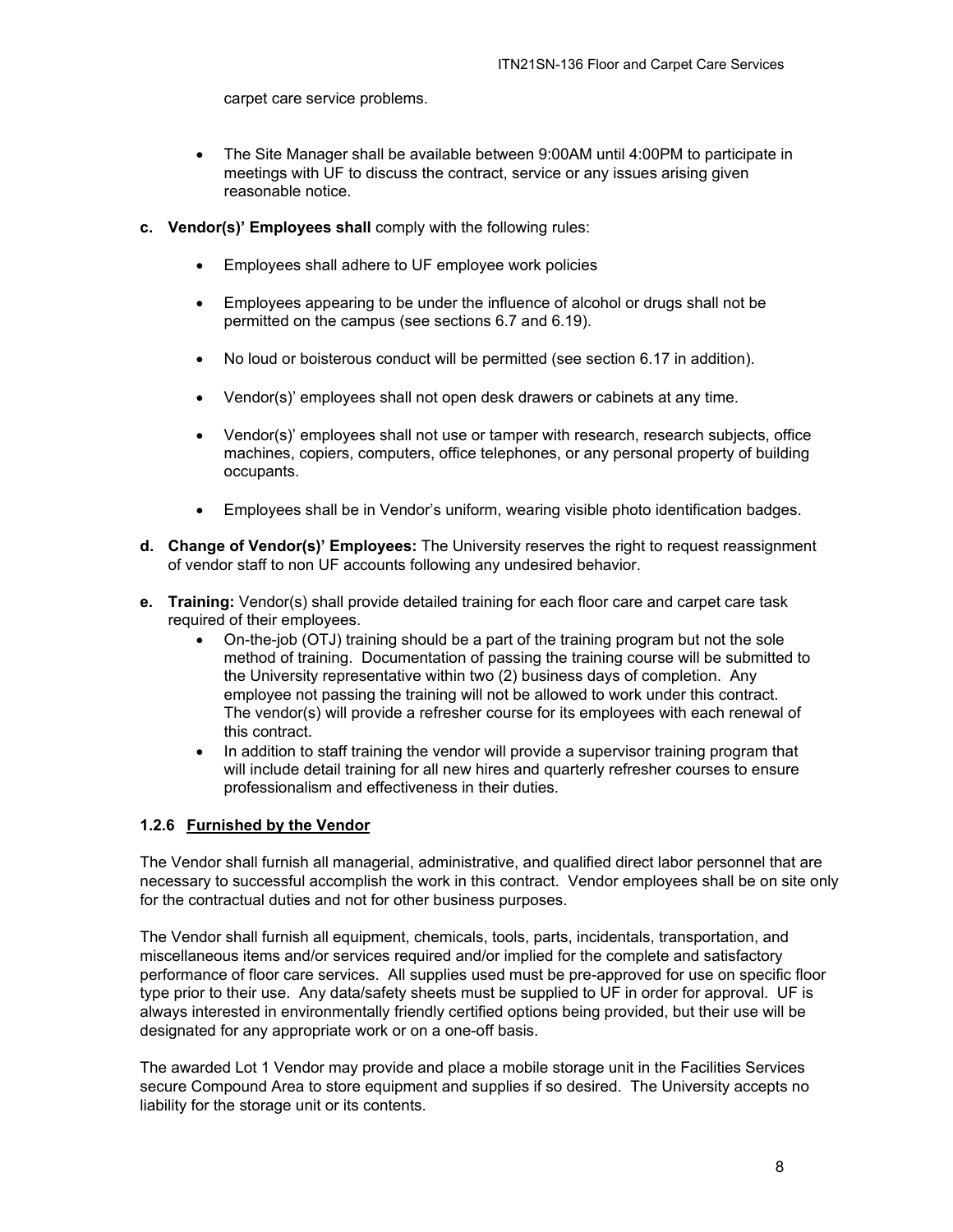#### **1.2.7 Furnished by the University**

The University shall provide the Vendor with a monthly schedule of facilities to be **serviced, access to those facilities, access to water sources in those facilities, and access to the Facilities Services' compound area for their equipment storage (Lot 1 awardee only).** 

#### **1.2.8 Product Requirements**

- **a. Current Products:** Proposals shall include a list of products, materials and equipment in current production and marketed to the general public and education/government agencies at the time the proposal is submitted.
- **b. Discontinued Products:** If a product or model is discontinued by the manufacturer, with University approval, vendor may substitute a new product or model if the replacement product meets or exceeds the specifications and performance of the discontinued model and if the discount is the same or greater than the discontinued model.
- **c. New Products/Services:** New products and/or services that meet the scope of work may be added to the contract. Pricing shall be equivalent to the percentage discount for other products. Vendor may replace or add product lines to an existing contract if the line is replacing or supplementing products on contract, is equal or superior to the original products offered, is discounted in a similar or to a greater degree, and if the products meet the requirements of the solicitation. No products and/or services may be added to avoid competitive procurement requirements.
- **d. Environmentally friendly Products:** These products will need to meet industry recognized certified green standards from independent third-party certifications like EcoLogo and Green Seal.

#### **1.2.9 Service Requirements**

**Services:** The University is interested in the following categories of value-add services for inclusion in this contract. The categories include, but are not limited to the following:

- **a. Quality of Workmanship:** The vendor shall provide the necessary personnel for the satisfactory performance of this work at the frequencies and within the time frames specified (see section 1.2.4). The vendor shall establish and follow a quality program for the purpose of identifying and correcting deficiencies in the quality of services performed before the level of services becomes acceptable to the University.
- **b. Experience:** The vendor shall have a minimum of five (5) years' experience in commercial floor care services in facilities similar to those at the University, with similar types of flooring.
- **c. Small Business Program:** The ability to incorporate small business enterprise into your offerings. The program should focus on increasing opportunities for small local businesses under this contract. At a minimum, it should establish any unique product or services offerings and develop small businesses as second-tier suppliers.
- **d. Employee Screening:** The ability to recruit, screen and evaluate the qualification of applicants, and ensure the safety and security of University customers and property (see section 1.2.5 c).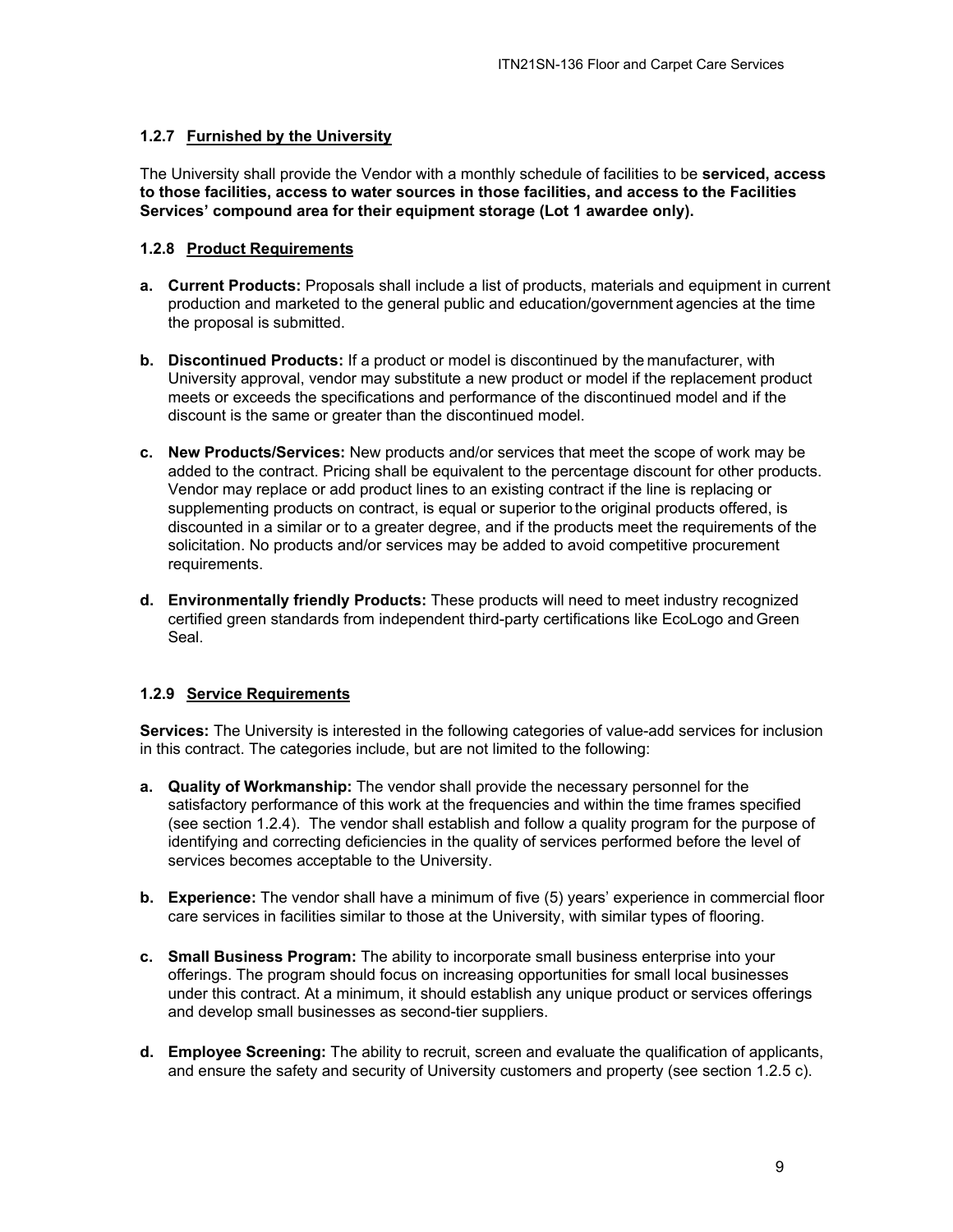- **e. Training and Education:** The ability to provide on-site and/or online training and educational programs/seminars. The vendor shall provide detailed training for each task required of their staff (see section 1.2.5 e).
- **f. Site Manager:** The Vendor Site Manager shall carry a cellular phone and have access to a device for sending and receiving emails. The cell phone and email device shall be the primary means for the University to contact the Vendor Site Manager for afterhours and emergency responses as well as day-to-day conversations (see section 1.2.5 b).
- **g. Staffing Levels:** The ability to provide ample levels of staff to perform the expert services required herein, with plan to ensure stability during unforeseen employee absences.
- **h. Access to Buildings:** The vendor will have access to buildings scheduled for floor care services, and shall be responsible and liable for keys, access cards and the security of the buildings.
- **i. Green/Sustainability Program:** The vendor will be responsible for staying aware of environmentally friendly practices and products, offering those appropriate to UF, and achieving any Industry-recognized certifications and standards.
- **j. Customer Support Services:** The policies on after-hours service, non-performance, vacation days, on-site management.
- **k. Other Services/Programs**: Other value-add services not included in above categories.

#### **1.2.10 Pricing Requirements**

- **a. Net Square Feet (NSF):** The vendor shall provide fixed pricing based on NSF associated with a striation of gradual range scenarios. The NSF range scenarios will distinguish between various type of hard floor surfaces, and carpets. Any variation in pricing due to different hours being required should be included on Attachment 1. Also include which lot/s the submitted pricing is for on Attachment 1.
- **b. Price Escalation:** The price escalation/de-escalation rates will be mutually agreed upon and will be locked in for the two (2) years of the contract term. Each year thereafter shall be re-negotiated at the end of each year during the term of the contract. Vendor will submit requests for price adjustments in writing to University for review in good faith and at least sixty (60) days in advance of any adjustment implementation. Requests will include information demonstrating the estimated effect to UF of the price adjustment, in both dollar amount and percentage of total spend based on the prior contract period. All requests for acceptance of revised pricing must be substantiated by written evidence that they are the result of general industry-wide changes. Adjustments that depend in any part on an index such as the Producer Price Index (PPI) shall also include those relevant calculations. In addition, if such an index were to decrease prices should be reduced accordingly.
	- $\triangleright$  Any increase in price will only be effective after documented and agreed to by University.
	- $\triangleright$  In the event that the price of any service is reduced, Vendor shall notify Procurement Services and apply the price decrease immediately.
	- $\triangleright$  Notwithstanding the foregoing, in no event shall increases for floor care service rates exceed the change in the Producer Price Index (PPI) Cleaning and Building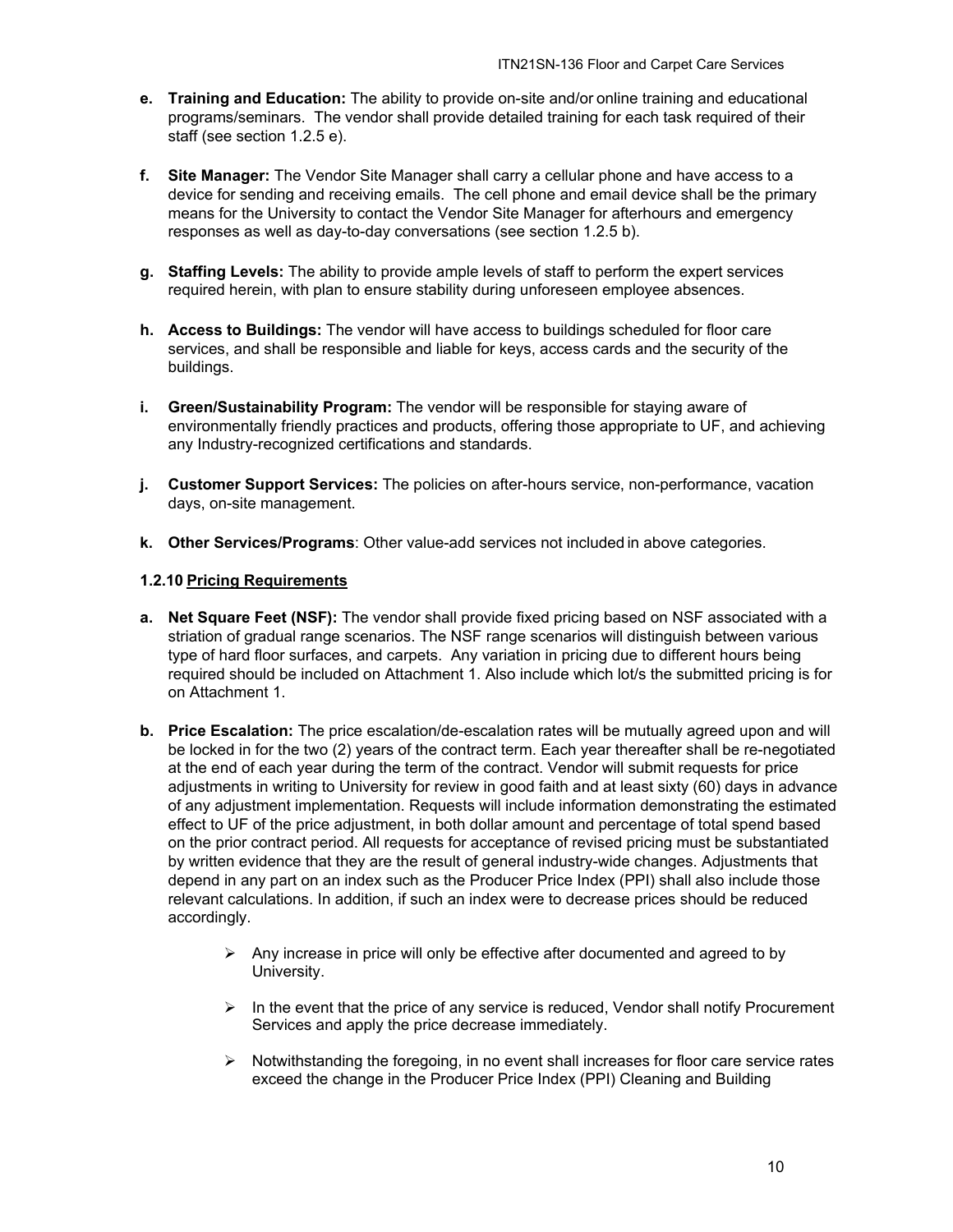Maintenance Services [WPU491]. The calculation will be by simple percentage method using the last month published that is not subject to revision.

 $\triangleright$  There will be a cap on the increase that will be accepted by UF of 3% unless there are exceptional documented circumstances.

#### **1.2.11 Inspection Requirements**

The Vendor shall agree to participate in scheduled inspections with the University's representative. Inspections of the contracted area(s) will be made by the University of Florida's Representative on a regular basis. Standards (illustrated in section 1.2.4) used to assess the quality of work performed are outlined in this document.

Work that fails to meet expected standards will be brought to the attention of the Vendor. The Vendor will then be requested to correct the problem. Failure by the Vendor to take corrective actions within forty-eight hours may result in the work being done by others and costs charged to the Vendor, or deduction of the payment made to the others from the awarded Vendor's payment.

The Vendor shall submit a monthly report of associated work completed to the University's representative. This report shall contain details of carpet cleaning, hard surface floor refinishing, window washing, blind cleaning, or other similar tasks. The Vendor shall schedule all required work so as not to interfere with University operations. Variances in schedules requires prior approval of the University's representative.

#### **1.3 Term of Agreement**

The term of this Agreement will be for an initial period of two (2) years, 05/01/2021 to 04/30/2023, with an option to renew based on satisfactory performance and the written approval of both parties for up to two (2) additional two (2) year terms.

#### **1.4 Coverage and Participation**

The intended coverage of this ITN and any Agreement resulting from this solicitation shall be for the use of all Departments at the University of Florida. With the consent and agreement of the Successful Vendor, the other state universities, community colleges, district school boards, other educational institutions, and other governmental agencies, may assess and access an Agreement resulting from this solicitation issued and administered by the University of Florida.

The University reserves the right to add and/or delete elements, or to change any element of the coverage and participation at any time without prior notification and without any liability of any kind or amount.

#### **1.5 University Demographics**

The University of Florida is a major public land-grant research university. The state's oldest, largest, and most comprehensive university, the University of Florida is among the nation's most academically diverse public universities.

The University has a long history of established programs in international education, research, and service. It is one of only 17 public land-grant universities nationwide and the only university in Florida belonging to the Association of American Universities. With more than 50,000 students, the University of Florida is now one of the five largest universities in the nation.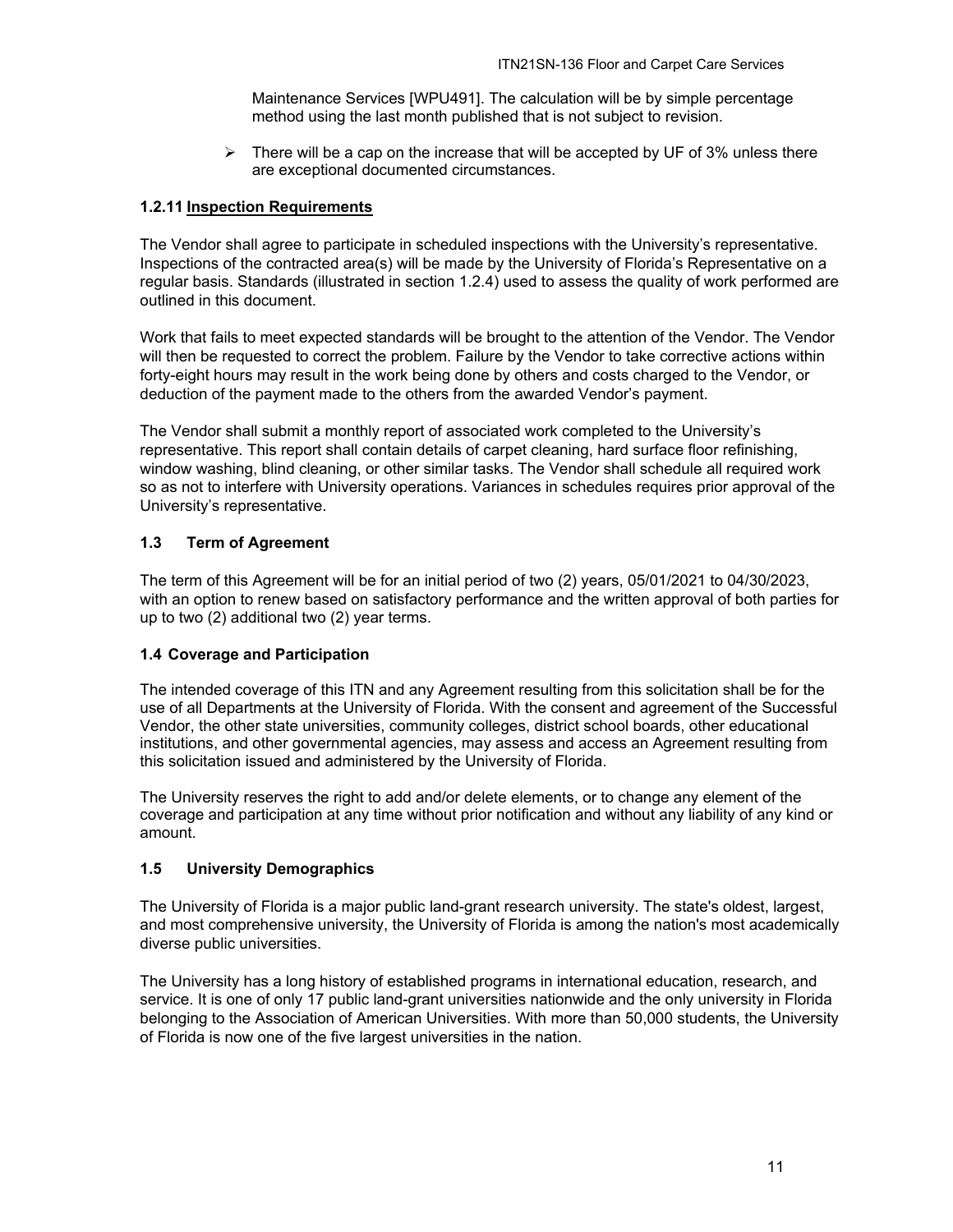The University of Florida has a 2,000-acre campus and more than 1000 buildings (including 170 with classrooms and laboratories). The northeast corner of campus is listed as a historic district on the National Register of Historic Places.

The University's extensive capital improvement program has resulted in facilities ideal for 21st century research including the McKnight Brain Institute, the Health Professions, Nursing and Pharmacy Building, the Cancer and Genetics Research Complex, and the Proton Therapy Institute in Jacksonville. Overall, the university's current facilities have a book value of more than \$1 billion and a replacement value of \$2 billion.

Several qualities distinguish UF among today's leading public research universities.

The first is its highly comprehensive breadth on a single campus, facilitating interdisciplinary collaboration among, for example, faculty within the adjacent colleges of journalism, engineering and medicine.

The second is its unwavering support from the state of Florida, which has endorsed UF's drive to become one of the nation's very best public research universities – supporting those efforts since 2013 with hundreds of millions of dollars in additional funding to grow its faculty ranks.

UF's third exceptional quality is its dynamism. Like the state of Florida, now the nation's third-largest and among its fastest-growing, UF is undergoing rapid transformation as it pursues its overarching aspiration "to be a premier university that the state, nation and world look to for leadership."

For any additional information about the University of Florida, please visit the University's web page at: www.ufl.edu.

#### **2.0 EVALUATION PROCESS AND METHOD OF AWARD**

#### **2.1 Method of Award**

The evaluation of each response to this ITN will be based on its overall competence, compliance, format, and organization. The Award shall be made to the responsive and responsible vendors whose proposal is determined to be the most advantageous to the University of Florida, taking into consideration the evaluation criteria listed below.

Pricing may be a criterion although it is important to note that *pricing is not the sole criterion*; *the University is under no obligation whatsoever to select as most responsive the proposal that demonstrates the lowest pricing*. Lots may be awarded individually or together according to the needs of the University.

The contract will consist of the University's ITN, the proposal with all revisions, award letter, purchase order, and the signed agreement between the parties, as stated in that agreement.

Vendors responding to this ITN will be notified of the University's decision after the Committee has made its final selection(s) and the name(s) of the awarded vendor(s) have been publicly posted. This public posting functions as the rejection of all other proposals. This posting will be made to https://procurement.ufl.edu/vendors/schedule-of-bids/ .

#### **2.2 Evaluation Criteria**

Vendor responses will be evaluated based upon how well each Vendor's plans meet the University's needs. Specific consideration will be given to the following responses in no order or weighting: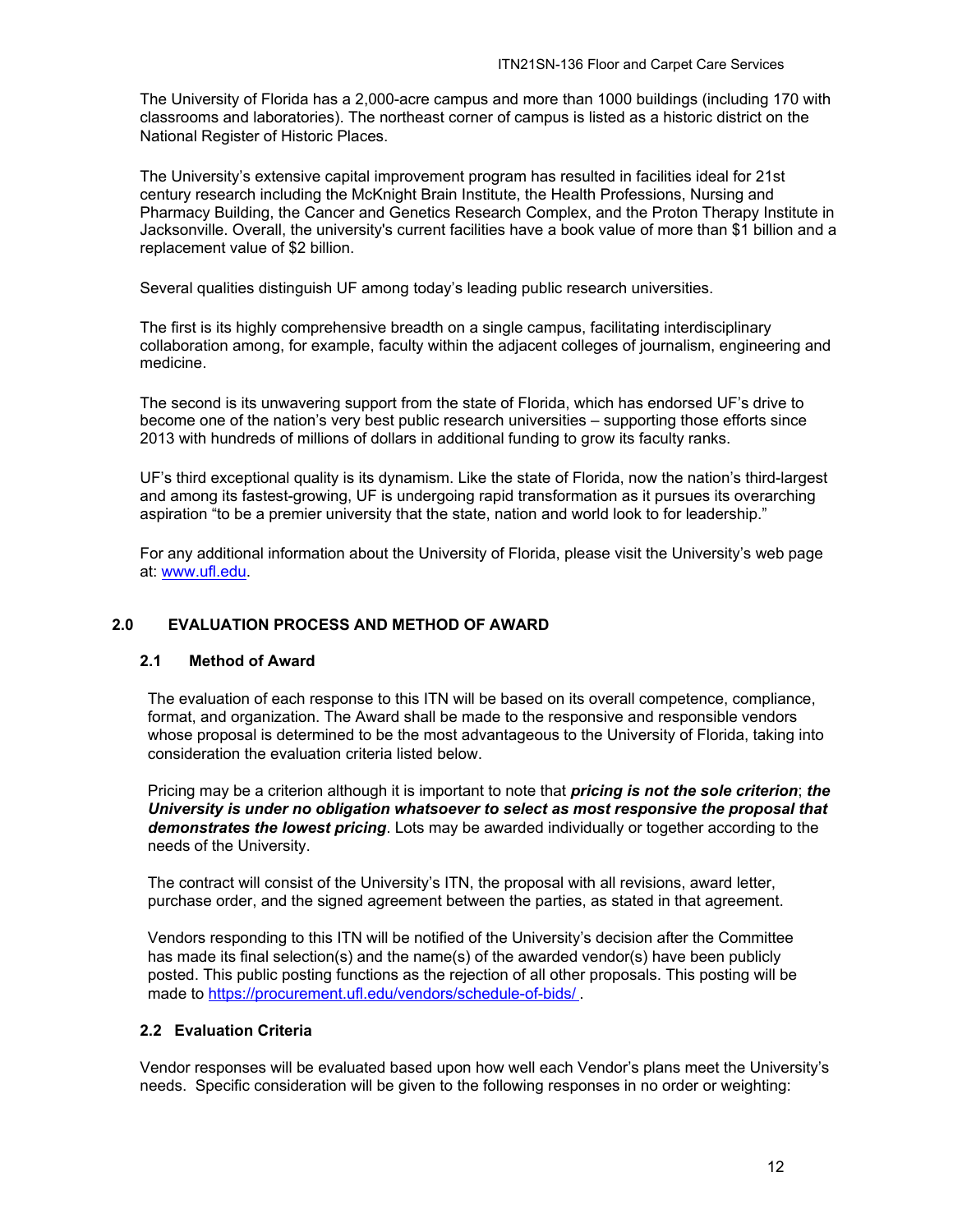- Vendor registration, licensing, bond and insurance status;
- Vendor organization and account team;
- Vendor's experience providing commercial cleaning services;
- Vendor experience with contracts of similar size and scope;
- Vendor training program resources (both for staff and supervisors);
- Availability of appropriate cleaning products, including environmentally friendly options;
- Company resources (staff and equipment);
- Ability to implement a quality plan to meet UF needs and provide best value;
- Acceptance of UFs terms and conditions; and
- Pricing.

#### **2.3 Selection, Negotiation, Additional Information**

Although the University reserves the right to negotiate with any vendor or vendors to arrive at its final decision and/or to request additional information or clarification on any matter included in the proposal, it also reserves the right to select the most responsive vendor or vendors without further discussion, negotiation, or prior notice. The University may presume that *any proposal is a best-andfinal offer.* 

The University also reserves the right to award to the next highest evaluated, responsive and responsible bidder for any and all groups, subgroups, or items in the event of vendor default, nonperformance, noncompliance, or similar issues affecting the University's ability to obtain services at any time throughout the contract period.

#### **2.4 Pre-Award Presentations**

The University reserves the right to require presentation from any and all vendors, in which they may be asked to provide, or they may provide information in addition to that provided in their proposals.

#### **2.5 Pre-Award Negotiations**

The University reserves the right to negotiate prior to award with vendors for purpose of addressing the matters set forth in the following list, which may not be exhaustive.

- Resolving minor difference and typographical errors;
- Terms and conditions;
- Clarifying necessary details and responsibilities;
- Emphasizing important issues and points;
- Receiving assurances from vendors; and/or
- Obtaining the lowest and best pricing and/or revenue agreement

#### **2.6 Vendor Protest Procedure; Notice of Proposal Protest Bonding Requirement**

Any vendor protest to a University decision or intended decision regarding this ITN is subject to Florida Board of Governors' (BOG) Regulations 18.002 and 18.003.

Any vendor who files an action protesting a decision or intended decision shall post at the time of the filing the formal written protest, a bond, payable to the University of Florida, in an amount equal to the lessor of 10% of the estimated value of the protestor's proposal or 10% of the University's estimated expenditure during the contract term, or \$10,000.

The bond shall be conditioned upon the payment of all costs which may be adjudged against the vendor. In lieu of a bond, the University will accept a cashier's check or money order in the amount of the bond.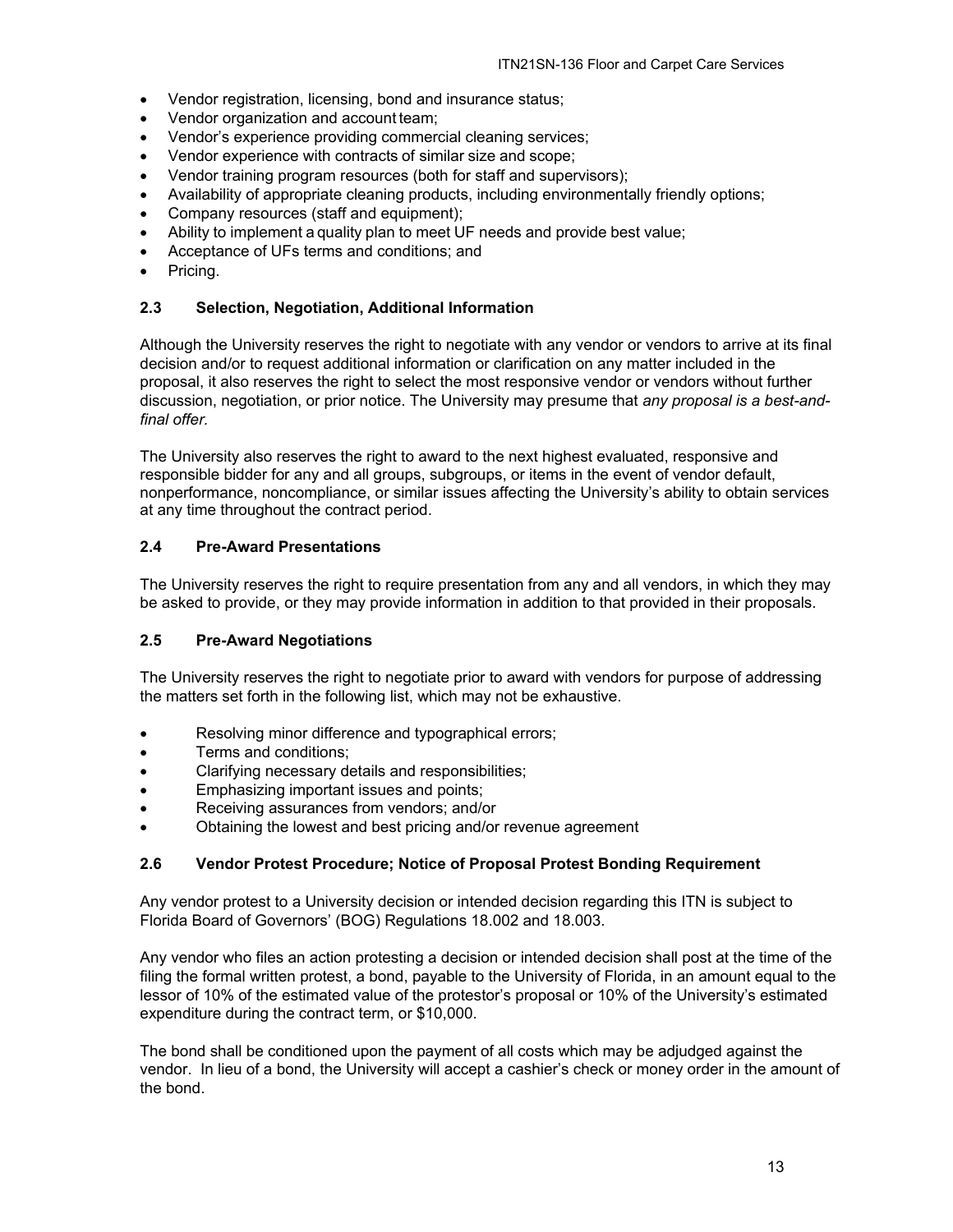#### **2.7 Contractual Intent/Right to Terminate and Recommence ITN Process**

The University intends to contract with one or more vendors whose proposal(s) are in the best interests of the University. However, the University may terminate this ITN process at any time up to notice of award, without prior notice, and without liability of any kind or amount.

Further, the University reserves the right to commence one or more subsequent ITN processes seeking the same or similar products or services covered hereunder. In the event of cancellation or termination, the University reserves the right to award the contract to another Offeror, cancel in its entirety, or to request new proposals, whichever is in the best interest of University of Florida.

#### **2.8 Effective Period of Proposals**

Under this ITN, the University shall hold that vendors' responses to this ITN shall remain in effect for a period of ninety (90) days following the closing date, in order to allow time for evaluation, approval, and award of the contract.

Any vendor who does not agree to this condition shall specifically communicate in its proposal such disagreement to the University, along with any proposed alternatives. This University may accept or reject such proposed alternatives without further notification or explanation.

#### **2.9 Proposal Acceptance/Rejection**

The University reserves the right to reject any or all proposals. Such rejection may be without prior notice and shall be without any liability of any kind or amount to the University. The University shall not accept any proposal that the University deems not to be in its best interests. The University shall reject proposals submitted after the closing date and time.

#### **2.10 Errors and Omissions in Vendors Proposals**

The University may accept or reject any vendor's proposal, in part or in its entirety, if such proposal contains errors, omissions, or other problematic information. The University may decide upon the materiality of such errors, omissions, or other problematic information.

#### **2.11 Determination of and Information Concerning Vendor's Qualifications**

The University reserves the right to determine whether a vendor has the ability, capacity, and resources necessary to perform in full any contract resulting from this ITN. The University may request from vendors information it deems necessary to evaluate such vendors' qualifications and capacities to deliver the products and/or services sought hereunder. The University may reject any vendor's proposal for which such information has been requested but which the vendor has not provided. Such information may include but is not limited to:

- Financial resources;
- Personnel resources;
- Physical resources;
- Internal financial, operating, quality assurance, and other similar controls and policies;
- Resumes of key executives, officers, and other personnel pertinent to the requirements of the ITN;
- Customer references;
- Disclosures of complaints or pending actions, legal or otherwise, against the vendor; and
- The University reserves the right to check references with current customers as provided by the vendor and with any customers the University identifies.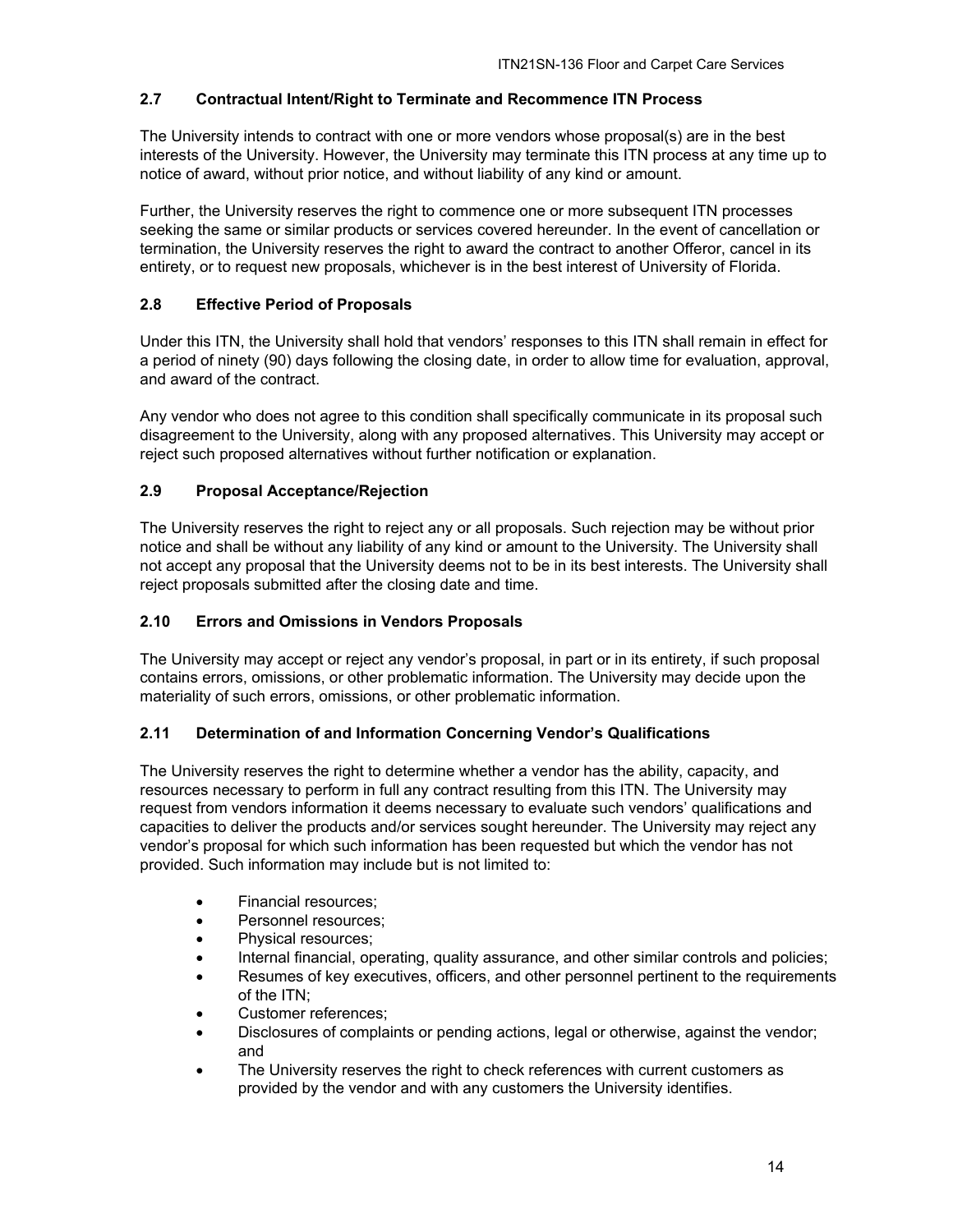#### **2.12 Apparently Conflicting Information Obtained by Vendor**

The University is under no obligation whatsoever to honor or observe any information that may apparently conflict with any provision herein, regardless of whether such information is obtained from any office, agent, or employee of the University. Such information shall not affect the vendor's risks or obligations under a contract resulting from this ITN.

#### **2.13 Rejection of Vendor Counteroffers, Stipulations, and Other Exceptions**

Any vendor exception, stipulation, counteroffer, requirement, and/or other alternative term or condition shall be considered rejected unless specifically accepted in writing by the University and thereafter incorporated into any contract resulting from this ITN.

#### **2.14 Vendor's Need to Use Proprietary Rights of the University**

All information proprietary to the University and disclosed by the University to any vendor shall be held in confidence by the vendor and shall be used only for purposes of the vendor's performance under any contract resulting from this ITN.

#### **2.15 Public Record**

On the earlier of (i) the time the University provides notice of a decision or intended decision, or (ii) 30 days after the final competitive sealed proposals are all opened, whichever occurs earlier, vendor proposals may be disclosed as public record.

#### **3.0 SCHEDULE OF EVENTS**

The following is the tentative schedule that will apply to this ITN but may change in accordance with the University's needs.

| <b>DATE</b> | <b>TIME</b>  | <b>EVENT</b>                                           |
|-------------|--------------|--------------------------------------------------------|
| 03/18/2021  | 5:00PM (EST) | <b>Issuance of the ITN</b>                             |
| 03/30/2021  | 9:00AM (EST) | <b>Mandatory Pre-Bid Meeting Via Zoom</b>              |
| 04/06/2021  | 5:00PM (EST) | <b>Technical Questions/Inquiries Due</b>               |
| 04/15/2021  | 5:00PM (EST) | <b>Addendum Reponses to Questions/Inquiries Posted</b> |
| 04/27/2021  | 3:00PM (EST) | <b>ITN Closes/Opening of Proposals</b>                 |
| 05/06/2021  | 9:00AM (EST) | <b>Negotiation Meeting/Presentations</b>               |
| 05/13/2021  | 5:00PM (EST) | <b>Complete Evaluations</b>                            |
| 06/01/2021  | 6:00PM (EST) | <b>Commence Services</b>                               |

#### **3.1 Intentionally Omitted**

#### **3.2 Mandatory Pre-proposal Conference**

A virtual mandatory pre-proposal conference will be held for vendors who intend to respond to this ITN.

#### Date & Time:**03/30/2021 9:00AM ET** University of Florida **Via Zoom (See Procurement Website for link)**

The purpose of the conference is to provide for questions and answers regarding terms, conditions, or specifications of the ITN. Answers to any questions that might arise will be in the form of Addenda to the Invitation to Negotiate prior to the proposal opening. All such revisions must be acknowledged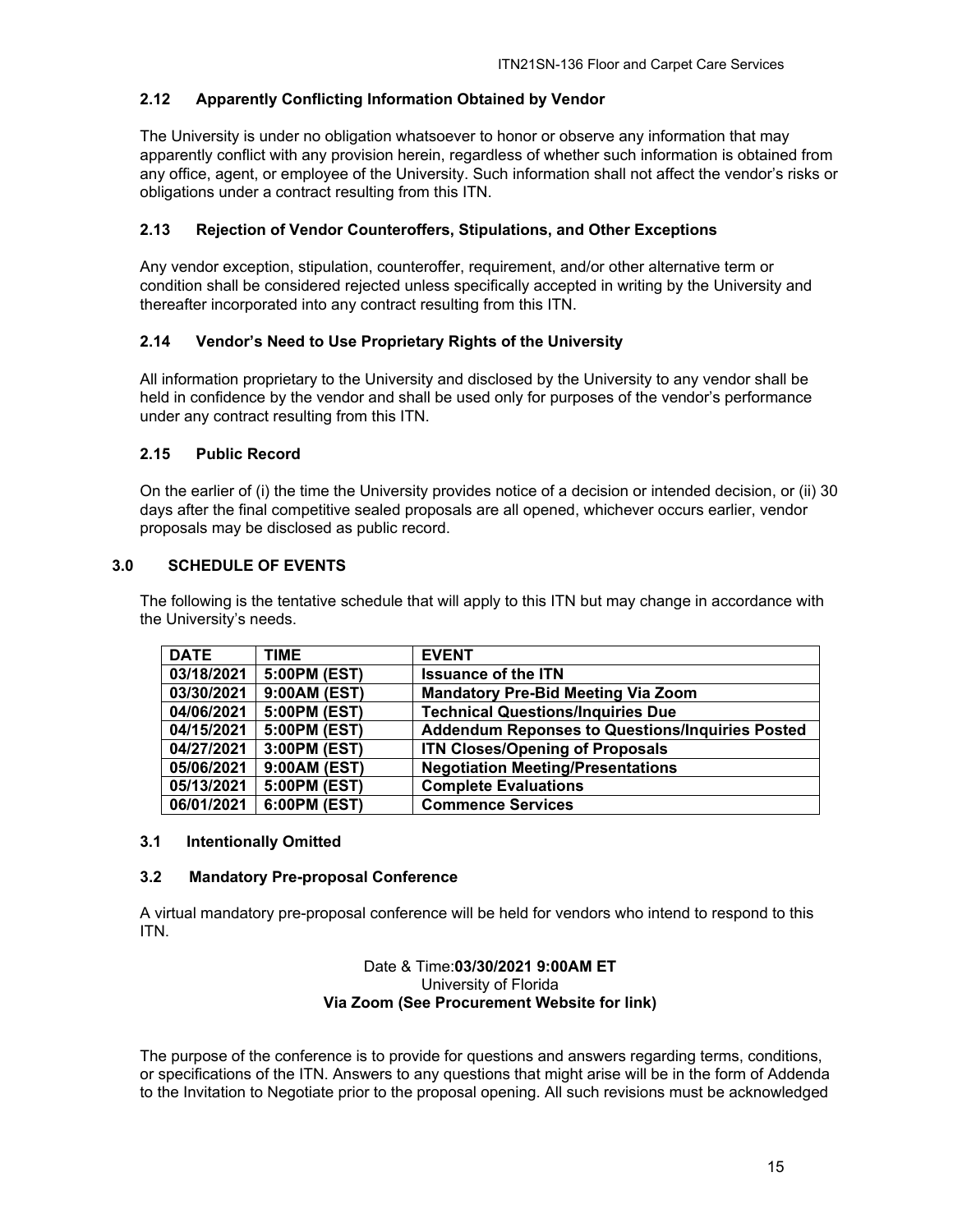by signature and returned with the proposal. This conference will be held virtually via Zoom. The link to the Zoom conference will be posted on the UF Procurement website.

The Procurement Staff may choose to call for additional pre-proposal conference(s) if, in the sole judgment of the Procurement Staff, there is a need for such conference(s) in order to promote competition.

#### **3.3 Special Accommodations**

If special accommodations are needed in order to attend a pre-proposal meeting or a proposal opening, contact Steve Neal at (352) 294-1157 or via email at sneal@ufl.edu **three (3) business days prior** to the pre-proposal meeting and/or proposal opening.

#### **4.0 PROPOSAL RESPONSE AND PREPARATION INSTRUCTIONS**

Vendor Responses must be delivered, sealed, and addressed to:

UF Procurement Services ATTN: Steve Neal 971 Elmore Drive Gainesville, FL 32607

on or prior to **Tuesday, April 27, 2021 at 3:00PM (EST)**.

#### **The above address is a valid campus address for any courier service.**

It is the vendor's responsibility to assure that the proposal is delivered at the proper time and place of the proposal opening. Proposals which for any reason are not so delivered will not be considered. The University shall not accept proposals received by facsimile or email.

The University shall, at the specified closing date and time, open all proposals that are otherwise in order. The University will allow interested parties to attend such opening for purposes of identifying which vendors have responded.

The University will make no immediate decision at such time, and there will be no disclosure of any information contained in any proposal until the earlier of (i) the time University provides notice of a decision or intended decision, or (ii) 30 days after the final competitive sealed proposals are all opened, whichever occurs earlier, at which time the vendor proposals become public record. When multiple solicitations have been scheduled to open at the same date and time, the University will open solicitations that have interested individuals present in sequential order by solicitation number.

The University will hold unopened any proposals received after the closing date and time and will not consider such proposals. The University reserves the right to retain or dispose of such proposals at its discretion; however, the University may return such proposals to their related vendors, but only at such vendor's request and at no cost or expense whatsoever to the University.

If only one proposal is received, Procurement may delay the opening in order to determine why other vendors did not respond and to encourage other vendors to respond.

#### **4.1 Proposal Format Organization**

Original proposal and all copies must be on 8.5 x 11 text weight paper, double-sided, using binding tabs that will facilitate the distribution and evaluation of the proposals. Proposals should be printed when possible on paper containing a high level of post-consumer recycle content.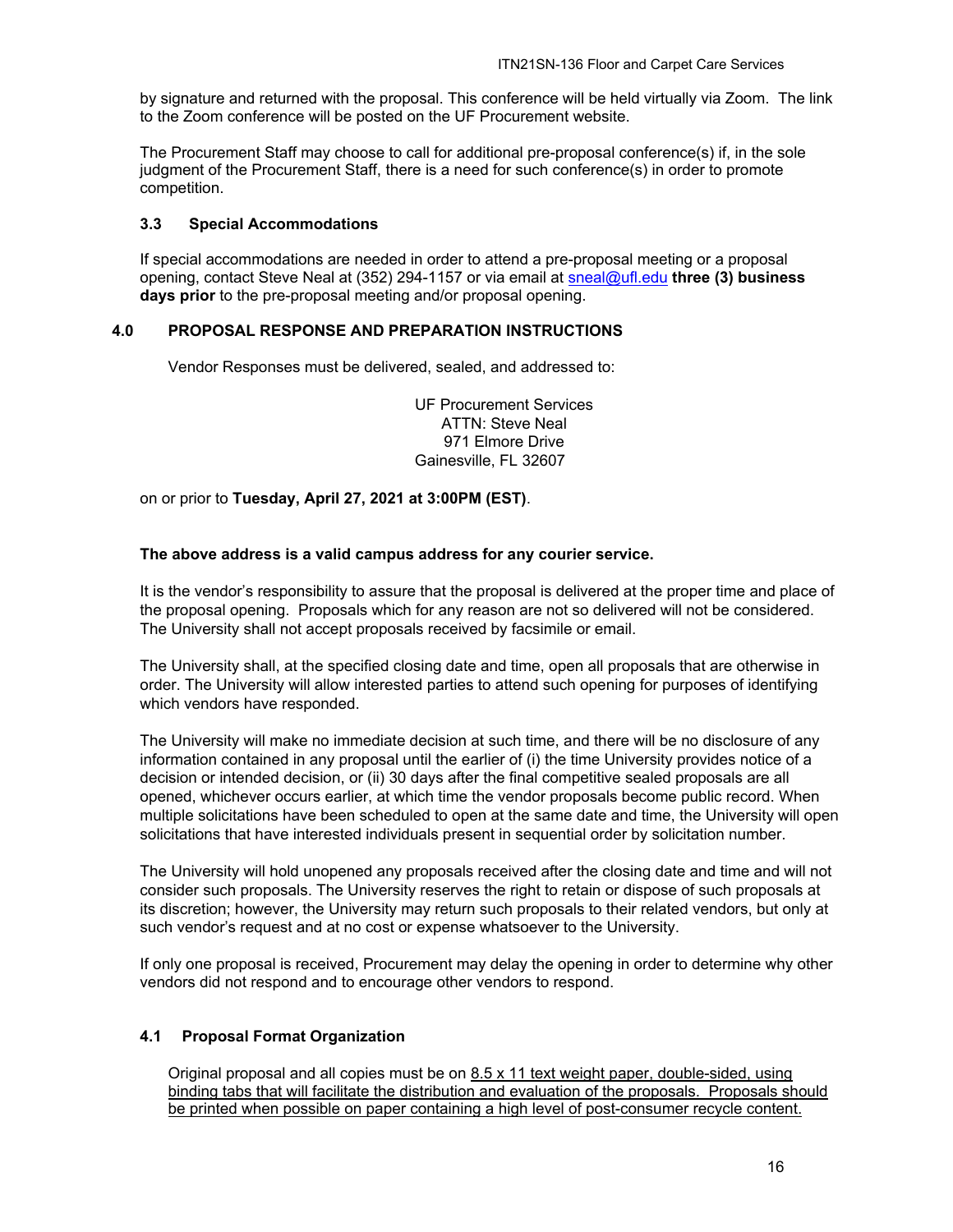Proposals should conform to the tabbed format below as well as the requirements of sections 4.1.2, 4.1.3 and 4.1.4.

#### **4.1.1 Response Format**

- Submit one (1) hardcopy original and nine additional hard copy of the initial response and one copy on PC compatible media (CD/DVD or USB flash drive), preferably in Word® and/or Excel®. The original hardcopy response must contain the original signature of the authorized person signing the proposal.
- The outer carton of the response must display clearly and conspicuously the following identifying information, The ITN number, name and due date and is sealed.
- The offer's response must include the information and required submittals described, tabbed and numbered as shown below, with all information appearing in the Tab in which it was requested.
- Questions and requests for information may not be rearranged, regrouped, or divided in any way.
- All information and required submittals requested MUST BE in both hardcopy and electronic and included in your written response.

#### *Failure to adhere to this condition may result in the University's rejection if the vendor's response without further evaluation.*

- Information submitted that is not requested by the University may be considered to be supplemental, not subject to evaluation by the committee members.
- If there is any information or required submittals which due to size or binding cannot be incorporated following the proper tab, the vendor must provide information following the numbered tab, telling the evaluator where the information can be found in the response.

#### **RESPONSES TO THIS FLOOR CARE SERVICES ITN MUST ADHERE TO THE TABULATION FORMAT DETAILED BELOW IN ORDER TO BE CONSIDERED FOR AWARD:**

- **Tab 1:** Completed and signed Certification of Proposal form, and/or signed and completed acknowledgement forms for any addenda issued.
- **Tab 2**: Approach to services
	- $\checkmark$  An explanation of your company's approach and the methodology to be applied to attain excellent adherence to the cleaning standards based on the information provided in the ITN.
	- $\checkmark$  A detailed and thorough explanation of products, methods, staffing, oversight, training, background checks, quality review, and other aspects of a successful janitorial services program.

#### **Tab 3**:

- $\checkmark$  A listing of all vendor owned equipment to be utilized (please indicate if there would be an intention to store equipment onsite)
- $\checkmark$  Include any information regarding products to be used, why they were chosen, and manufacturer affiliations.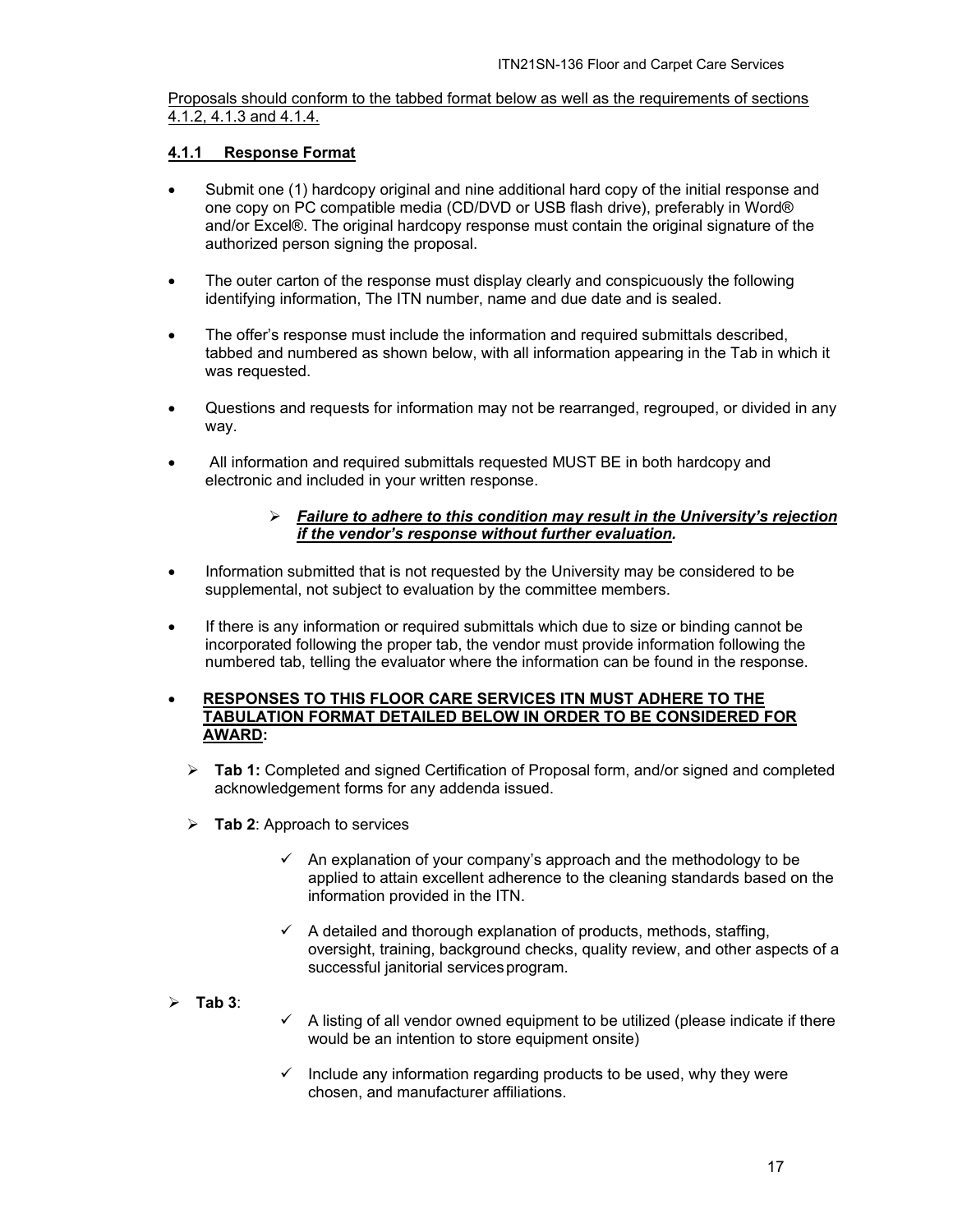- **Tab 4**: Include sample training documentation, checklists, SOPs etc to be used onsite
- **Tab 5**: Name(s), title(s), and contact information of the individual(s) responsible for the company's proposal and negotiation during this ITN process. Please include the Organizational chart beginning with your account management team through CEO of your company.
- **Tab 6**: Provide documentation regarding proof of insurance, bonding, licensure, background checking, any small or minority business certifications.
- **Tab 7**: A listing of the company projects/customers similar in size and scope to the services described in the ITN, both current and past customers.
	- $\checkmark$  This list must include the name, address, telephone, and email address of the client contract administrator.
	- $\checkmark$  If applicable, please list examples of services rendered in the State of Florida, particularly within institutions of higher learning.
- **Tab 8**: Please describe the process of producing "best value" for University and its users, through creative marketing, small business & diversity programs, "green" initiatives, and/or other programs.
- **Tab 9:** Describe the vendor's pricing proposal and any financial considerations and flexibility (for example: creative pricing, multiyear contract discount, tiered discounts, process improvements, incentives for early payment). (Attachment 1 – Fixed Price Page should be included in this tab). Also indicate which Lot/s you are submitting a proposal for.
- **Tab 10:** Provide an itemized list of concerns regarding the University's terms and conditions and, where appropriate, suggest preferred alternate language. UF will not negotiate terms not identified at the time of submittal.

#### **4.1.2 Number of Proposal Copies to be Furnished**

Submit one (1) hardcopy original of the initial response, nine (9) additional hardcopies and one copy on PC compatible media (CD/DVD or USB flash drive), preferably in Word® and/or Excel®.

#### **4.1.3 Bindings and Marking**

Vendors shall ensure that the original and each copy are individually bound. When submitting more than one (1) proposal, vendors shall ensure that units are clearly marked; for example, as "Original of Proposal One", "Copy One of Proposal One", "Original of Proposal Two", "Copy One of Proposal Two", and so on.

This Contract shall inure to the benefit of, and shall be binding upon, the parties hereto and their respective permitted successors and assigns.

#### **4.1.4 Marking of Envelopes**

Vendors shall ensure that the outer carton of the response must display clearly and conspicuously the following identifying information:

#### **ITN #: ITN21SN-136 – Floor and Carpet Care Services Opening date and time: 04/27/2021 3:00 PM**

#### **4.1.5 Proposal Costs**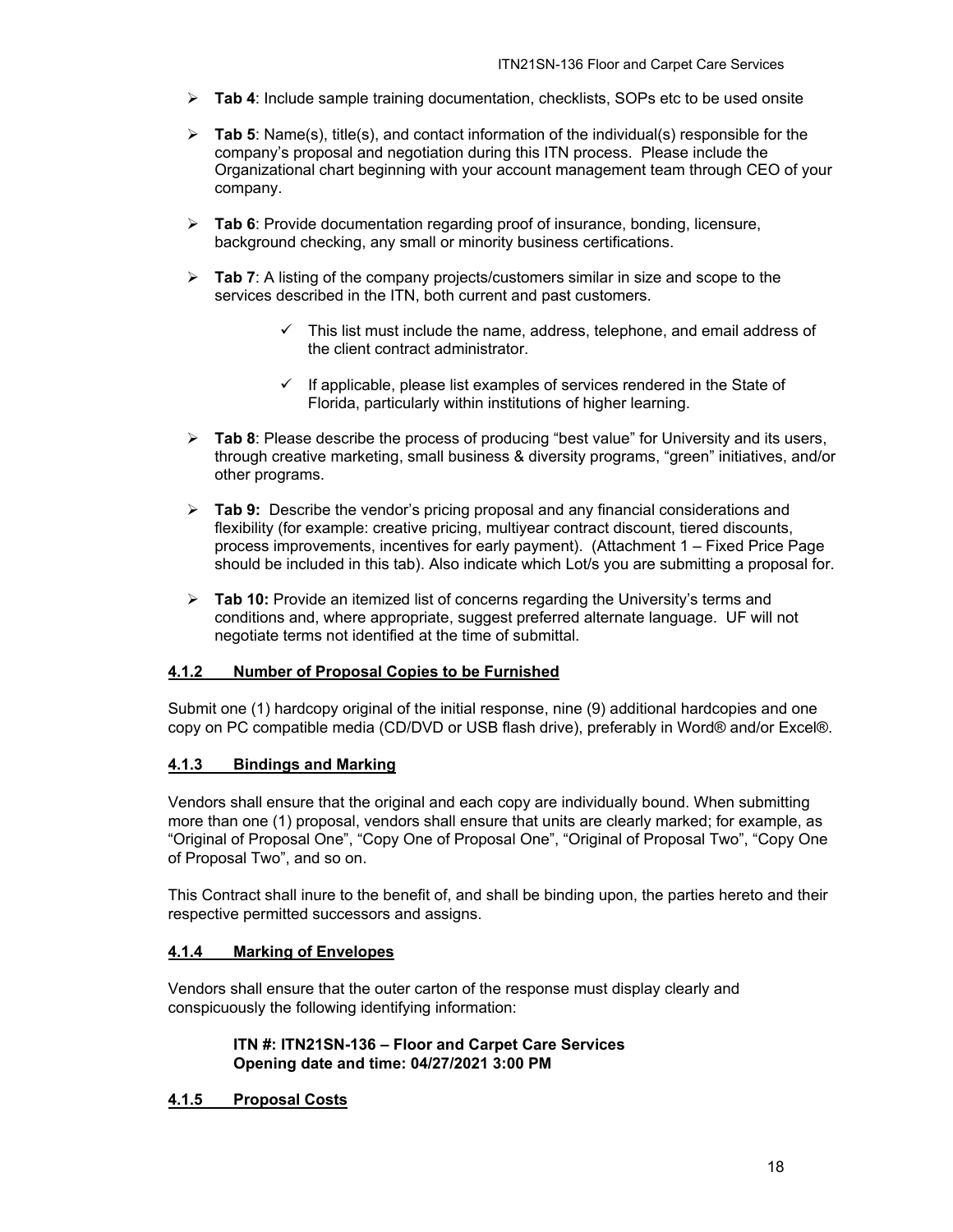The University is not liable in any manner or to any extent for any cost or expense incurred by any vendor in the preparation, submission, presentation, or any other action connected with proposing or otherwise responding to this ITN. Such exemption from liability applies whether such costs are incurred directly by the vendor or indirectly through the vendor's agents, employees, assigns or others, whether related or not to the vendor.

#### **4.1.6 Faxes Not Accepted**

The University shall not accept proposals received by fax.

#### **4.2 Requirements of Proposer for Response**

#### **4.2.1 Original ITN Document**

Procurement Services shall retain the ITN, and all related terms and conditions, exhibits and other attachments, in original form in an archival copy. Any modification of these, in the vendor's submission, is grounds for immediate disqualification.

#### **4.2.2 Vendor's Understanding of the ITN**

In responding to this ITN, the vendor accepts the responsibility fully to understand the ITN in its entirety, and in detail, including making any inquiries to the University as necessary to gain such understanding. The University reserves the right to disqualify any vendor who demonstrates less than such understanding.

Further, the University reserves the right to determine, at its sole discretion, whether the vendor has demonstrated such understanding. Related to this, the University's right extends to cancellation of award if award has been made. Such disqualification and/or cancellation shall be at no fault, cost or liability whatsoever to the University.

#### **4.2.3 University Provides Information in Good Faith without Liability**

All information provided by the University in this ITN is offered in good faith. Individual items are subject to change at any time. The University makes no certification that any item is without error. The University is not responsible or liable for any use of the information, or for any claims attempted to be asserted there from.

#### **4.2.4 Verbal versus Written Communication**

Verbal communication shall not be effective unless formally confirmed in writing by the specified University Procurement staff in charge of managing this ITN's process. In no case shall verbal communication override written communication.

#### **4.2.5 Questions, Communications, and Inquires between the University and Vendors**

Vendor inquiries, questions, and requests for clarification related to this ITN must be submitted in writing and directed to:

> University of Florida Procurement Services 971 Elmore Drive Gainesville, FL 32607

Attn: Steve Neal Telephone No: (352) 294-1157 E-mail Address: sneal@ufl.edu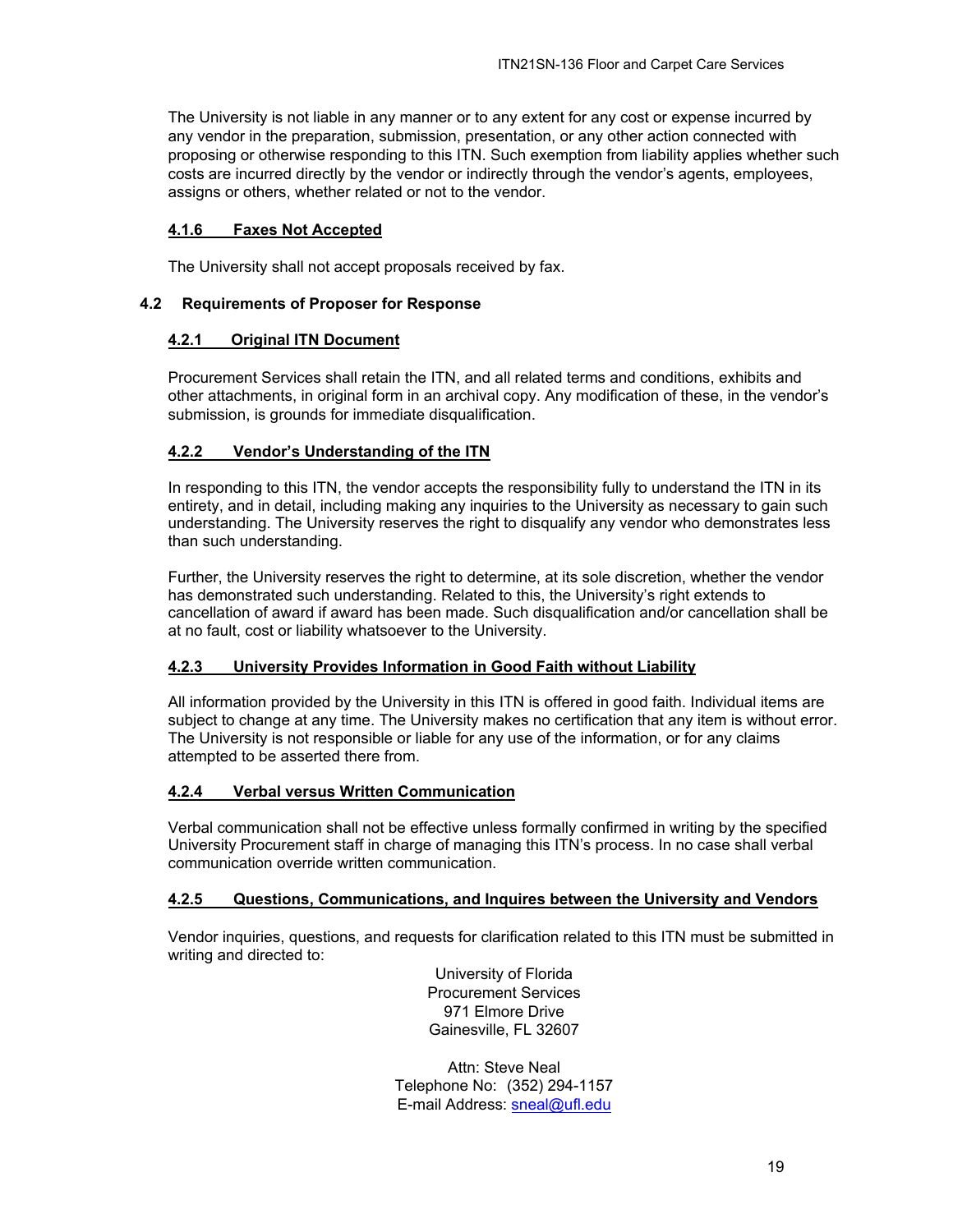Applicable terms and conditions herein shall govern communications and inquiries between the University and vendors, as they relate to this ITN.

**Informal communications** shall include, but are not limited to the following:

- 1. Requests from/to vendors or the vendor's representatives of any kind or capacity;
- 2. Requests to/from any University employee or representative of any kind or capacity, with the exception of Procurement Services.

Inquiries for clarifications and information that will not require addenda may be submitted verbally to the Procurement Staff named above.

**Formal communications** shall include but are not limited to the following:

- 1. Questions concerning this ITN must be submitted in writing and be received prior to **04/06/2021 at 5:00PM (EST)**.
- 2. Errors and omissions in this ITN and enhancements. Vendors shall bring to the University's attention any discrepancies, errors, or omissions that may exist within this ITN. Vendors shall recommend to the University any enhancements in respect to this ITN, which might be in the University's best interests. These must be submitted in writing and be received prior to **04/06/2021 at 5:00PM (EST)**.
- 3. Inquiries about technical interpretations must be submitted in writing and be received prior to **04/06/2021 at 5:00PM (EST)**.
- 4. Inquiries for clarifications/information that will not require addenda may be submitted verbally to the Procurement Staff named above at any time during this process.
- 5. Verbal and/or written presentations and pre-award proposals under this ITN.
- 6. Addenda to this ITN.

Informal communications shall cease on the date of distribution of this ITN and formal communications shall commence. On the date that the University completes the award process for this ITN and executes the resulting contract with the successful Vendor, informal communications may resume, and formal communications must cease.

#### **4.2.6 Addenda and the University's Response to Communications from Vendor**

The University will make a good-faith effort to provide a written response to each question or request for clarification that requires addenda within five (5) University business days.

**All addenda will be posted to the UF Procurement website.** Vendors are responsible for periodically checking check the UF Procurement website for any additional information and addenda concerning this ITN.

https://procurement.ufl.edu/vendors/schedule-of-bids/

#### **Vendors requesting that ITN revisions be provided another way must submit the request to the Procurement Staff responsible for this ITN.**

The University will not respond to any questions/requests for clarification that require addenda, if received by the University after **04/06/2021 at 5:00PM (EST)**.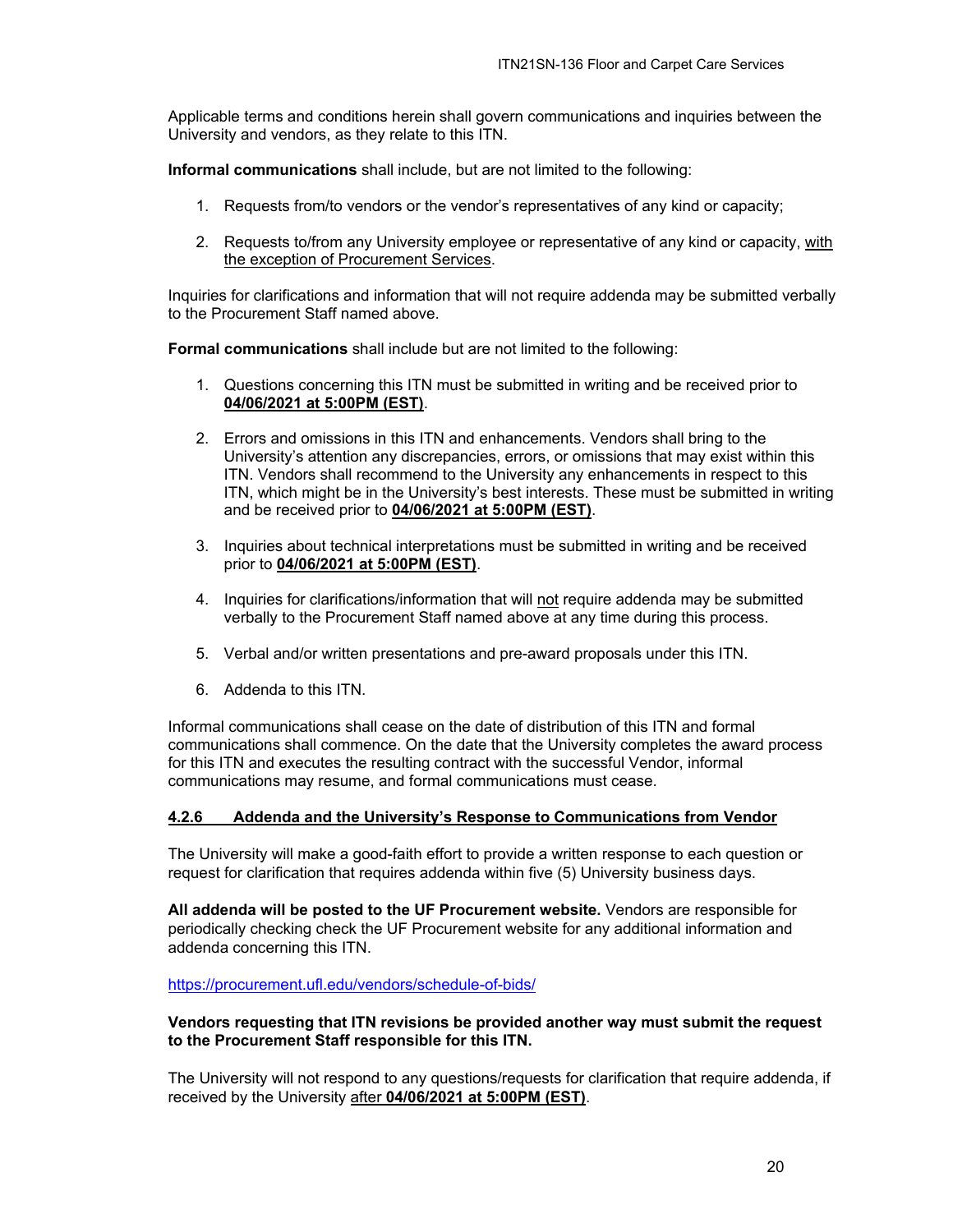#### **4.2.7 Pricing and/or Revenue Proposal**

Vendors shall indicate pricing and/or revenue offers in the appropriate spaces and/or areas provided in this ITN. Vendors shall ensure that any departure from this condition results in an offer that is clearly cross-referenced to the applicable sections within this ITN. For any material departure from this condition, vendors shall provide clear and unambiguous explanations how the departure relates in detail to the applicable sections within this ITN. If the vendor responds with an "All or None" proposal, it shall be clearly and unambiguously marked as such.

The University may presume and hold as the vendor's final offer all pricing and/or revenue offerings, whether stated as amounts or percentages, and/or whether or not offered on an all-ornone basis, if not specified by the vendor.

The University may accept or reject in part or entirely the vendor's pricing and/or revenue offerings when such offerings are not on an all-or-none basis. The University prohibits the changing of pricing and/or revenue proposals after the ITN closing date and time. Unless otherwise specifically proposed by the vendor, the University reserves the right to hold such pricing and/or revenue proposal as effective for the entire intended contract term.

The University may prescribe the manner and method by which pricing and/or revenue offerings shall be communicated in the vendor's proposal. The University may reject any proposal in which the pricing and/or revenue offering does not conform to such prescribed manner and method.

#### **4.2.8 Revisions to the ITN**

The University may revise any part of this ITN for any reason by issuing addenda. The University will communicate additional information and addenda to this ITN by posting the information on UF Procurement's website (link provided immediately below). **Vendors are responsible for periodically checking check the UF Procurement website for any additional information and addenda concerning this ITN.**

#### https://procurement.ufl.edu/vendors/schedule-of-bids/

#### **Vendors requesting that ITN revisions be provided another way must submit the request to the Procurement Staff responsible for this ITN.**

Vendors are responsible for the information contained in such addenda regardless of whether formal receipt of such information has been formally acknowledged. The University is under no obligation to communicate such addenda to vendors that have notified the University of their decision not to respond to this ITN. The University may determine whether an addendum will be considered as part of this ITN and/or as part of a resulting contract. The University shall reject vendors' responses to addenda if such responses are received after the ITN closing date and time.

#### **4.2.9 Attention to Terms and Conditions**

Vendors are cautioned to thoroughly understand and comply with all matters covered under the Terms and Conditions section of this ITN. The successful Vendor is expected to enter into a form of agreement. The University agreement terms and conditions included in this ITN are intended to be incorporated into this agreement.

PROPOSALS THAT ARE CONTINGENT UPON ANY CHANGES TO THESE TERMS AND CONDITIONS MAY BE DEEMED TO BE NON-RESPONSIVE AND MAY BE REJECTED (within the University's sole discretion).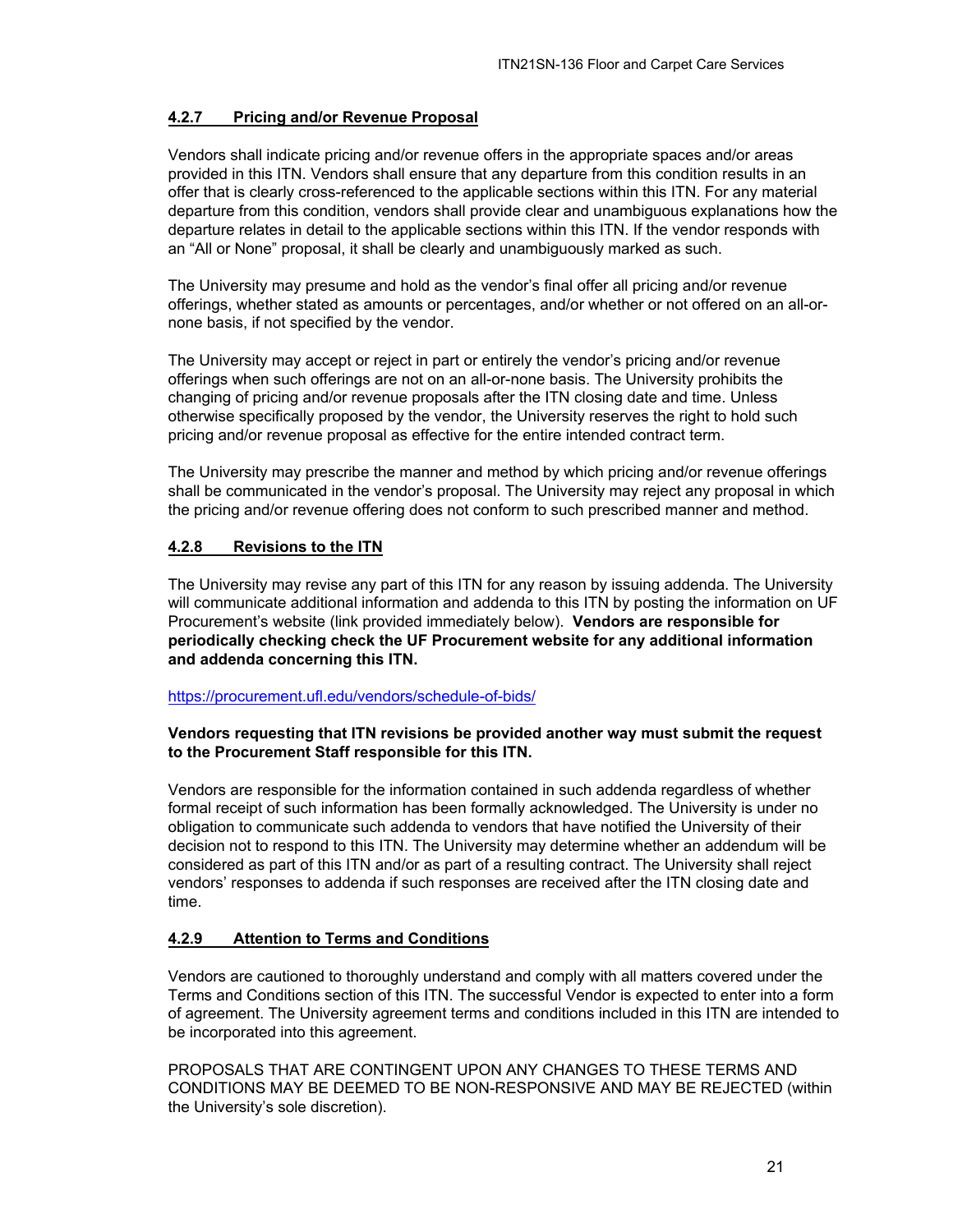#### **4.2.10 Required Signature**

The University may reject any vendors' response if it is not signed as indicated and/or required by the areas, spaces, or forms provided within this ITN.

#### **4.2.11 Authority to Negotiate**

Representatives of the vendor(s) selected to participate in oral negotiation(s) shall be first required to submit written authorization from the company CEO or CFO attesting to the fact that the company's lead negotiator is authorized to bind the company to the terms and conditions agreed to during negotiations and as contained in the vendor's best and final offer. The provision of such authorization shall be a prerequisite to continuation in the ITN process.

The University shall not engage in extensive contract negotiations with the selected vendor(s) after the negotiation process has been completed. If the University determines that a company awarded a contract based on this ITN does not honor all aspects of the agreement reached during the negotiations in the best and final offer, the University reserves the right to immediately cancel the award, and to place the company on the University's suspended vendor list.

Company negotiators must enter the negotiations prepared to speak on behalf of the vendor's company. The University reserves the right to immediately terminate negotiations with any company whose representatives are not empowered to, or who will not, make decisions during the negotiation session. Vendors are reminded that the University may elect not to solicit a best and final offer from any company whose representative(s) have been unable or unwilling to commit to decisions reached during the verbal negotiation process.

#### **4.2.12 Collusion Prohibited**

In connection with this ITN, vendor collusion with other vendors or employees thereof, or with any employee of the University, is prohibited and may result in vendor disqualification and/or cancellation of award. Any attempt by the vendor, whether successful or not, to subvert or skirt the principles of open and fair competition may result in vendor disqualification and/or cancellation of award. Such disqualification and/or cancellation shall be at no fault or liability whatsoever to the University.

#### **4.2.13 Improper Business Relationships/Conflict of Interest Prohibited**

In connection with this ITN, each vendor shall ensure that no improper, unethical, or illegal relationships or conflict of interest exists between or among the vendor, the University, and any other party to this ITN. The University reserves the right to determine the materiality of such relationships, when discovered or disclosed, whether intended or not; and to decide whether vendor disqualification and/or cancellation of award shall result. Such disqualification and/or cancellation shall be at no fault or liability whatsoever to the University.

Contractor represents that no University employee who has, or whose relative has, a relationship with Contractor, will violate the Code of Ethics for Public Officers and Employees, including, but not limited to F.S. Section 112.313(3) and (7) and F.S. 112.3185(6) thereof, by reason of Contractor entering into this Contract.

#### **4.2.14 Corrections, Changes, and Providing Information on Forms within the ITN**

Vendors shall ensure that an authorized individual initials each correction using pen and ink. Vendors shall use pen and ink or typewriter in providing information directly on pages, or copies thereof, contained within this ITN.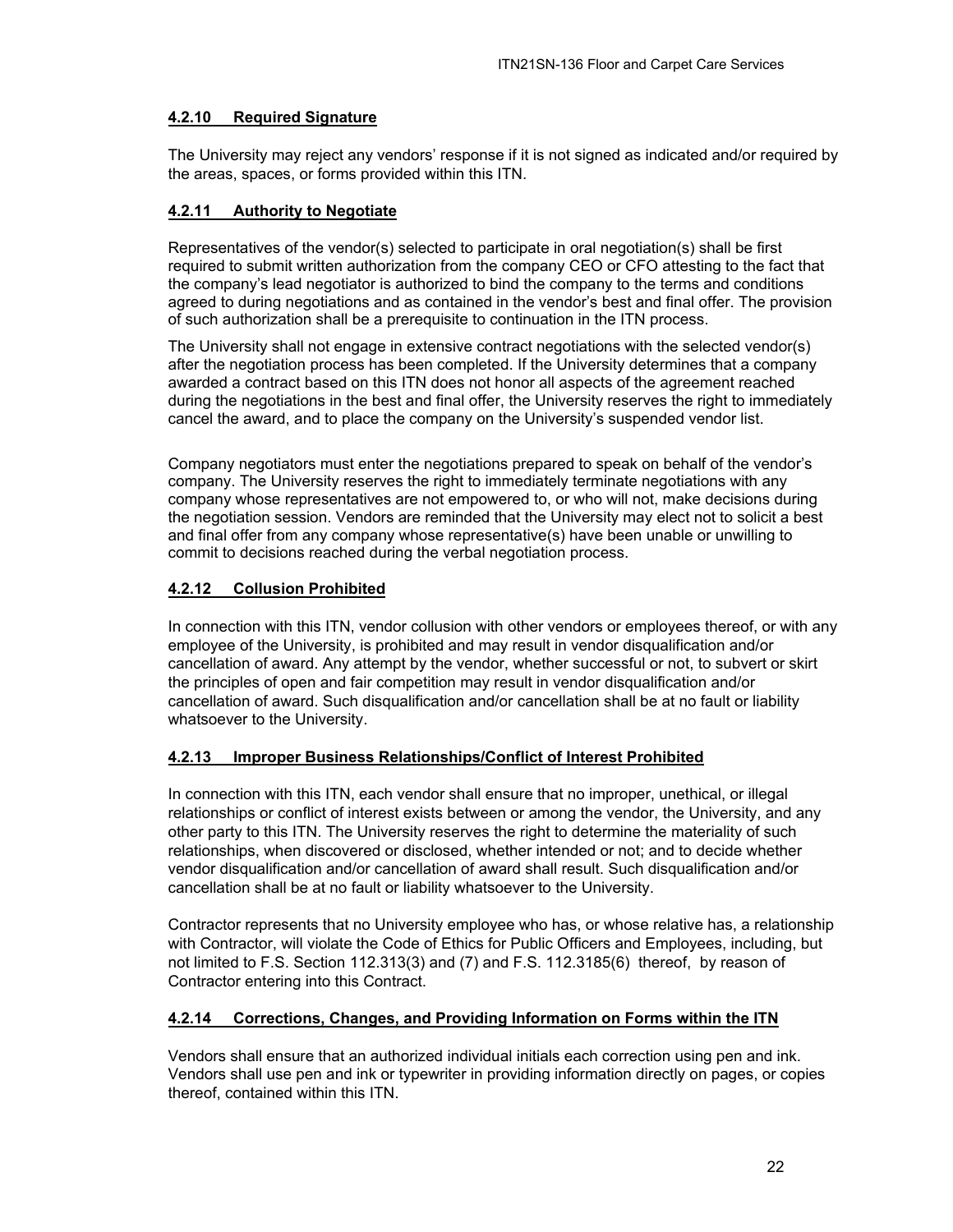#### **4.2.15 Intentionally Omitted**

#### **4.2.16 Anti-Kickback**

In compliance with FAR 52.203-7, the University has in place and follows procedures designed to prevent and detect violations of the Anti-Kickback Act of 1986 in its operations and direct business relationships.

#### **4.2.17 Withdrawal of ITN**

Vendors may withdraw their proposals any time prior to the ITN closing date. Vendors may request to withdraw their proposals after the ITN closing date and time prior to selection and notice of award. The University shall have sole authority to grant or deny such a request. In the event the University grants such a request, it may withhold issuing future ITN's to such vendors.

#### **4.2.18 University's Right to Use Vendor's Ideas/Proprietary Information**

**If the vendor needs to submit proprietary/trade secret information with the proposal, the vendor shall ensure that it is enclosed in a separate envelope from the proposal and that it is clearly designated and conspicuously labeled as such.** Vendors who submit responses with information noted as proprietary may be asked to substantiate why the information is proprietary or is otherwise exempt from a public records request under Florida Law.

Selection or rejection of the proposal shall not affect the University's right of use. Provided, however, that the University will, in good faith, honor any vendor information that is clearly designated and conspicuously labeled as proprietary when the University concurs that the information is proprietary, and that trade secrets or other proprietary data contained in the proposal documents shall be maintained as confidential in accordance with procedures promulgated by the Procurement Staff and subject to limitations in Florida or Federal law.

Pricing information cannot be considered proprietary. The University shall not be liable in any manner or in any amount for disclosing proprietary information if such information is not clearly so designated and conspicuously so labeled. The University shall likewise not be liable if it did not know or could not have reasonably known that such information was proprietary.

Should a request be made of the University for access to the information designated confidential or trade secret by the bidder and, on the basis of that designation, the University denies the request, the bidder may be responsible for all legal costs necessary to defend such action if the denial is challenged in a court of law.

Contractor acknowledges and agrees that (a) all documents, studies, materials and information furnished to Contractor by University or University's affiliates in connection with the Services and (b) all reports, studies, plans, deliverables, strategies, materials and other documents and information developed or prepared for University in connection with the Services or which reflect any of the documents, studies, materials or information furnished to Contractor by University (the materials described in (a) and (b) are collectively referred to as the "Information") are and shall remain at all times confidential, proprietary, and the sole property of University. Contractor agrees that it shall not use the Information and will not share the Information with its employees, except as necessary to perform the Services. Contractor may not disclose Information to third parties unless it obtains University's written consent to such disclosure.

In the event Contractor is required by subpoena or other judicial or administrative process or by law to disclose such records, Contractor shall (i) provide University with prompt notice thereof, (ii) consult with University on the advisability of taking steps to resist or narrow such disclosure, (iii)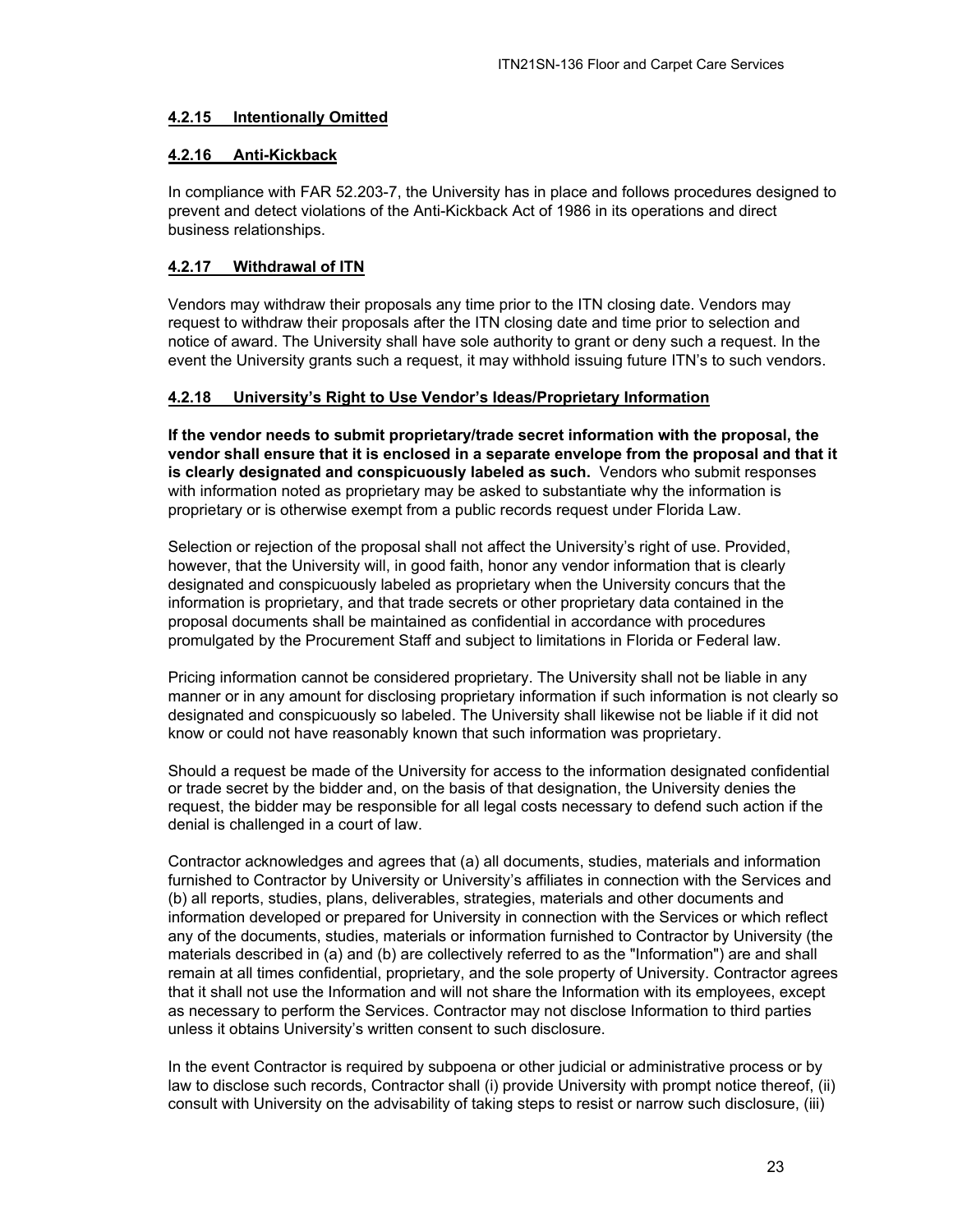furnish only that portion of the information that is responsive to the request, (iv) comply with the requirements of all privacy laws applicable to the Information, which may include, but not be limited, to FERPA, and (v) reasonably cooperate with University in any attempt that University may make to obtain an order or other reliable assurance that confidential treatment will be accorded the records. Upon termination of this Contract or upon request by University, Contractor shall promptly return the Information to University.

Notwithstanding the foregoing, if University will share or provide access to protected health information or "PHI" to Contractor for Contractor to perform the Services, University and Contractor will enter into a separate business associate agreement which will govern the confidentiality and non-use obligations of the Contractor regarding the PHI (in lieu of this provision). This provision shall survive the termination of this Contract.

#### **5.0 DEFINITIONS**

#### **5.1 Agreement/Contract**

All types of agreements entered into by the University of Florida, regardless of what they may be called, for the procurement of materials, services or construction, or the disposal of materials. Meaning is interchangeable.

#### **5.2 Customer**

Unless otherwise implied by the context of the specific provision within this ITN, "Customer" means a customer of the vendor, other than the University.

#### **5.3 May, Should**

Indicates something that is not mandatory, but permissible, recommended, or desirable.

#### **5.4 Must, Shall, Will**

Indicates a mandatory requirement. Failure to meet these mandatory requirements may result in rejection of your proposal as non-responsive.

#### **5.5 Proposal**

The entirety of the vendor's responses to each point of this ITN, including all supplemental offers or information not explicitly requested within this ITN.

#### **5.6 Proprietary Information**

Information held by the owner that if released to the public or anyone outside the owner's organization, would be detrimental to its interests. It is an issue of fact rather than opinion. Pricing and/or revenues cannot be considered proprietary.

#### **5.7 Provider**

Any entity responding to this ITN, or, if selected, the vendor entering into a contract with University.

#### **5.8 Invitation to Negotiate (ITN)**

A competitive negotiation process. It is not to be confused with an Invitation to Bid (ITB), in which goods or services are precisely specified and price is substantially the only competitive factor. This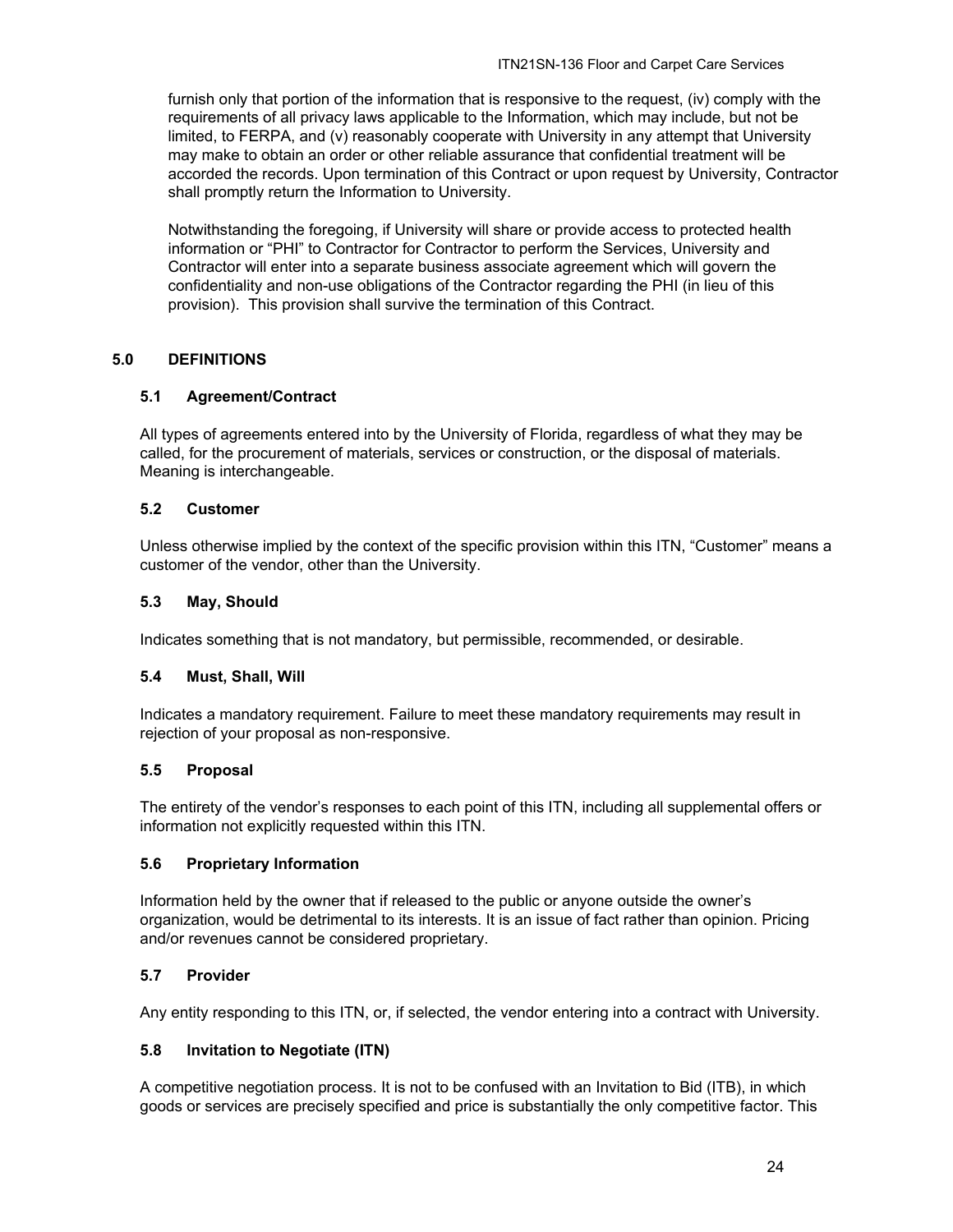ITN provides the University the flexibility to negotiate to arrive at a mutually agreeable relationship. Price will be considered but will not be the only factor of evaluation.

#### **5.9 Respondent**

Any entity responding to this ITN, or, if selected, the vendor entering into a contract with University.

#### **5.10 Response**

Same as Proposal

#### **5.11 Successful Vendor**

Any entity responding to this ITN, or, if selected, the vendor entering into a contract with University.

#### **5.12 Supplement Agreement**

Any supplement terms and conditions agreed to by the parties in writing taking precedence over all other documents governing the transaction.

#### **5.13 Supplier**

Any entity responding to this ITN, or, if selected, the vendor entering into a contract with University.

#### **5.14 University of Florida, UF or University**

Same as The University of Florida Board of Trustees, a public body corporate of the State of Florida; throughout the document the term UF, University and University of Florida is used interchangeably.

#### **5.15 Vendor**

Any entity responding to this ITN, or, if selected, the vendor entering into a contract with University.

#### **5.16 Vendor's Proposal**

Same as Proposal

#### **5.17 Vendor's Response**

Same as Proposal

#### **6.0 AGREEMENT TERMS AND CONDITIONS**

The following are the Terms and Conditions that will become part of any Agreement consummated between the University and the Successful Vendor. The Successful Vendor will be expected to execute an Agreement containing the provisions set forth in this section, or substantially similar provisions as University deems prudent or necessary.

This list of provisions is not exhaustive or indicative of every provision that will be contained in the Agreement, but rather identifies particular terms and conditions of which the vendor should be aware. In the event of a conflict between any provisions contained in any of the documents governing this transaction, the following shall be the order of precedence: Agreement; Invitation to Negotiate; Proposal.

#### **6.1 Actions of Successful Vendor**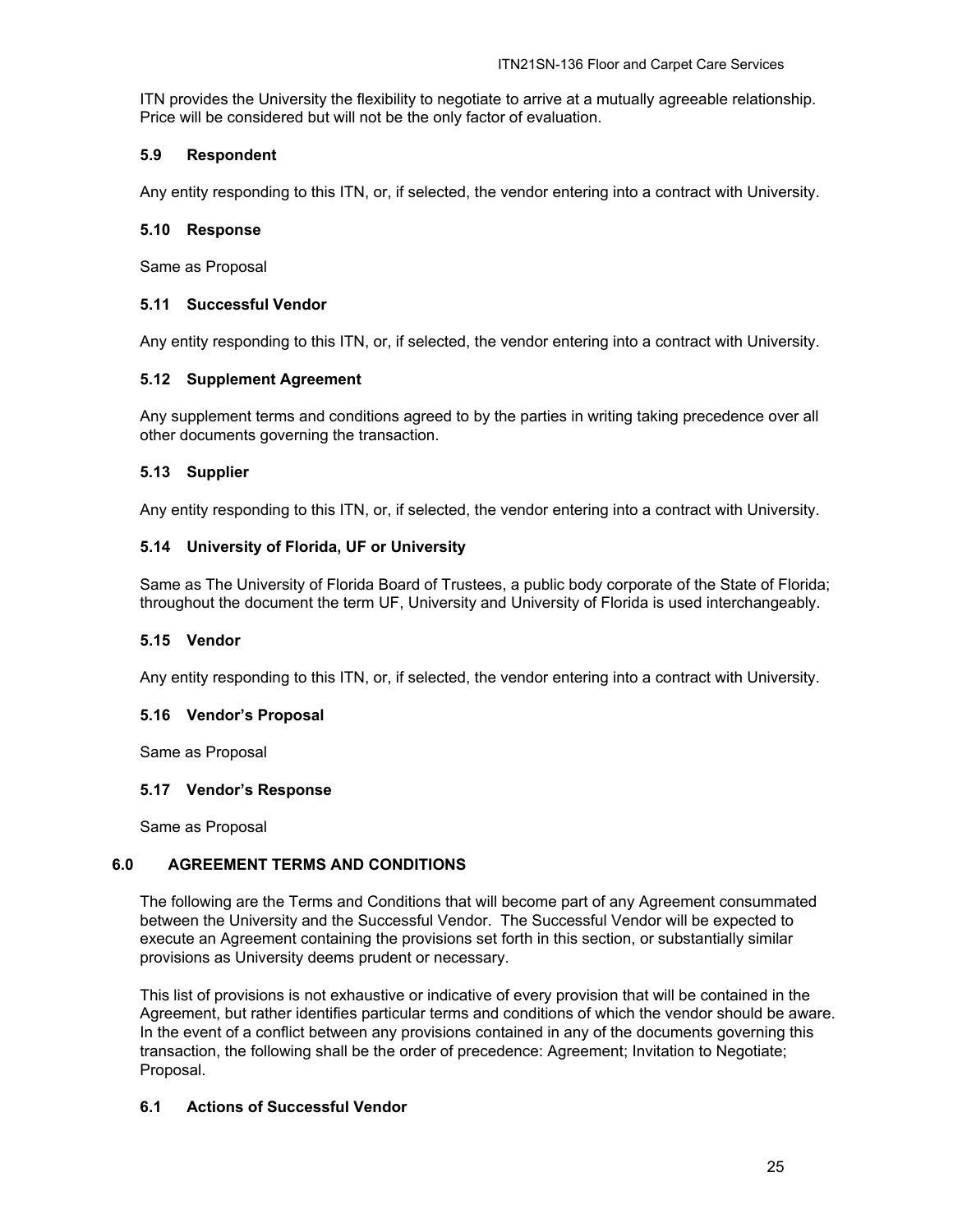The University is under no obligation whatsoever to be bound by the actions of any Successful Vendor with respect to third parties. The Successful Vendor is not a division or agent of the University.

#### **6.2 Advertising**

The Successful Vendor shall not advertise or publish information concerning the Agreement without prior written consent of the University. The University shall not unreasonably withhold permission.

#### **6.3 Americans with Disabilities Act**

The Successful Vendor shall comply with all applicable provisions of the Americans with Disabilities Act and applicable federal regulations under the act.

#### **6.4 Certification**

By signature on the "Proposal Certification" form included under Section 7.0, the Vendor certifies that the submission on the proposal did not involve collusion or other anti-competitive practices. The Vendor has not given, offered to give, nor intends to give at any time hereafter any economic opportunity, future employment, gift, loan, gratuity, special discount, trip, favor, or service to a public servant in connection with the submitted proposal. In addition, Vendor certifies whether or not an employee of the University has, or who's relative has, a substantial interest in any Agreement subsequent to this ITN. Vendor also certifies their status with regard to debarment, or suspension by any federal entity.

Failure to provide a valid signature affirming the stipulations required by this clause shall result in the rejection of the submitted proposal and, if applicable, any resulting Agreement. Signing the certification with a false statement shall void the proposal and, if applicable, any resulting Agreement. Any resulting Agreement may be subject to legal remedies provided by law. Vendor agrees to promote and offer to the University only those services and/or materials as stated in and allowed for under resulting Agreement(s).

#### **6.5 Conflict of Interest**

The award hereunder is subject to the provisions of Chapter 112, F.S. Vendors must disclose with the proposal the name of any officer, director, or agent who is also an employee of the University of Florida. Further, all Vendors must disclose the name of any University employee who owns, directly or indirectly, an interest of five percent (5%) or more in the Vendor's firm or any of its branches.

#### **6.6 Discrimination**

An entity or affiliate who has been placed on the discriminatory list may not submit a bid on a contract to provide goods or services to a public entity, may not submit a bid on a contract with a public entity for the construction or repair of a public building or public work, may not submit proposals on leases of real property to a public entity, may not award or perform work as a Vendor, supplier, subcontractor or consultant under contract with any public entity, and may not transact business with any public entity.

#### **6.7 Drug Free Workplace**

The Successful Vendor agrees that in the performance of the Agreement, neither the Successful Vendor nor any employee of the Successful Vendor shall engage in the unlawful manufacture, distribution, dispensing, possession, or use of a controlled substance in conducting any activity covered by the Agreement. The University reserves the right to request a copy of the Successful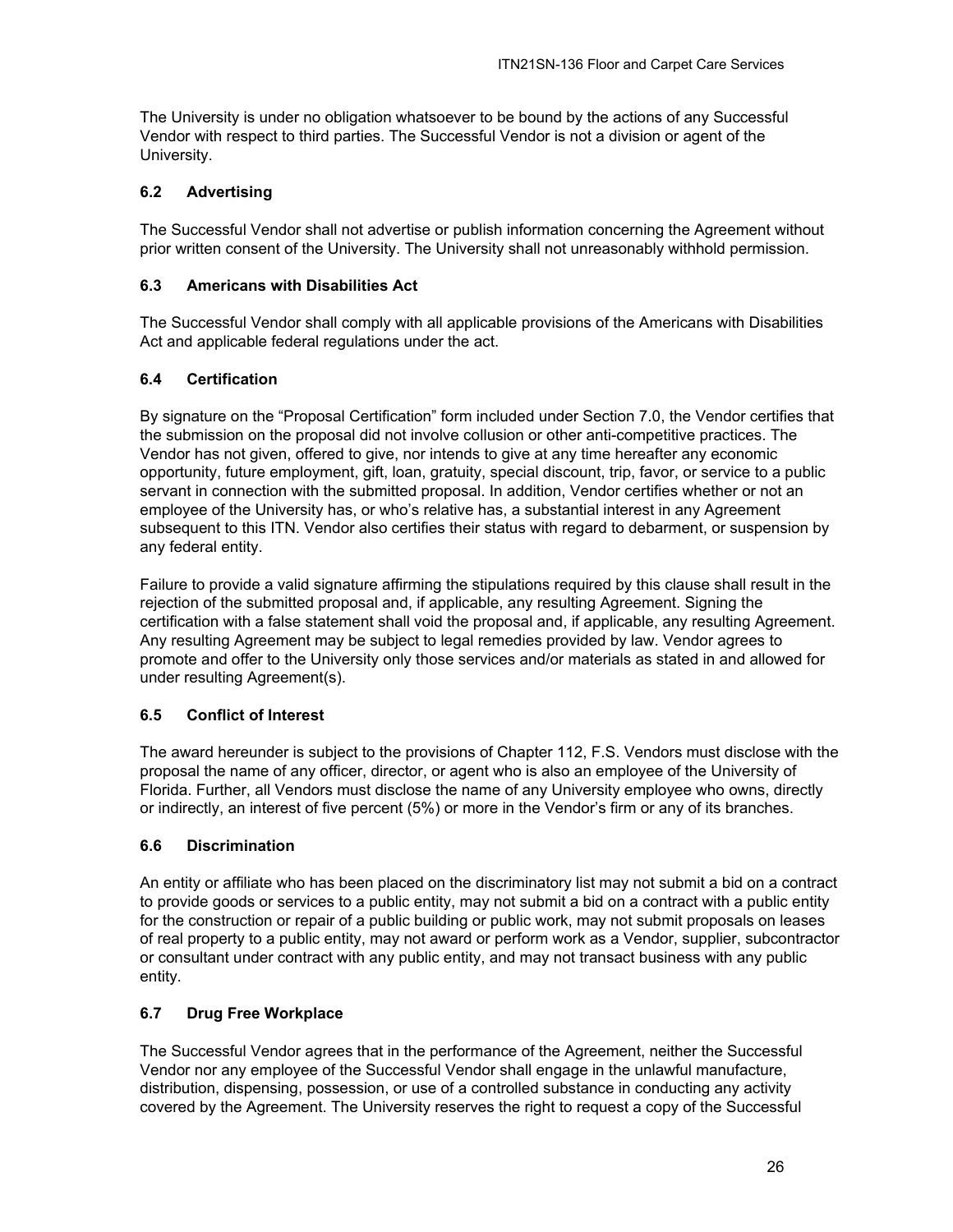Vendor's Drug Free Workplace Policy. The Successful Vendor further agrees to insert a provision similar to this statement in all subcontracts for services required.

#### **6.8 Equal Opportunity Statement**

The State Universities have established equal opportunity practices which conform to both the spirit and the letter of all laws against discrimination and prohibit discrimination based on race, creed, color, sex, age, national origin, marital status or religion. To be considered for inclusion as a supplier under this agreement, the vendor commits to the following:

A. The provisions of Executive Order 11246, September 24, 1966, and the rules, regulations, and relevant orders of the Secretary of Labor are applicable to each order placed against this agreement regardless of value.

B. If the vendor expects to receive \$10,000 in orders during the first 12 months of this agreement, a complete certificate of non-segregated facilities shall be attached to the proposal response.

C. If the vendor expects to receive \$50,000 in orders during the first 12 months of this agreement and employs more than 50 people, standard form 100 (EEOO-1) must be filed prior to March 1 of each year.

D. If the vendor expects to receive \$50,000 in orders during the first 12 months and employs more than 50 people, a written program for affirmative action compliance must be maintained by the vendor, subject to review upon request by the user agencies of this agreement.

If you have already complied with the above, please indicate

#### **6.9 Federal, State, and Local Laws and Regulations**

Successful Vendor is solely responsible for complying with all laws, ordinances, and regulations including but not limited to, those relating to taxes, licenses and permits, as they may apply to any matter under this ITN. The Successful Vendor must demonstrate that they are duly licensed by applicable regulatory bodies during the performance of the Agreement. Prior to the commencement of Agreement, the Successful Vendor shall be prepared to provide evidence of such licensing as may be requested by the University. Successful Vendor shall, at no expense to the University, procure and keep in force during the entire period of the Agreement all such permits and licenses.

In the performance of the Services, Contractor shall, at its own expense, at all times during the Term, comply with all applicable federal, state, and local laws, rules, regulations, and ordinances and all other governmental requirements. Contractor acknowledges and agrees that Contractor has and will at all times during the Term maintain all governmental permits, licenses, consents, and approvals necessary to perform the Services. Contractor shall also be solely responsible for and shall pay as required by law Contractor's income taxes, general excise taxes and any self-employment taxes.

#### **6.10 E-Verify Compliance; Unauthorized Alien Workers**

By entering a contract with UF, Vendor is obligated to comply with the provisions of Section 448.095, Fla. Stat., "Employment Eligibility." Compliance with Section 448.095, Fla. Stat., includes, but is not limited to, utilization of the E-Verify System to verify the work authorization status of all newly hired employees, and requiring all subcontractors to provide an affidavit attesting that the subcontractor does not employ, contract with, or subcontract with, an unauthorized alien.

Vendor affirms and represents that it is registered with the E-Verify system and are using same, and will continue to use same as required by Section 448.095, Fla. Stat. The Vendor's employment of unauthorized aliens is considered a violation of Section 274A(e) of the Immigration and Nationality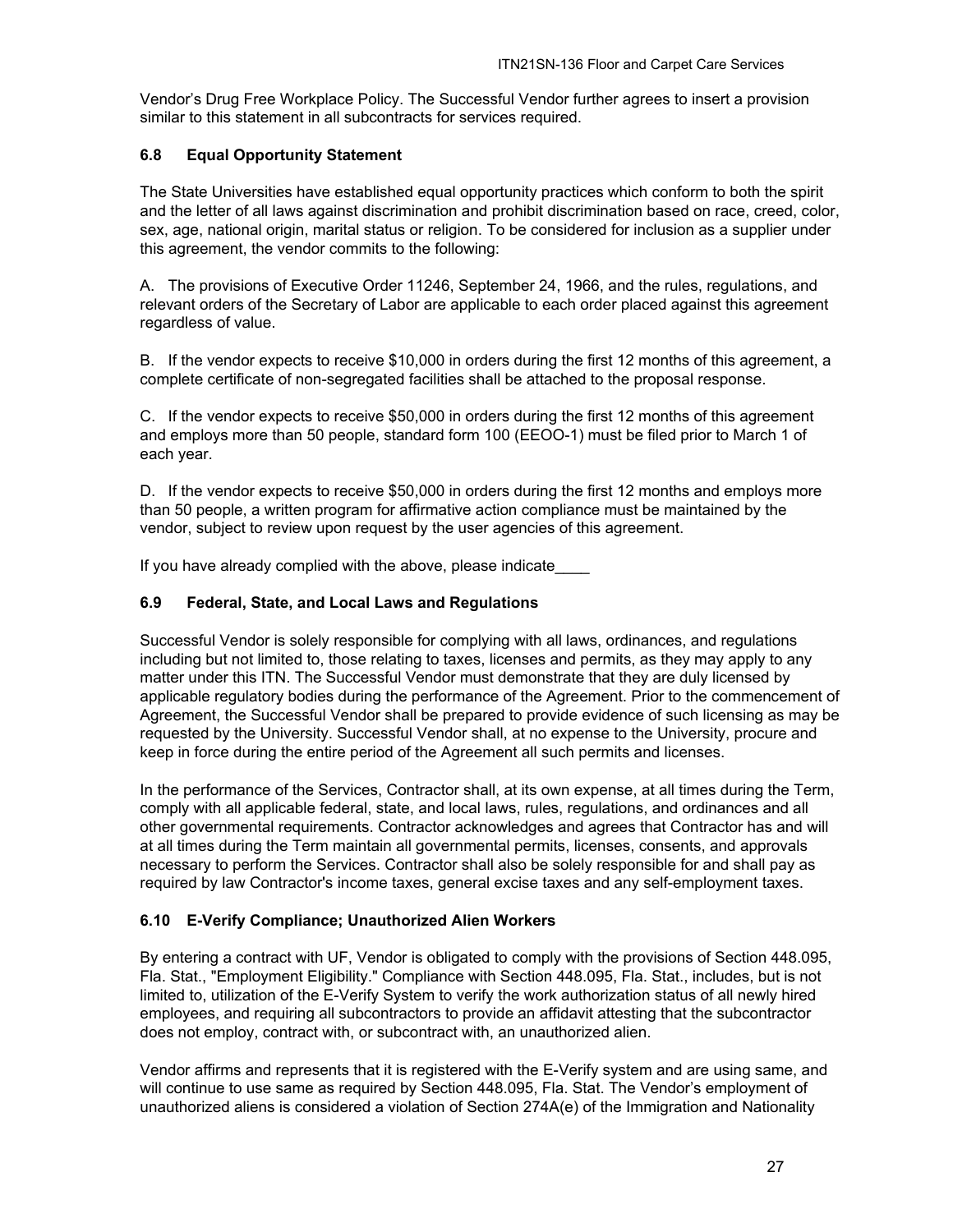Act. If the Vendor knowingly employs unauthorized alien workers, such violation shall be cause for UF'S unilateral cancellation of the Agreement.

#### **6.11 Inspection, Audit and Reporting**

All books, accounts, reports, files, and other records relating to the Agreement shall be subject at all reasonable times to inspection and audit by the University of Florida.

Reporting Requirements: The successful vendor(s) agrees to furnish to the University a summary of total sales made under this contract as requested but at least twice a year.

All reporting will be in Electronic Format provided to Procurement Services either prior to business review meetings or as requested.

#### **Reports will include a detailed invoice of the Vendor's services history that provides, at minimum, the following information:**

- PO Number
- Quote Number
- Invoice Number
- Invoice Date
- Ordered by Department
- Order Date
- Delivery Date
- Net Price
- Other Organizations: Total dollar value of purchases and total of orders through University agreement to other institutions.
- Savings to University through vendor discounting special offers such as volume discounting

Vendor and University will work together to create reports as University deems necessary and compatible with vendor systems.

Vendors must be familiar with UF's invoicing requirements. Additional information about invoice submissions and attributes is available at the following website: https://www.fa.ufl.edu/directives/invoice-submission/

#### **6.12 Liens**

Each Successful Vendor shall keep the University free and clear from all liens asserted by any person or entity for any reason arising out of the furnishing of services or materials by or to the Successful Vendor.

#### **6.13 Modifications**

This Contract may be modified or altered only by written agreement signed by both University and Contractor.

#### **6.14 Non-Discrimination**

The parties agree to be bound by applicable state and federal rules governing Equal Employment Opportunity and Non-Discrimination.

#### **6.15 Ownership of Documents**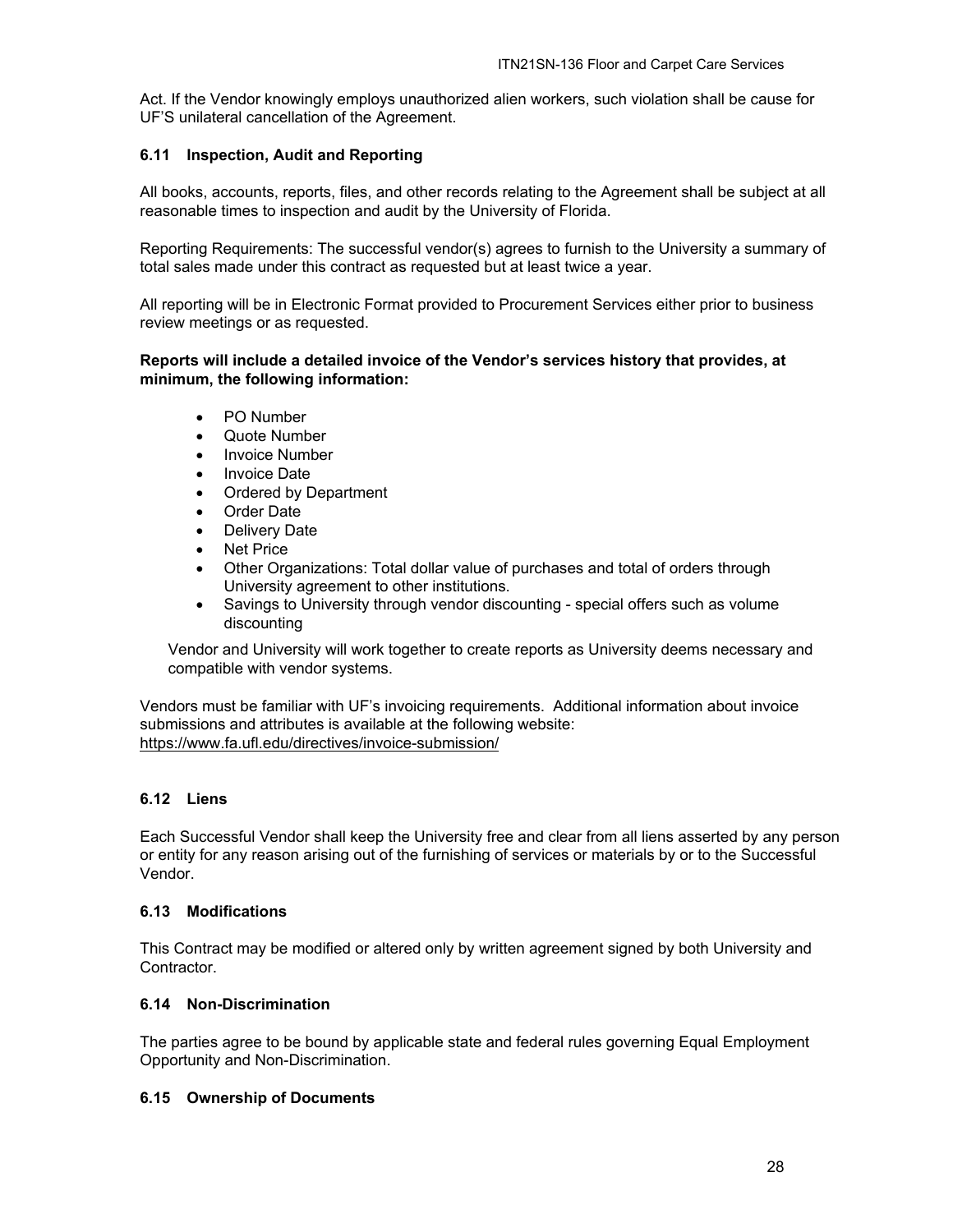All drawings, maps, sketches, documents, records, programs, data base, reports and other data developed or purchased, under this Agreement for or at the University's expense shall be and remain the University's property, without restriction, reservation or qualifications. The Successful Vendor may retain copies necessary for recordkeeping documentation and all such other business purposes related to the Agreement. All materials and products produced shall be provided to the University upon expiration of this Agreement.

#### **6.16 Sales and Use Tax**

The Successful Vendor agrees to comply with and to require all of his subcontractors to comply with all the provisions of applicable law. The Successful Vendor further agrees to indemnify and hold harmless the University from any and all claims and demands made against it by virtue of the failure of the Successful Vendor or any subcontractors to comply with the provisions of any and all said laws. The University is exempt from state sales and use tax. A copy of the University's Certificate of Exemption will be made available upon request.

#### **6.17 Sexual Harassment**

Federal law and the policies of the University prohibit sexual harassment of University employees or students. Sexual harassment includes any unwelcome sexual advance toward a University employee or student, any request for a sexual favor from a University employee or student, or any other verbal or physical conduct of a sexual nature that is so pervasive as to create a hostile or offensive working environment for University employees, or a hostile or an offensive academic environment for University students.

University vendors, subcontractors and suppliers for this project are required to exercise control over their employees to prohibit acts of sexual harassment of University employees and students. The employer of any person who the University, in its reasonable judgment, determines has committed an act of sexual harassment agrees as a term and condition of the Agreement to cause such person to be removed from the project site and from University premises and to take such other action as may be reasonably necessary to cause the sexual harassment to cease.

#### **6.18 Small Business Program**

University is an equal opportunity institution and, as such, encourages the use of small businesses, including women and minority-owned small businesses in the provision of goods and services. Small businesses should have a fair and equal opportunity to compete for dollars spent by the University. Competition ensures that prices are competitive, and a broad vendor base is available.

V**endors are encouraged to get certified by the State of Florida** if they are minority-owned, woman-owned or veteran-owned:

#### http://www.dms.myflorida.com/agency\_administration/office\_of\_supplier\_diversity\_osd/get\_certified

Vendor shall use good faith efforts to ensure opportunities are available to small businesses, including women and minority-owned businesses. For questions about the University's Small Business Program contact Director of Small Business and Vendor Diversity, 352-392-0380, https://sbvdr.admin.ufl.edu/

#### **6.19 Tobacco Free Campus Policy**

The University of Florida campus is a tobacco-free campus. This policy was effective as of July 1, 2010. The use of cigarettes or other tobacco products in UF buildings, parking lots, or in vehicles in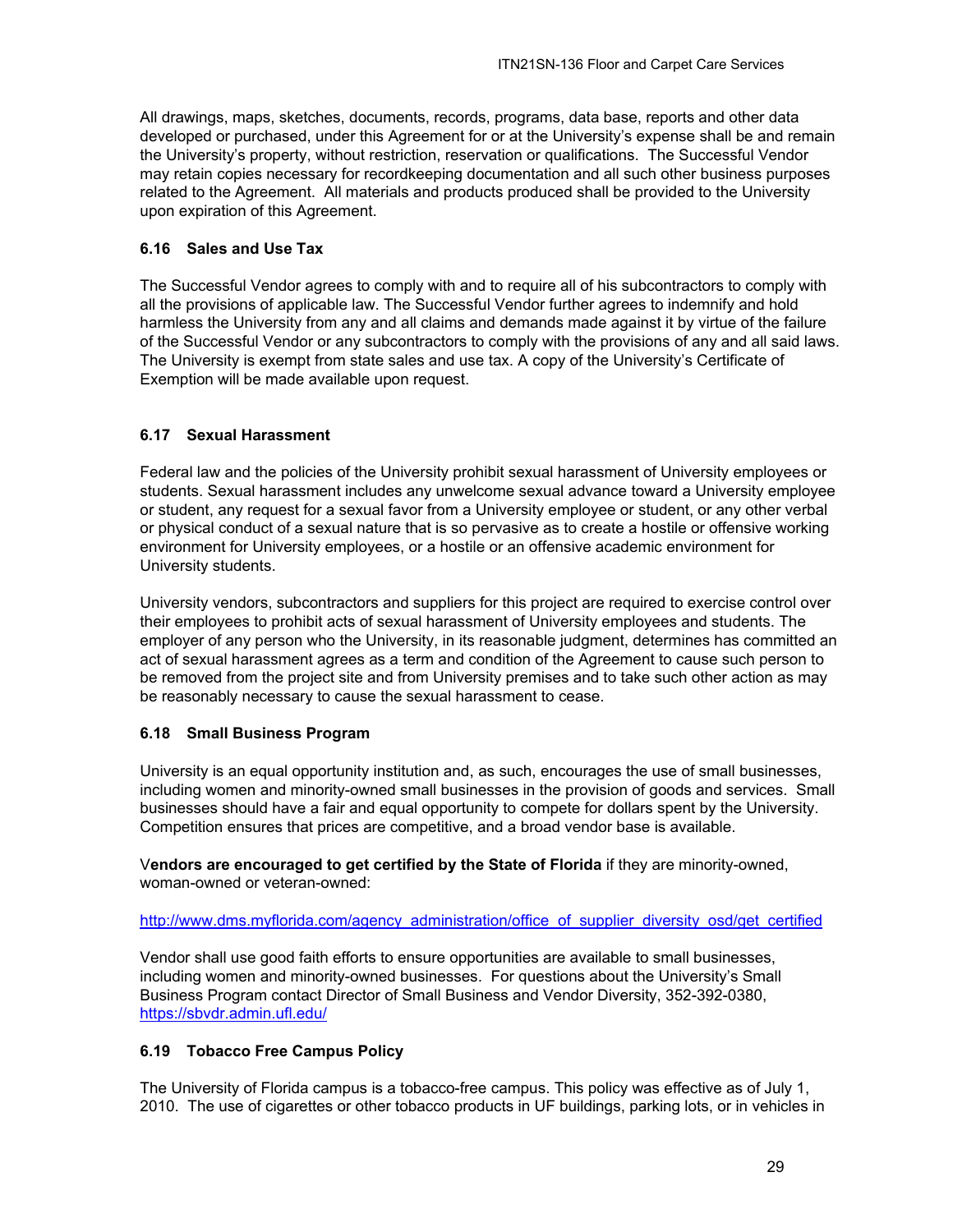these areas is prohibited. The successful vendor is expected to respect this smoke free policy and fully comply with it.

#### **6.20 Sustainability Preferences**

The University's Procurement directives support the purchase of products that will minimize any negative environmental impacts of our work. To facilitate a healthy market in sustainable products, all parties involved in the procurement and utilization of materials must engage in both waste recycling and the initial purchase of products containing recycled content. It is in the interest of public health, safety and welfare and the conservation of energy and natural resources to use and promote environmentally responsible products, as well as energy efficient fixtures, appliances and mechanical equipment used in new construction and retrofit of University facilities.

#### **6.21 Assignment-Delegation**

Except for subcontracting or delegation expressly contemplated in the scope of work set forth on Exhibit A, Contractor shall not assign, transfer, delegate, subcontract, or otherwise dispose of, whether voluntarily or involuntarily, or by operation of law, any right or obligation under this Contract, without the written consent of University, which consent may be withheld in University's sole discretion. Any such assignment, subcontracting or transfer is void. No subcontracting or other delegation shall in any event relieve Contractor of any obligation or liability of Contractor under this Contract.

#### **6.22 Assignment of Anti-Trust Overcharge Claims**

The parties recognize that in actual economic practice overcharges resulting from anti-trust violations are in fact borne by the ultimate purchaser; therefore, Successful Vendor hereby assigns to the University all claims for such overcharges.

#### **6.23 Date for Reckoning Prompt-Payment Discount**

For purposes of determining whether a prompt-payment discount, if applicable, may be taken by the University, the starting date of such reckoning period shall be the later of the date of a properly executed invoice or the date of completion of service and/or delivery of product.

#### **6.24 Force Majeure**

In the event compliance with any obligation under this Agreement is impractical or impossible due to any Event of Force Majeure, then the time for performance of such obligation shall be extended for a period equivalent to the duration of the Event of Force Majeure. The provisions of this section shall not operate to excuse either party's inability to perform its obligations hereunder because of inadequate finances. "Event of Force Majeure:" means any strike, lockout, labor dispute, embargo, flood, earthquake, storm, dust storm, lightning, fire, epidemic, act of God, war, national emergency, civil disturbance or disobedience, riot, sabotage, terrorism, restraint by governmental order or any other occurrence beyond the reasonable control of the party in question.

#### **6.25 Intentionally Omitted**

#### **6.26 Indemnification/Hold Harmless; Liability**

The Successful Vendor shall indemnify, defend, and hold harmless the University of Florida Board of Trustees, the University of Florida, the State of Florida and the Florida Board of Governors, and their respective officers, agents, and employees, against and from any and all claims, demands, suits, actions, proceedings, loss, cost, and damages of every kind and description, including attorneys' fees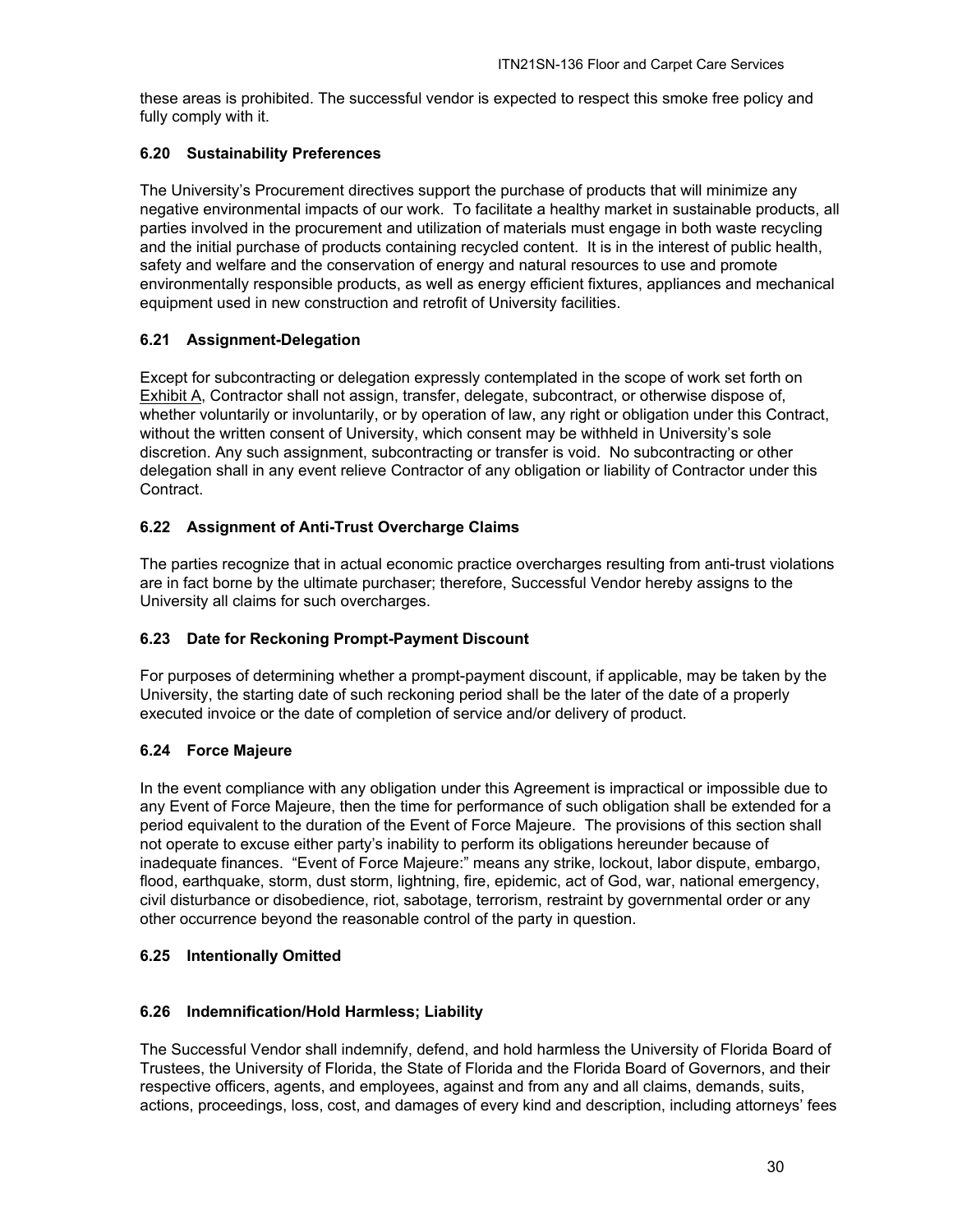and/or litigation expenses, which may be brought or made against or incurred on account of loss of or damage to any property or for injuries to or death of any person, caused by, arising out of, or contributed to, in whole or in part, by reasons of any act, omission, professional error, fault, mistake, or negligence of Successful Vendor, its employees, agents, representatives, or subcontractors, their employees, agents, or representatives in connection with or incident to the performance of the Agreement.

Successful Vendor's obligation under this provision shall not extend to any liability caused by the sole negligence of the University of Florida Board of Trustees, University, or its officers, agents, and employees. Such indemnification shall specifically include infringement claims made against all intellectual property supplied by Successful Vendor and third-party infringement under the Agreement.

The University, as a public entity, is protected by sovereign immunity from tort liability, subject to a limited statutory waiver. The University will not agree to (i) indemnify or hold harmless any vendor; (ii) be liable for vendor's attorneys' fees under any circumstances; or (iii) binding arbitration. The Agreement shall not be construed or interpreted as (i) denying to either party any remedy or defense available to such party under the laws of the State of Florida; (ii) the consent of University or the State of Florida or their agents and agencies to be sued; or (iii) a waiver of either University's or the State of Florida's sovereign immunity beyond the limited waiver provided in section 768.28, Florida Statutes.

#### **6.27 Insurance Requirements**

The Successful Vendor shall purchase from and maintain with a company or companies, lawfully authorized to do business in Florida and acceptable to the University, such insurance as will protect the Successful Vendor from claims arising out of or resulting from the Successful Vendor's operations under the Agreement and for which the Successful Vendor may be legally liable, whether such operations be by the Successful Vendor or by their subcontractors or by anyone directly or indirectly employed by any of them, or by anyone for whose acts any of them may be liable. All insurance policies shall be issued and countersigned by representatives of such companies duly authorized for the State of Florida and shall be written on ISO standard forms or their equivalents.

The Successful Vendor shall file with the University Certificates of Insurance prior to the commencement of this Agreement and shall file Certificates of Insurance evidencing the renewal of such policies at least thirty (30) days prior to the date that each applicable insurance policy is scheduled to expire. *Please note that the University of Florida must be named "additional insured" on automobile and general liability policies.*

General Liability Insurance – The Successful Vendor shall provide the ISO Commercial General Liability policy for general liability coverage's for limits of not less than of \$1,000,000 per occurrence. Coverage shall be maintained without interruption from date of commencement of work until date of final payment.

Worker's Compensation - The Successful Vendor shall secure and maintain for the life of this Agreement, valid Worker's Compensation Insurance as required by Chapter 440, Florida Statutes (if applicable.)

Automobile Liability - The Successful Vendor shall secure and maintain, during the life of this Agreement, Automobile Liability insurance on all vehicles against bodily injury and property damage in at least the amount of \$100,000.00 per person, \$500,000.00 per occurrence.

#### **6.28 Protection of Property**

The Successful Vendor shall at all times guard against damage or loss, whether by the vendor directly or subcontractors, to the property of the University or of others or vendors and shall be held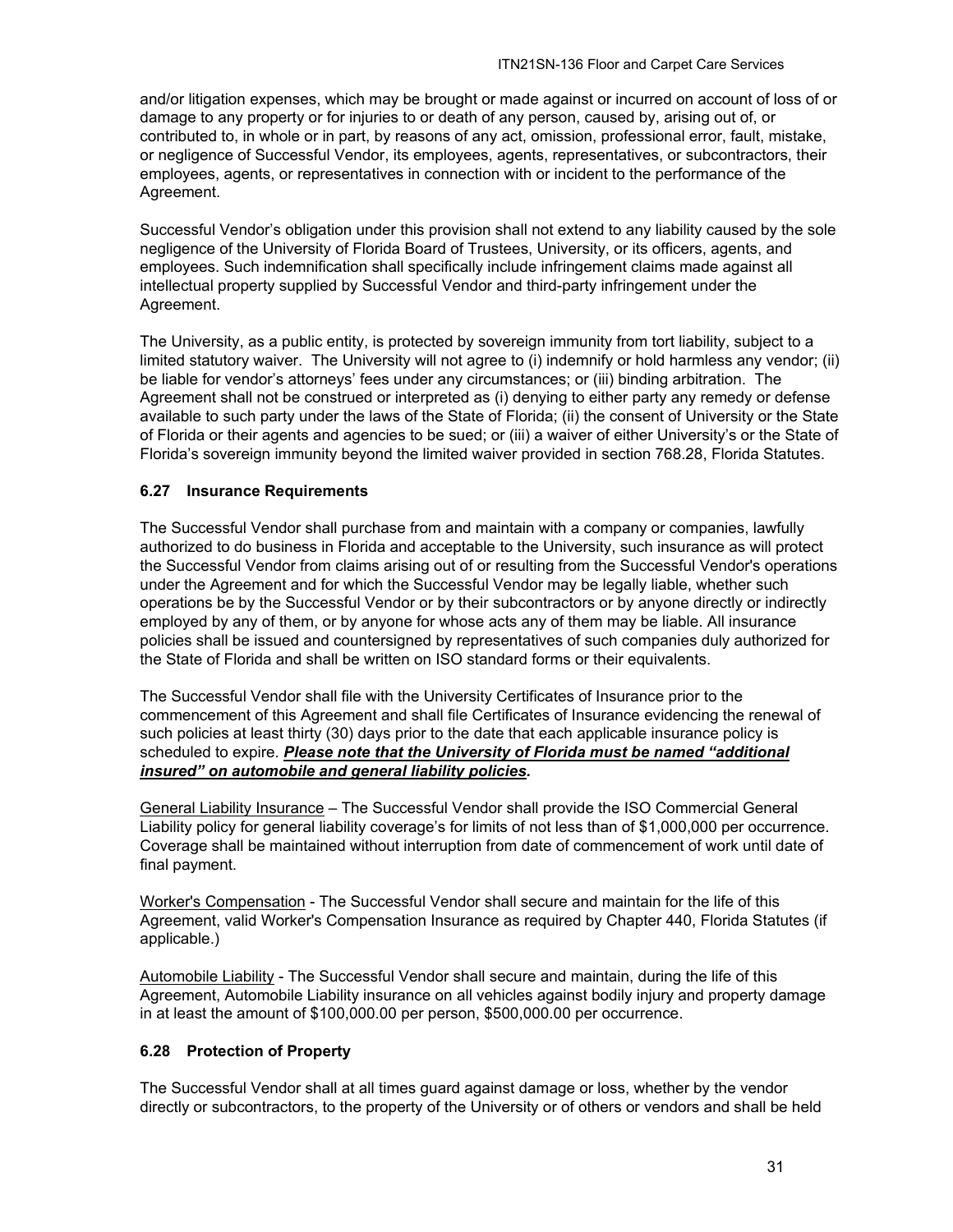responsible for replacing or repairing any such loss or damage. The University may withhold payment or make such deductions as deemed necessary to insure reimbursement or replacement for loss or damage to property through negligence of the Successful Vendor or their agents. The Successful Vendor shall provide all barricades and take all necessary precautions to protect buildings and personnel.

#### **6.29 Labor Disputes**

Successful Vendor shall give prompt notice to the University of any actual or potential labor dispute which delays or may delay performance of the Agreement.

#### **6.30 Laws and Regulations**

Successful Vendors are solely responsible for keeping themselves fully informed of and faithfully observing all laws, ordinances, and regulations and shall protect and indemnify the University, its officers and agents against any claims of liability arising from or based on any violation thereof.

#### **6.31 No Replacement of Defective Tender**

Every tender of goods must fully comply with all provisions of the Agreement as to time of delivery, quantity, and the like. If a tender is made which does not fully conform, this shall constitute a breach and Successful Vendor shall not have the right to substitute a conforming tender.

#### **6.32 No Waiver of Right by the University**

No waiver by a party of any provision or breach of this Contract shall be deemed to have been made unless the same is in writing, and no waiver of any provision or breach of this Contract shall be deemed a waiver of any other provisions or breach. A party's consent to or approval of any act shall not be deemed to render unnecessary the obtaining of such party's consent to or approval of any subsequent act.

#### **6.33 Notice to Vendors of Asbestos-Containing Materials in University Buildings**

Asbestos containing materials (ACM) can be found in almost any building in the United States more than 10 years old. The University of Florida is no exception. The types of asbestos most commonly found are pipe and boiler insulation, fireproofing, hard panels known as "Transite", floor tile, and spray or trowel-applied ceiling finishes. ACM is generally not hazardous if left undisturbed.

The University has implemented an Asbestos Program to assure safe management and removal of ACM. Vendors, consultants, and other's providing service to the University may encounter ACM and must, therefore, comply with the following instructions:

A. Avoid disturbing suspected ACM. Exercise caution and watch for possible ACM.

B. If it is necessary to disturb ACM, first notify the appropriate Division Asbestos Representative listed in this notice, or the University of Florida Asbestos Coordinator, before proceeding with your work. You shall take whatever precautions are necessary to protect humans' health and the environment, and comply with all applicable Federal, State, and Local laws pertaining to asbestos.

C. If you require additional information on possible locations of ACM in a particular building, contact the Asbestos Representative from the Division for which you are working.

Division Asbestos Representative Telephone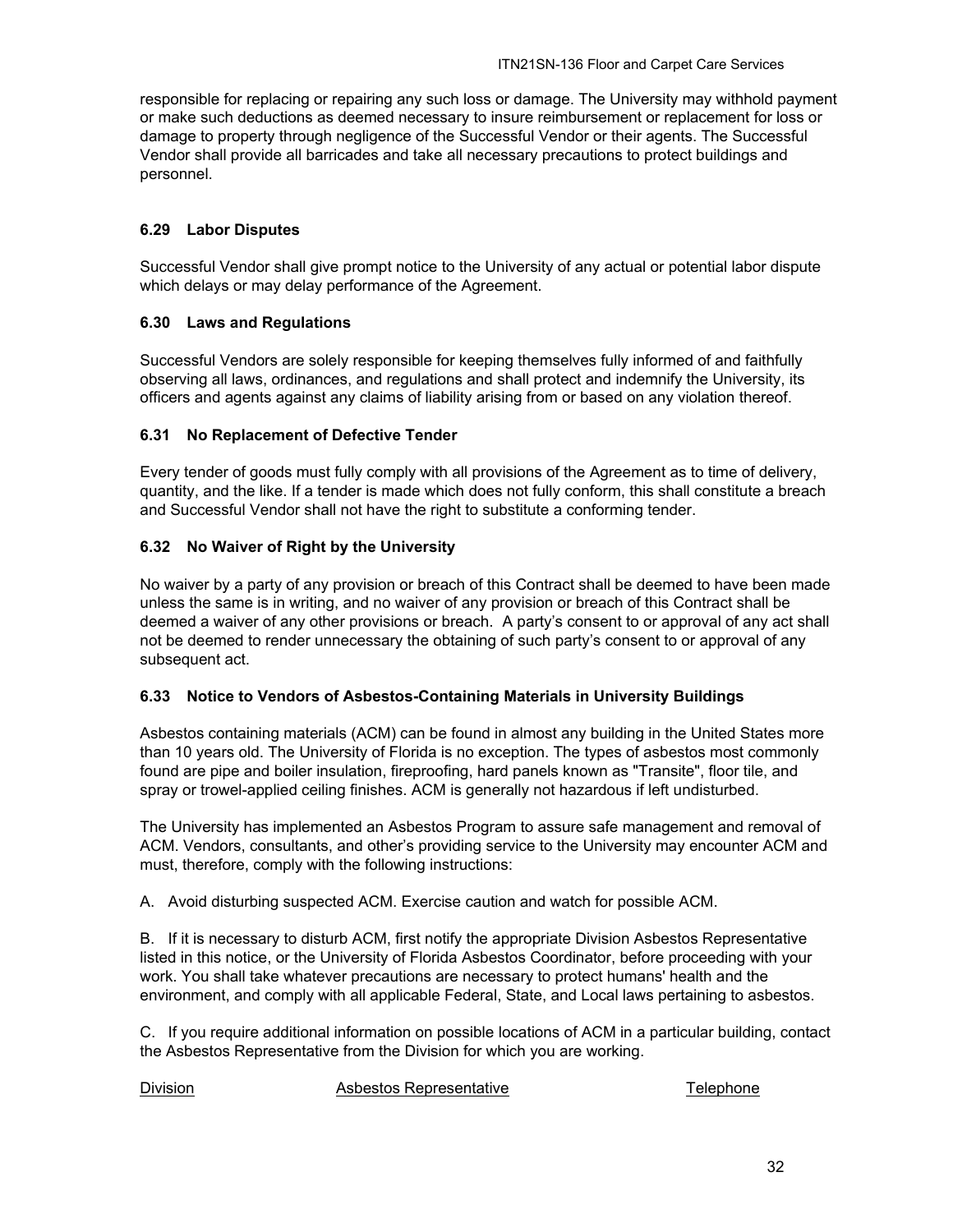| <b>Facilities Services</b> | Assoc. Dir. Facilities Services    | (352) 392-7793   |
|----------------------------|------------------------------------|------------------|
| Housing                    | Housing Maintenance Superintendent | (352) 392-2161   |
| Reitz Union                | Maintenance Superintendent         | $(352)$ 392-1614 |
| <b>IFAS</b>                | Engineer                           | (352) 392-6488   |

#### **6.34 Parking and Identification Badges.**

The Successful Vendor shall obtain all parking permits and/or decals that may be required while performing project work on University premises. The Successful Vendor should review Contractor and Vendor Parking information from Transportation and Parking Services located at the following link: https://parking.ufl.edu/decals/contractors-vendors/

#### **6.35 Payment Terms**

The University's obligation is payable only and solely from funds appropriated for the purpose of the Agreement. Unless otherwise stated herein, the payment terms for the Agreement are Net 30 days. VENDOR OMBUDSMAN: The University's vendor ombudsman whose duties include acting as an advocate for vendors may be experiencing problems in obtaining payment(s) from the University may be contacted at 352-392-1241.

#### **6.36 Price Adjustment**

Price changes will normally only be considered at the end of one Agreement period and the beginning of another. Price change requests shall be in writing, submitted at least sixty (60) days prior to the end of the current Agreement period, and shall be supported by written evidence of increased costs to the Successful Vendor (see section 1.2.10).

The University will not approve unsupported price increases that will merely increase the gross profitability of the Successful Vendor at the expense of the University. Price change requests shall be a factor in the Agreement renewal review process. The University shall, in its sole opinion, determine whether the requested price increase or an alternate option is in the best interest of the University.

#### **6.37 Prior Course of Dealings**

No trade usage, prior course of dealings, or course of performance under other agreements shall be a part of any agreement resulting from this ITN; nor shall such trade usage, prior course of dealing, or course of performance be used in the interpretation or construction of such resulting agreement.

#### **6.38 Intentionally Omitted**

#### **6.39 Public Entity Crime**

A person or affiliate who has been placed on the convicted list by the Department of Management Services, State of Florida, may not submit a proposal on a contract to provide any goods or services, including construction, repairs, or leases and may not be awarded or perform work as a Vendor, supplier, subcontractor, or consultant for the University of Florida for a period of 36 months from the date of being placed on the convicted list, a "person" or "affiliate" includes any natural person or any entity, including predecessor or successor entities or any entity under the control of any natural person who is active in its management and who has been convicted of a public entity crime (Rule 6C1-3.020 FAC).

#### **6.40 Public Records**

All proposal information submitted and opened becomes subject to the Public Records Law set forth in Chapter 119 F.S.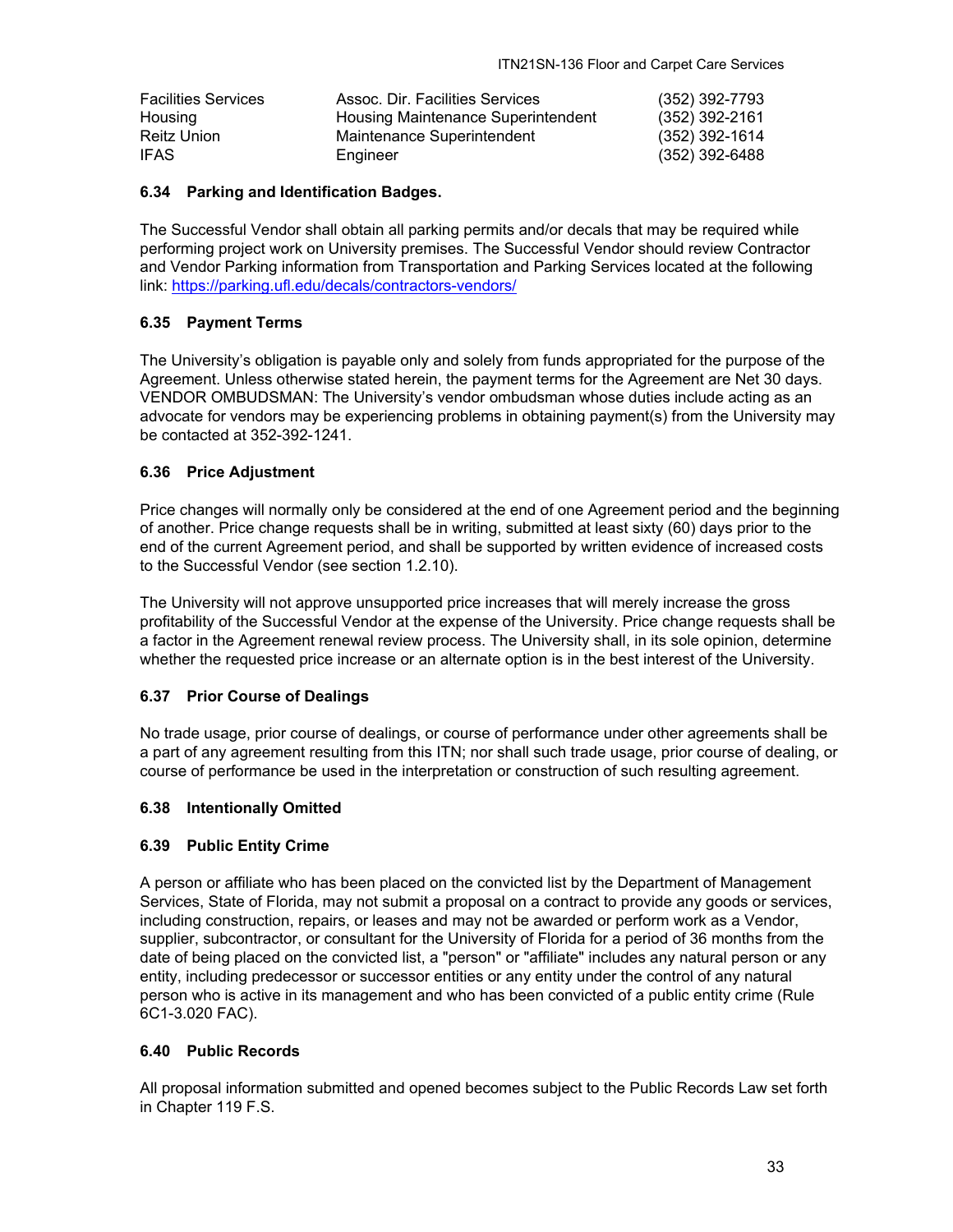#### **IF THE VENDOR HAS QUESTIONS REGARDING THE APPLICATION OF CHAPTER 119, FLORIDA STATUTES, TO THE VENDOR'S DUTY TO PROVIDE PUBLIC RECORDS RELATING TO THIS CONTRACT, CONTACT THE CUSTODIAN OF PUBLIC RECORDS AT**

#### **Phone: (352) 846-3903 email: PR-Request@ufl.edu Mail: PO Box 113156, Gainesville, FL 32611-3156**

Any resulting Agreement may be unilaterally canceled for refusal by the vendor to allow public access to all documents, papers, letters, or other materials made or received by the Successful Vendor in conjunction with the Agreement and subject to the provisions of Chapter 119. F.S.

#### **6.41 Referencing of Orders**

For each order issued against an agreement resulting hereunder, the University intends in good faith to reference this ITN for pricing, terms and conditions, delivery location, and other particulars. However, in the event the University fails to do so, the University's right to such terms and conditions, and particulars shall not be affected, and no liability of any kind or amount shall accrue to the University.

#### **6.42 Remedies and Applicable Law**

The Agreement shall be governed by and construed in accordance with the laws of the State of Florida (without regard to principles of conflict of laws) and the rules and regulations of the Florida Board of Governors and the University. University and Successful Vendor shall have available all remedies afforded each by said law. The venue in any action or litigation commenced to enforce the Agreement shall be brought in Alachua County, Florida, and both parties consent to such jurisdiction and venue regardless of the residence of the parties at the time the action is commenced.

#### **6.43 Intentionally Omitted**

#### **6.44 Right of Offset**

The University shall be entitled to offset against any sums due the Successful Vendor, any expenses or costs incurred by the University, or damages assessed by the University concerning the Successful Vendor's non-conforming performance or failure to perform the Agreement, or any other debt owing the University, including expenses, costs and damages described in the termination provisions contained herein.

#### **6.45 Intentionally Omitted**

- **6.46 Intentionally Omitted**
- **6.47 Intentionally Omitted**
- **6.48 Termination**

#### **6.48.1 Convenience**

Upon giving at least seven (7) days written notice, University may terminate this Contract, at any time, with no further obligation to Contractor, other than to pay for Services provided in compliance with this Contract prior to Contractor's receipt of the notice of termination. If Contractor defaults under this Agreement and does not cure its default within fourteen (14) days after written notice thereof, University may terminate this Contract. The University reserves the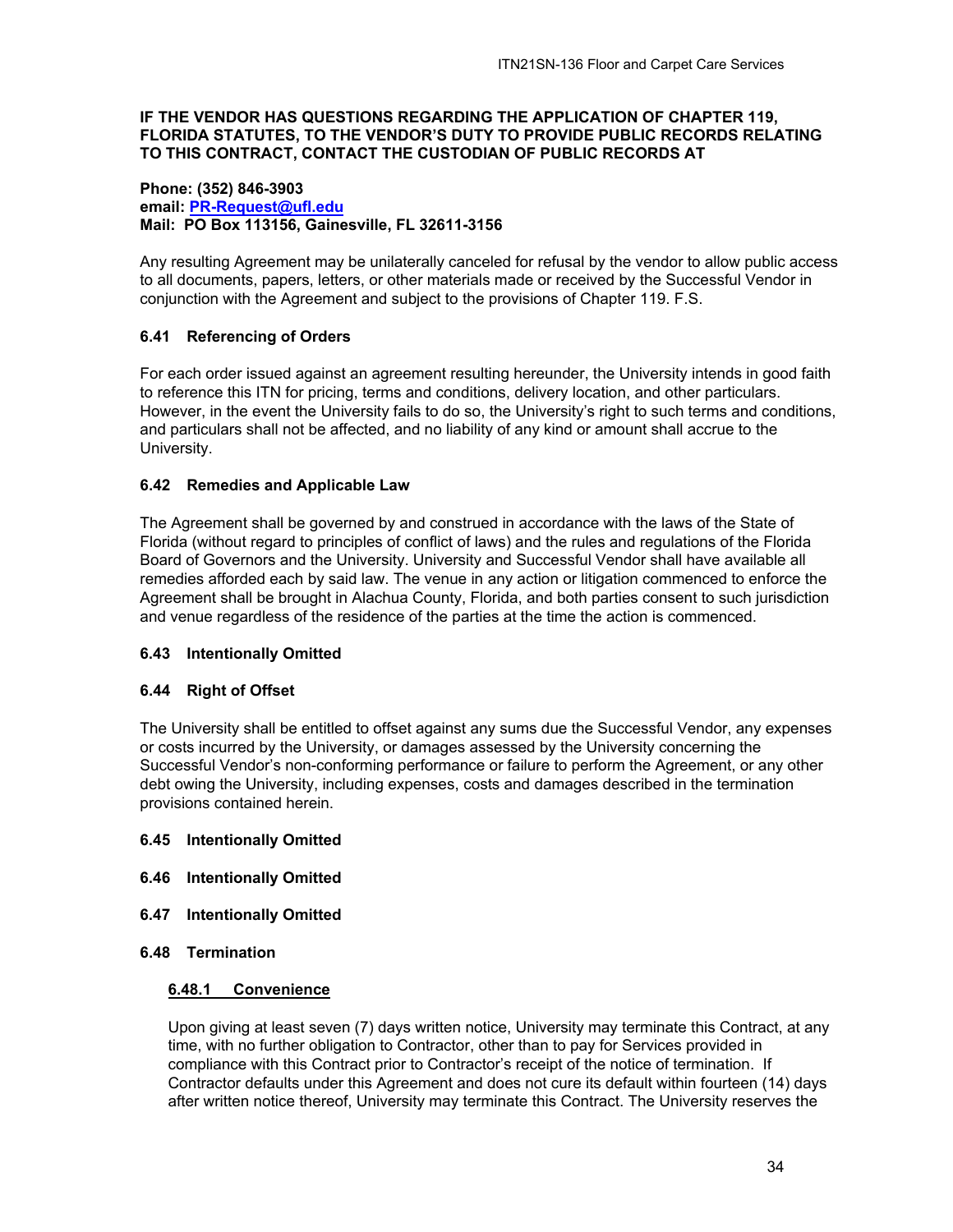right to terminate the Agreement in whole or part at any time when in the best interests of the University without penalty or cause. Upon receipt of the written notice, the Successful Vendor shall immediately stop all work as directed in the notice, notify all subcontractors of the effective date of the termination and minimize all further costs to the University.

In the event of termination under this provision, all documents, data and reports prepared by the Successful Vendor under the Agreement shall become the property of and delivered to the University. The Successful Vendor shall be entitled to receive just and equitable compensation for work in progress, work completed, and materials accepted before the effective date of termination. Such compensation shall be the Successful Vendor's sole remedy against the University in the event of termination under this provision.

#### **6.48.2 Default**

The University reserves the right to terminate the Agreement in whole or in part due to the failure of the Successful Vendor to comply with any term or condition of the Agreement, to acquire and maintain all required insurance policies, bonds, licenses and permits, or to make satisfactory progress in performing the Agreement. The University shall provide written notice of the termination and the reasons for it to the Successful Vendor.

Upon termination under this provision, all goods, materials, documents, data and reports prepared by the Successful Vendor under the Agreement shall become the property of and be delivered to the University on demand. The University may, upon termination of the Agreement, procure, on terms and in the manner that it deems appropriate, materials, or services to replace those under the Agreement. The Successful Vendor shall be liable to the University for any excess costs incurred by the University in re-procuring the materials or services.

#### **6.48.3 Gratuities**

The University may, by written notice to the Successful Vendor, cancel the Agreement if it is discovered by the University that gratuities, in the form of entertainment, gifts or other, were offered or given by the Successful Vendor, or any agent or representative of the Successful Vendor, to any officer or employee of the University with a view toward securing favorable treatment with respect to the awarding or amending, or the making of any determinations with respect to the performing of such Agreement. In the event the Agreement is canceled by the University pursuant to this provision, University shall be entitled, in addition to any other rights and remedies, to recover or withhold the amount of the cost incurred by Successful Vendor in providing such gratuities.

#### **6.48.4 Insolvency**

The University shall have the right to terminate the Agreement at any time in the event Successful Vendor files a petition in bankruptcy; or is adjudicated bankrupt; or if a petition in bankruptcy is filed against Successful Vendor and not discharged within thirty (30) days; of if Successful Vendor becomes insolvent or makes an assignment for the benefit of its creditors or an arrangement pursuant to any bankruptcy law; of if a receiver is appointed for Successful Vendor or its business.

#### **6.48.5 Lack of Funds**

The State of Florida's and UF's performance and obligation to pay under this Agreement is contingent upon an annual appropriation by the Florida State Legislature. The Agreement may be canceled without further obligation on the part of the University of Florida in the event that sufficient appropriated funding is unavailable to assure full performance of the terms. The Successful Vendor shall be notified in writing of such non-appropriation as soon as reasonably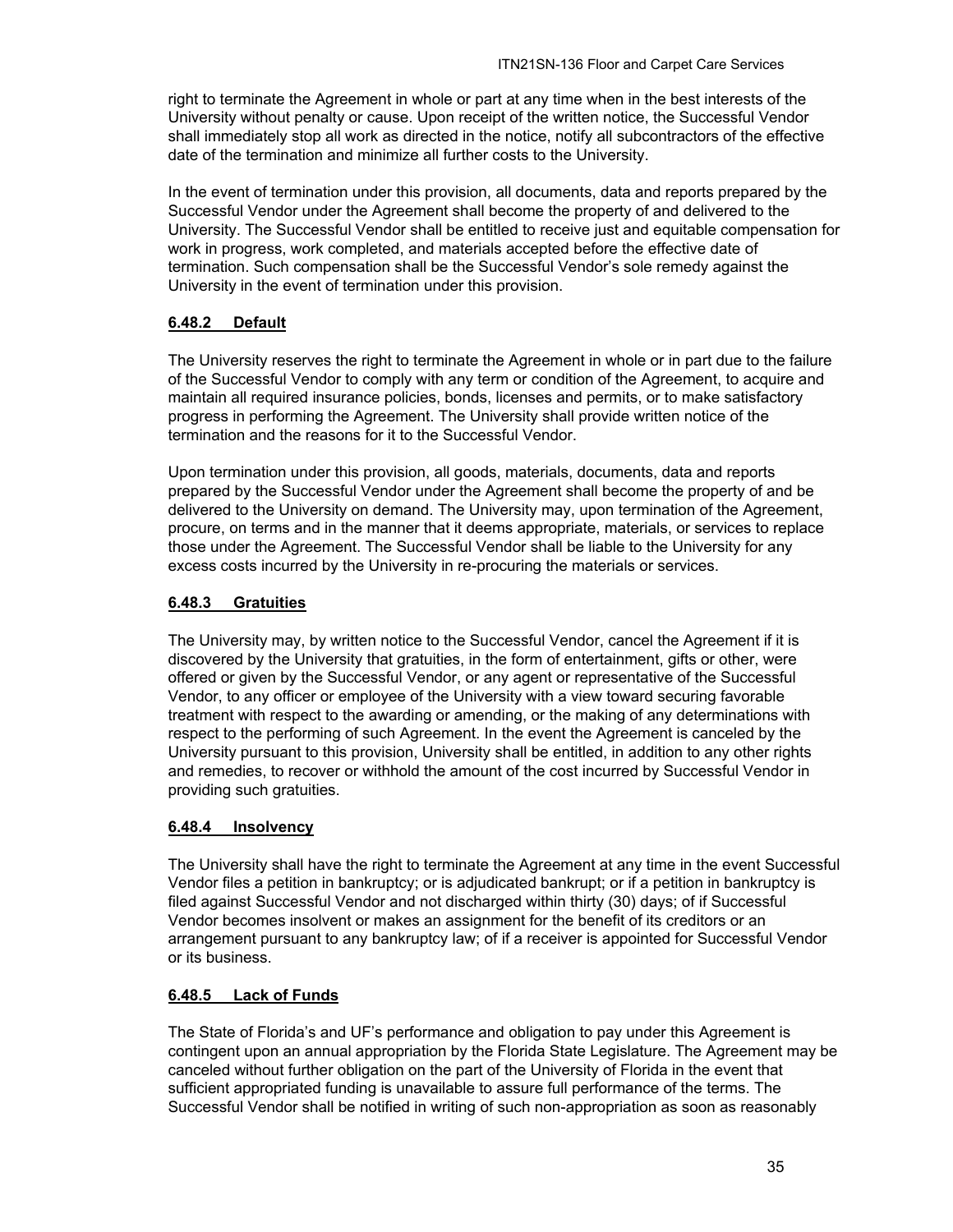possible. No penalty shall accrue to the University in the event this cancellation provision is exercised. This cancellation provision shall not be construed so as to permit the University to terminate the Agreement in order to acquire similar equipment, material, supplies or services from another party.

#### **6.48.6 Stop Work Order**

The University may at any time, by written order to the Successful vendor, require the Successful Vendor to stop all or any part of the work called for by the Agreement for a period of ninety (90) days after the order is delivered to the Successful Vendor, and for any further period to which the parties may agree. The order shall be specifically identified as a Stop Work Order issued under this provision. Upon receipt of the order, the Successful Vendor shall immediately comply with its terms and take all reasonable steps to minimize the incidence of costs allocable to the work covered by the order during the period of work stoppage. If a Stop Work Order issued under this provision is canceled or the period of the order or any extension expires, the Successful Vendor shall resume work. The University shall make an equitable adjustment in the delivery schedule or Agreement price, or both, and the Agreement shall be amended in writing accordingly.

#### **6.48.7 Suspension or Debarment**

The University may by written notice to the Successful Vendor immediately terminate the Agreement if the University determines that the Successful Vendor has been debarred, suspended or otherwise lawfully prohibited from participating in any public procurement activity, including but limited to, being disapproved as a subcontractor Vendor of any public procurement unit or other governmental body.

#### **6.48.8 Continuation of Performance Through Termination**

The Successful Vendor shall continue to perform, in accordance with the requirements of Agreement, up to the date of termination, as directed in the termination notice.

#### **6.49 Intentionally Omitted**

#### **6.50 Intentionally Omitted**

#### **6.51 Payment Card Industry Data Security Standard.**

For e-commerce business and/or credit card transactions, Proposer agrees to be bound by the requirements and terms of the Rules of all applicable Card Associations, as amended from time to time, and be solely responsible for security and maintaining confidentiality of Card transactions processed by means of electronic commerce up to the point of receipt of such transactions by Bank.

Proposer is required to be in compliance with the requisites of the SAS 70 and/or Payment card Industry Data Security Standard and provide written attestation of compliance annually.

#### **6.52 Payment and Invoice Information**

All invoices will need to contain either a **UF purchase order number** or the **8-digit department ID number** of the department with which you are doing business. Please include your Tax Identification number. All invoices for payment should be submitted to the University of Florida via:

Email: UFL.invoices@edmgroup.com

Or by Fax: 1-570-496-5411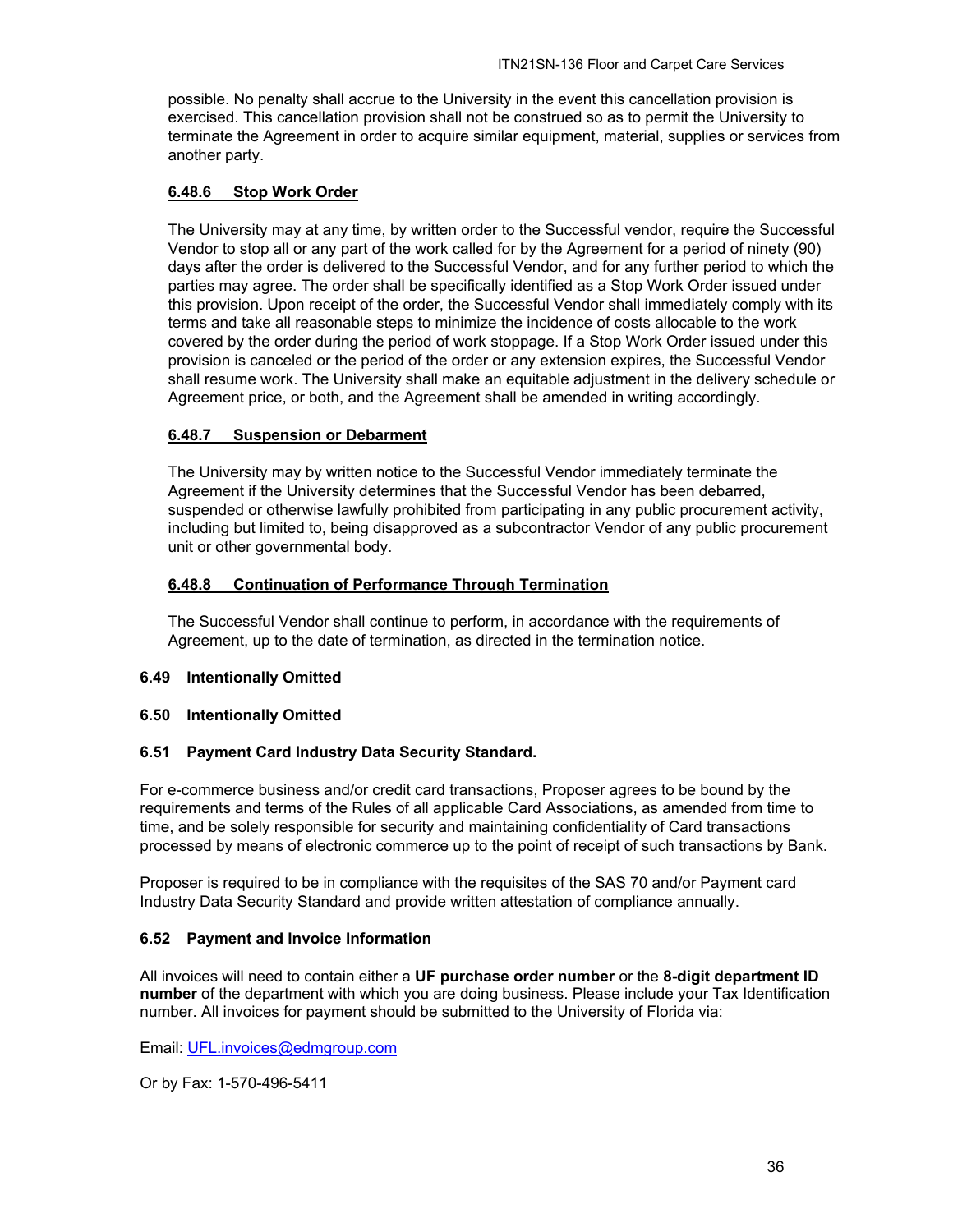Or by Mail:

University of Florida Attn: Accounts Payable PO Box 3357 Scranton, PA 18505

#### **6.53 Travel**

Any travel authorized by this Contract and being compensated separately shall be compensated in accordance with University's travel policy (http://fa.ufl.edu/uco/handbook/handbook.asp?doc=1.4.14) and Contractor shall be required to provide all back-up documentation required by the policy.

#### **6.54 State Purchasing Requirements**

IT IS EXPRESSLY UNDERSTOOD AND AGREED THAT ANY ARTICLES THAT ARE THE SUBJECT OF, OR REQUIRED TO CARRY OUT, THIS CONTRACT SHALL BE PURCHASED FROM A NONPROFIT AGENCY FOR THE BLIND OR FOR THE SEVERELY HANDICAPPED THAT IS QUALIFIED PURSUANT TO CHAPTER 413, FLORIDA STATUTES, IN THE SAME MANNER AND UNDER THE SAME PROCEDURES SET FORTH IN SECTION 413.036(1) AND (2), FLORIDA STATUTES; AND FOR PURPOSES OF THIS CONTRACT THE CONTRACTOR SHALL BE DEEMED TO BE SUBSTITUTED FOR THE UNIVERSITY INSOFAR AS DEALINGS WITH SUCH QUALIFIED NONPROFIT AGENCY ARE CONCERNED. This requirement applies only if any such nonprofit agency produces a product covered by this CONTRACT and can satisfy the terms of this CONTRACT with respect to price, quantity, quality, and delivery time. Any questions concerning available products should be directed to: Division of Vocational Rehabilitation Headquarters, 2002 Old St. Augustine Road, Building A, Tallahassee, Florida 32301-4862, (800) 451-4327 (Voice/TDD).

IT IS EXPRESSLY UNDERSTOOD AND AGREED THAT ANY ARTICLES WHICH ARE THE SUBJECT OF, OR REQUIRED TO CARRY OUT, THIS CONTRACT SHALL BE PURCHASED FROM THE CORPORATION IDENTIFIED UNDER CHAPTER 946, F.S., IN THE SAME MANNER AND UNDER THE SAME PROCEDURES SET FORTH IN SECTION 946.515(2), AND (4), F.S.; AND FOR PURPOSES OF THIS CONTRACT THE CONTRACTOR CARRYING OUT THE PROVISIONS OF THIS CONTRACT SHALL BE DEEMED TO BE SUBSTITUTED FOR UNIVERSITY INSOFAR AS DEALINGS WITH SUCH CORPORATION ARE CONCERNED. This requirement applies only if the corporation produces a product covered by this CONTRACT and can satisfy the terms of this CONTRACT with respect to price, quantity, quality, and delivery time. Any questions concerning the corporation's ability to provide products or services should be directed to: Prison Rehabilitative Industries and Diversified Enterprises, Inc., 12425 - 28th Street North, Saint Petersburg, Florida 33716, (727) 572-1987.

#### **6.55 Notices**

All notices, consents, approvals and other communications (collectively, "Notices") which may be or are required to be given by either party shall be properly given only if made in writing and sent to the address of University or Contractor, as applicable, set forth in Exhibit A, as the same is modified in accordance herewith, by hand delivery, U.S. Certified Mail (Return Receipt Requested) or nationally recognized overnight delivery service. Telephone and facsimile numbers and e-mail addresses are listed for convenience only. Either party may change its address for Notices by giving written notice to the other party in accordance with this provision.

#### **6.56 Ownership of Work**

All reports, studies, plans, deliverables, strategies, materials, discoveries, inventions, processes, designs, plans, trade secrets, data, information, documents and other work (collectively, "Work"),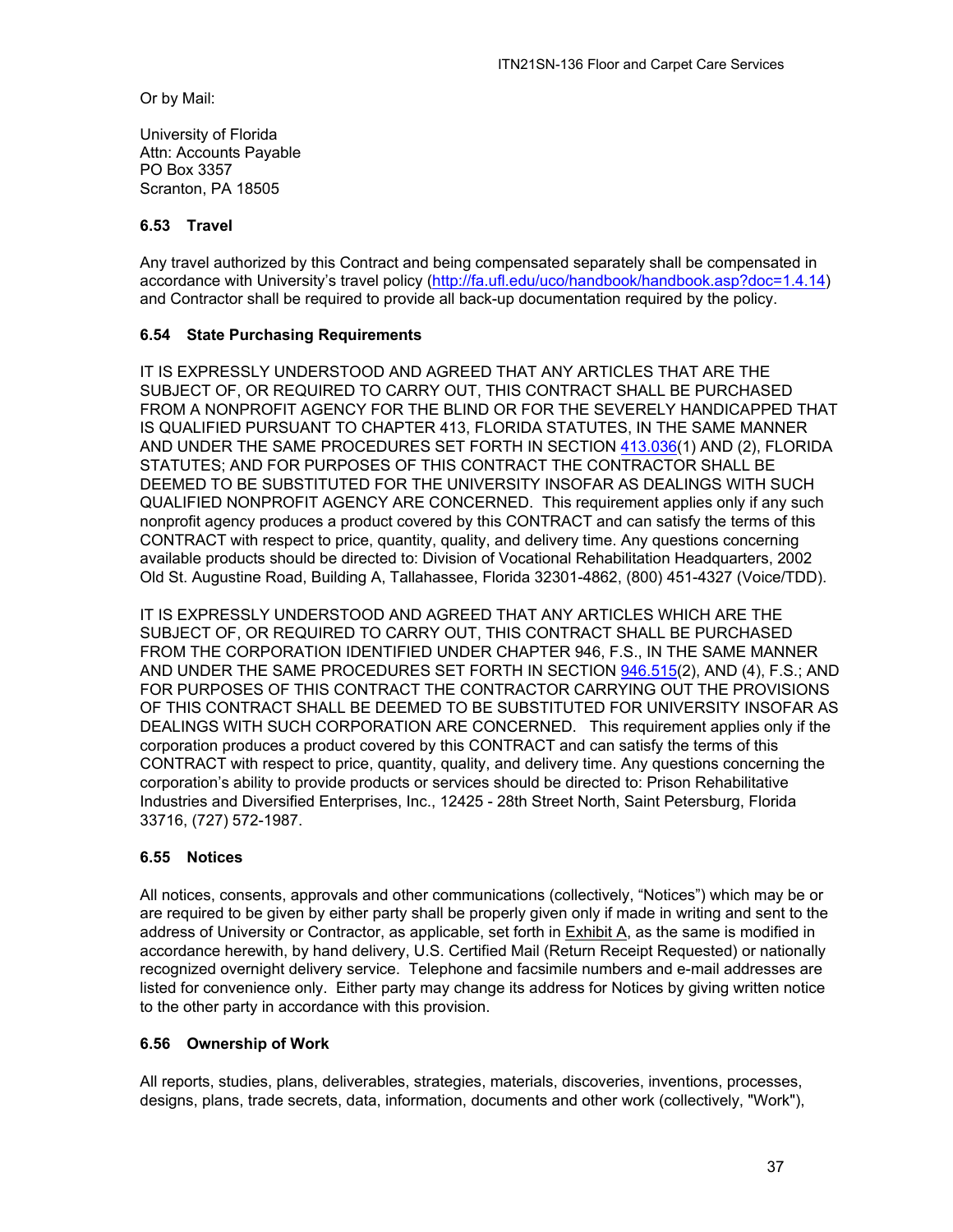whether of a technical nature or not, made, developed or obtained by Contractor pursuant to this Contract or in connection with the provision of the Services shall be the sole and exclusive property of University and any copyrightable Work shall be deemed a "work made for hire" under the United States copyright laws. Should such Work not constitute a "work made for hire" under the United States copyright laws, Contractor hereby grants, transfers, assigns, and conveys to University and its successors and assigns, the entire right, title, and interest in the Work or any part thereof.

At all times during and after the Term, Contractor shall assist University in obtaining and maintaining, for University's benefit, copyrights and other relevant legal protections in the Work and Contractor shall execute and cause its subcontractors to execute such further instruments as University may reasonably require as evidence of ownership of such rights. Immediately upon termination of this Contract for any reason, all Work, in whatever form, shall be turned over to University. This provision shall survive the termination of this

#### **6.57 Access to Work**

University shall always have access to review the ongoing Work of Contractor for purposes of inspecting the same and determining that the Services are being performed in accordance with the terms of this Contract.

#### **6.58 Independent Contractor**

Contractor is and shall at all times remain an independent contractor, with sole control of the manner and means of performing the Services. Contractor shall have no authority to bind or commit University to any contract, representation or obligation to or with any third party or to incur any cost, expense, liability or other amount for or on behalf of University, and Contractor shall not act as or represent that it is the agent of University. Further, it is understood and agreed by the parties that nothing contained in this Contract shall be construed to create a joint venture, partnership, association, or other affiliation or like relationship between the parties, it being specifically agreed that their relationship is and shall remain that of independent parties to a contractual relationship as set forth in this Contract.

#### **6.59 No Use of Name/Logos/Public Statements**

Except with the prior written consent of the other party, no party shall, make any press or media announcement concerning this Contract, or use the name, logos, or trademarks of any other party, or any version, abbreviation, or representation of them. In the case of University, consent must be provided by its Vice President for University Relations or that position's designee.

#### **6.60 Time of the Essence**

Time is of the essence with respect to all provisions of this Contract in which a definite time for performance is specified.

#### **6.61 Construction**

The language and all parts of this Contract shall be construed according to its fair meaning and not strictly for or against any of the parties hereto. University and Contractor have agreed to the use of the particular language of this Contract, and any question regarding the meaning of this Contract shall not be resolved by any rule providing for interpretation against the party who caused the uncertainty to exist or against the draftsman.

Unless the context indicates otherwise, (i) the terms "hereof", "hereunder", "herein" and similar expressions refer to this Contract as a whole, (ii) the singular shall include the plural and the masculine gender shall include the feminine and the neuter, and (iii) all references to sections and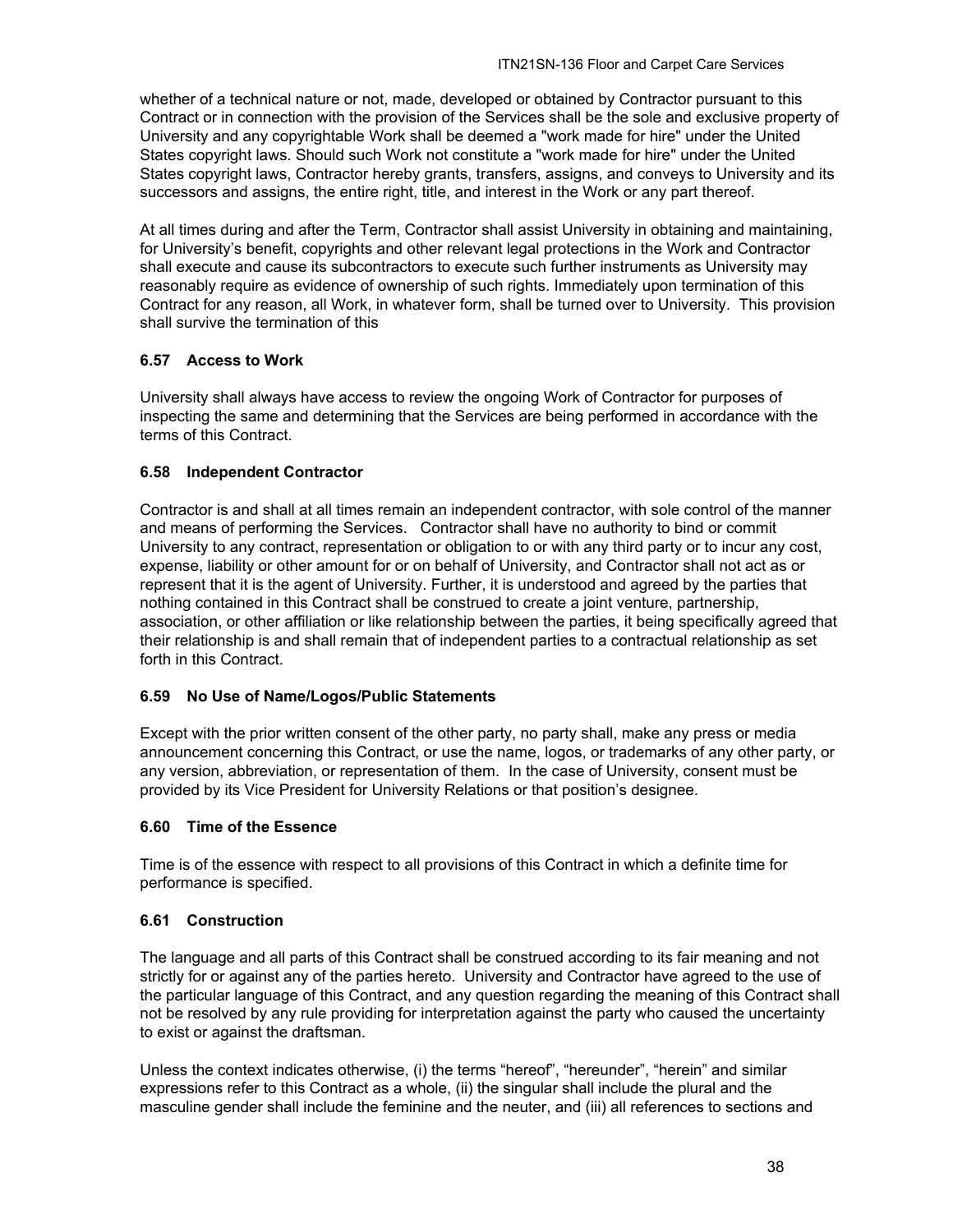subsections shall be deemed references to the sections and subsections of this Contract. The section headings in this Contract are for convenience only and do not alter, amend, define, limit or otherwise affect the terms set forth herein.

If any provision of this Contract is found by a court of competent jurisdiction to be illegal, invalid or unenforceable, the remainder of this Contract will not be affected, and in lieu of each provision that is found to be illegal, invalid or unenforceable, a provision will be added as a part of this Contract that is as similar to the illegal, invalid or unenforceable provision as may be possible and be legal, valid and enforceable.

All negotiations, considerations, representations, and understandings between University and Contractor are incorporated herein. This Contract constitutes the entire agreement of the parties with respect to the subject matter hereof. This Contract may be executed in multiple counterparts, each of which shall be deemed a duplicate original, but all of which taken together shall constitute one and the same instrument.

#### **Contract 7.0 Certifications and Forms**

#### **7.1 Certification of Proposal**

Explanation: This certification attests to the vendor's awareness of, and agreement, to the content of this ITN and all accompanying provisions contained herein.

Action: Vendor is to ensure that the following certificate is duly completed and correctly executed by an authorized officer of your company.

This proposal is submitted in response to Invitation to Negotiate # issued by the University of Florida. The undersigned, as a duly authorized officer, hereby certifies that

(Vendor Name)

agrees to be bound by the content of this proposal and agrees to comply with the terms, conditions and provisions of the referenced Invitation to Negotiate (ITN) and any addenda thereto in the event of an award. Exceptions are to be noted as stated in the ITN. The proposal shall remain in effect for a period of ninety (90) calendar days as of the Due Date for responses to the ITN.

The undersigned certifies that to the best of his/her knowledge: (check one pf the below and provide information if required)

There is no trustee or employee of the University of Florida who has or who's Relative has an Interest in the entity or entities making this proposal or who is a natural person making this proposal.

There are trustee(s) and/or employee(s) of the University of Florida who have, and/or whose Relative(s) have, an Interest in the entity or entities making this proposal or who is a natural person making this proposal. Describe the nature of the interest held by each trustee, employee, or Relative of the trustee or employee (for example, grandson of Employee X owns the company or spouse of Employee Y is a director of the company).

"Interest" for purposes of this disclosure includes the following: director, trustee, officer, or employee of an entity, any contract with an entity (including consulting), or any partner, proprietor, stock, equity, or other ownership interest in an entity.

"Relative" for the purpose of this disclosure is an individual who is related to the trustee or employee as father, mother, son, daughter, brother, sister, uncle, aunt, first cousin, nephew, niece, husband, wife,